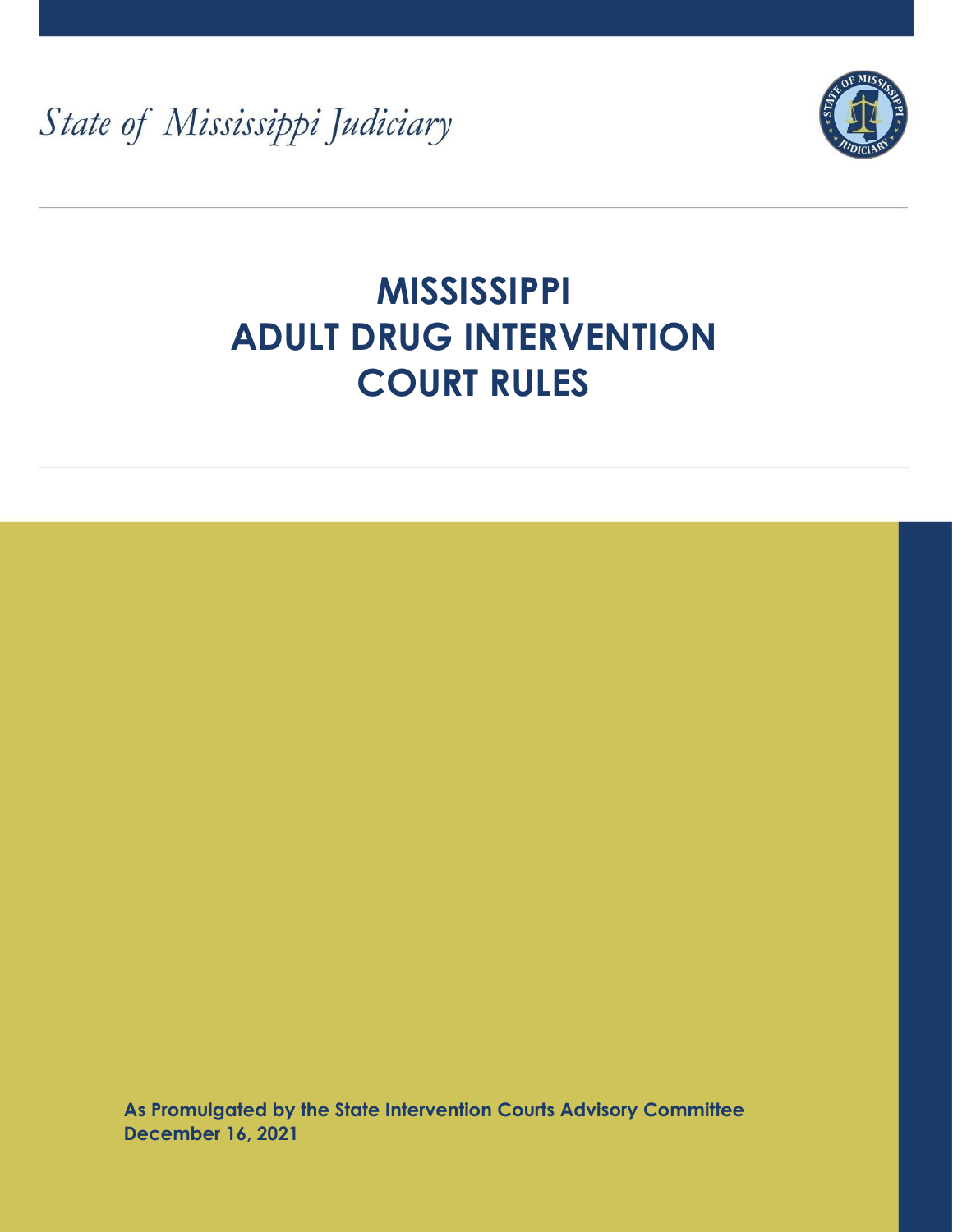#### **TABLE OF CONTENTS**

# **I. OPERATIONAL MANAGEMENT**

| <b>Section</b> | Content                                                     | Page |
|----------------|-------------------------------------------------------------|------|
|                | Applicability                                               | 3    |
| $\overline{2}$ | Definition of Terms                                         | 3    |
| 3              | Approval Requirements                                       | 7    |
| 4              | Administrative Office of Courts                             |      |
| 5              | Compliance                                                  | 8    |
| 6              | Adult Drug Court Best Practice Standards                    | 11   |
|                | Certification Procedures for a New Intervention Court       | 12   |
| 8              | Re-Certification Procedures for Existing Intervention Court | 15   |
| 9              | Grounds for Denial or Revocation                            | 16   |
| 10             | <b>Revocation Procedures</b>                                | 16   |
| 11             | <b>Termination of Operation</b>                             | 17   |
| 12             | <b>Intervention Court Team</b>                              | 17   |
| 13             | Personnel Management                                        | 18   |
| 14             | Intervention Court Staff Minimum Qualifications             | 19   |
| 15             | Intervention Court Personnel Salary Scales                  | 22   |
| 16             | Mississippi Department of Corrections (MDOC) Partnership    | 23   |
| 17             | <b>Professional Status</b>                                  | 23   |
| 18             | Continuing Education Units                                  | 24   |
| 19             | <b>Specimen Collection Staff</b>                            | 25   |
| 20             | <b>Intervention Court Operations</b>                        | 26   |
| 21             | Programmatic Reporting                                      | 32   |

## **II. FISCAL MANAGEMENT**

| Section | Content                                | Page |
|---------|----------------------------------------|------|
| -22     | Funding Authorization                  | 34   |
| 23      | <b>Fiscal Management Requirements</b>  | 34   |
| 24      | <b>Budget Information</b>              | 34   |
| 25      | <b>Budget Detail Justification</b>     | 35   |
| 26      | <b>Budget Increase Request</b>         | 39   |
| 27      | <b>Fiscal Reporting</b>                | 39   |
| 28      | Intervention Court Appropriation Scale | 41   |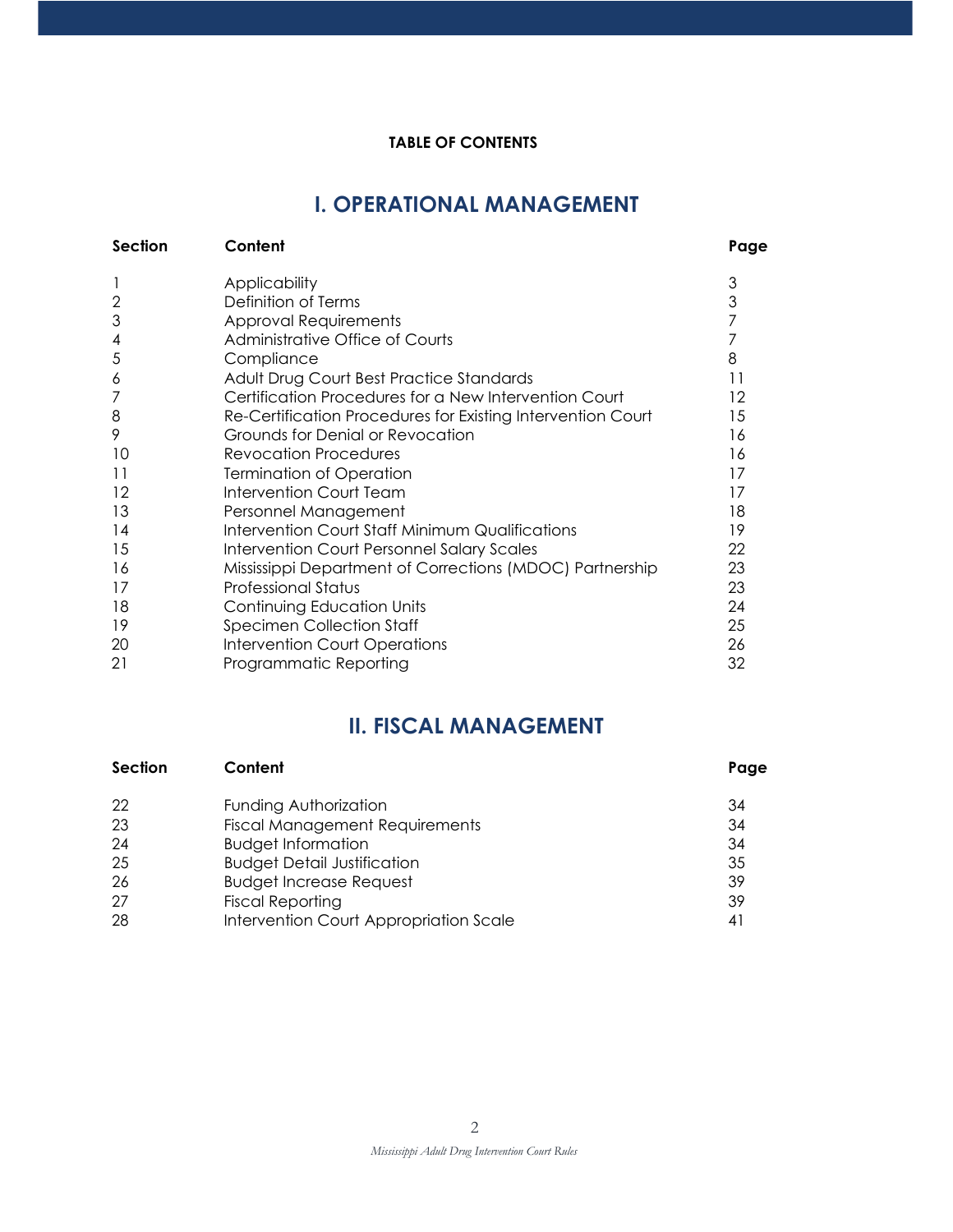# **I. OPERATIONAL MANAGEMENT**

## **Section 1 Applicability**

The Mississippi Adult Drug Intervention Court Rules apply to any person, firm, corporation, partnership, association, foundation, governmental unit, or agency, whether public or private, that provides or intends to provide certified drug intervention court services, other than a juvenile intervention court, pursuant to Section Eleven of the Alyce Griffin Clarke Intervention Court Act. *See* Miss. Code Ann. § 9-23-11 (Rev. 2019).

## **Section 2 Definition of Terms**

The following terms, when used in these rules, shall have the meanings below unless the context clearly indicates a different meaning:

**"Active Participant"** refers to a participant who is under court order to attend intervention court and is receiving services under the intervention court. A participant who has absconded by failing to report for six (6) months or more, or has not received services for six (6) months or more is not to be considered an "active" participant.

**"Addiction Treatment Services"** means a broad range of planned and continuing care, treatment, and rehabilitation, including, but not limited to, counseling, psychological, medical, and social service care designed to influence the behavior of individual alcohol abusers or drug abusers, based on an individual treatment plan.

**"Administrative Office of Courts" (AOC)** refers to the entity established pursuant to Miss. Code Ann. §9-21-1 (Rev. 2014) et seq., to assist the Chief Justice in the efficient administration of the nonjudicial business of the courts of the state. The courts of the state include any tribunal recognized as part of the judicial branch of government, and any reference to the "AOC" includes any employee of the AOC.

**"Adult Drug Intervention Court"** means an immediate and highly structured intervention process for substance abuse treatment of eligible felony and misdemeanor, adult defendants that: (i) brings together substance abuse professionals, local social programs and intensive judicial monitoring and (ii) follows the key components of drug courts published by the Drug Court Program Office of the United States Department of Justice.

**"Alcohol Abuse"** means the use of alcohol in a way that harms the individual or society.

**"Alcoholism"** means physical or psychological dependence on the use of alcohol.

**"Best Practice Standards"** is a set of evidence-based standards developed by the National Association of Drug Court Professionals (NADCP) that, when implemented by drug courts, improve outcomes for individuals involved in drug court due to substance abuse disorders and mental health conditions.

"**Budget"** means an estimate of income and expenditure for a set period of time.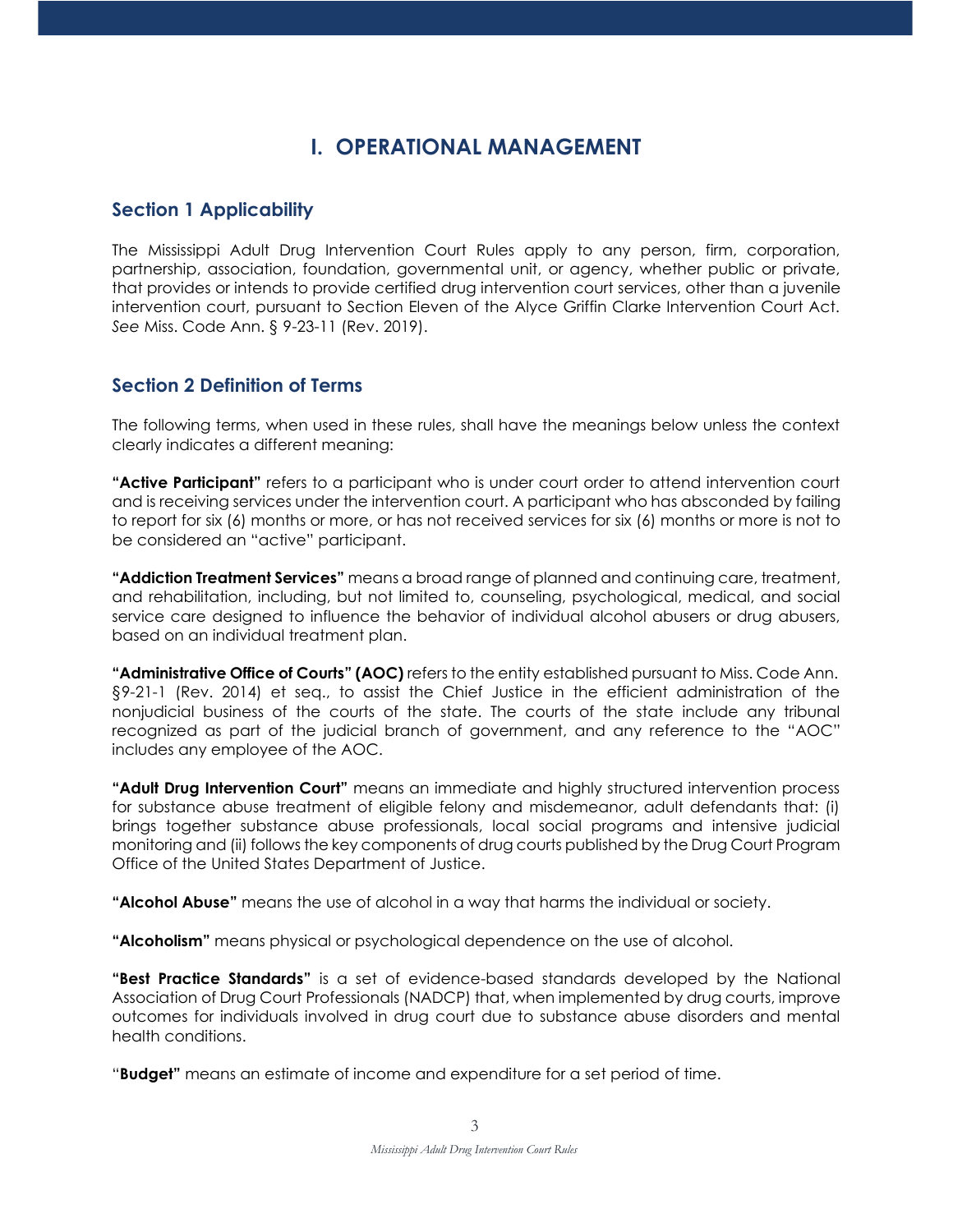**"Case Management"** means goal-oriented activities that facilitate, coordinate, or monitor the full range of basic human needs, treatment, and service resources and delivery for individual certified intervention court participants.

**"Case Termination"** means following the procedure for terminating a participant's court imposed obligation to participate in the services of a certified intervention court.

"**CaseWorx**" is the official intervention court case management system that shall be used by all intervention court programs for monitoring and tracking client progress throughout the participant's entire enrollment in intervention court.

**"Certified Intervention Court"** means an intervention court that has successfully applied for and has received a certificate of approval from the Administrative Office of Courts.

**"Certified Services"** include the services a certified intervention court may provide under Miss. Code Ann. § 9-23-13 (Rev. 2019) but do not include addiction treatment services or chemical testing services.

**"Certified Treatment Program"** means that a provider of inpatient treatment, inpatient detoxification, intensive outpatient, primary residential, and secondary residential programs be certified by the Mississippi Department of Mental Health, or other appropriate state agency or the equivalent agency of another state.

**"Chemical Tests"** means the analysis of an individual's: (i) blood, (ii) breath, (iii) hair, (iv) sweat, (v) saliva, (vi) urine, or (vii) other bodily substance to determine the presence of alcohol or a controlled substance.

**"Clinical Screening Staff"** means an intervention court staff member or team member who refers the participant to an appropriate treatment provider, evaluates whether the participant meets clinical eligibility requirements for participation in the certified intervention court, or both.

**"Director of Intervention Courts,"** an AOC employee, has the primary responsibility for facilitating development, certification, oversight, and support of all intervention courts operating in the State of Mississippi.

**"Documentation"** means a written record acceptable as evidence to demonstrate compliance with these rules.

**"Documented Participant Fee Schedule"** means a schedule of fees collected by the intervention court from the participant and how those fees will be used. It also includes any fees, costs, or fines that may be required to be paid by a participant to a third party as a condition of the intervention court program such as treatment costs, third party testing costs, electronic home monitoring costs, court costs, and restitution.

**"Documented Revenue Schedule"** means a schedule of any monies received by the intervention court for any reason. This includes, but is not limited to, allocations, grants, participant fees, fees for providing testing services, fees received from other courts for any reason, screening fees, any fees received from a third party, and donations.

**"Drug"** includes any controlled substance as defined in Miss. Code Ann. § 41-29-105(f) and any drug as defined in Miss. Code Ann. § 41-29-105(n)(Rev. 2005)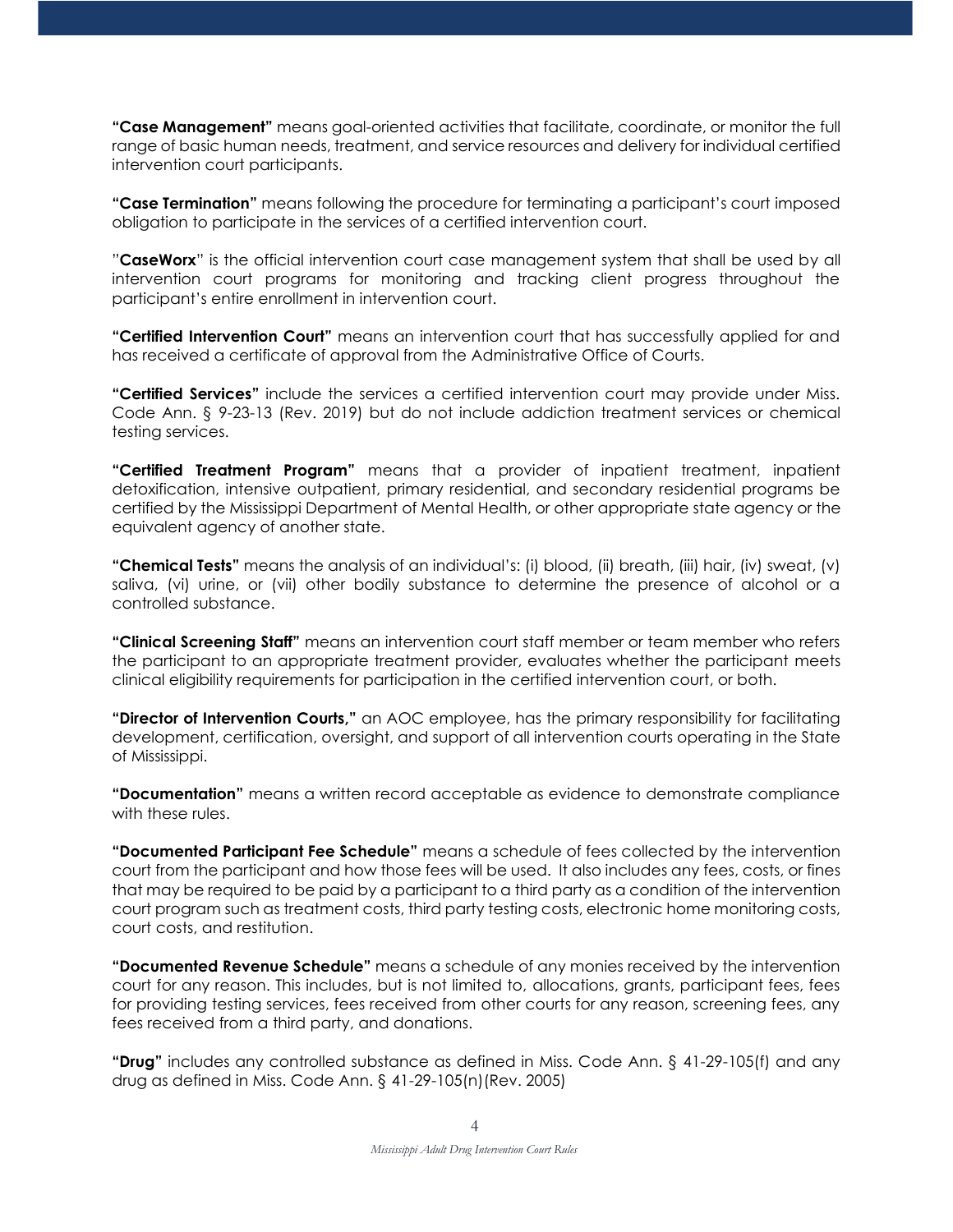**"Drug Abuse"** means the use of drugs or harmful substances in a way that harms the individual or society.

**"Drug Addiction"** means physical or psychological dependence on the use of drugs.

**"Eligibility Screening"** means a procedure for determining a potential participant's legal eligibility for admission to the certified intervention court under Miss. Code Ann. § 9-23-15 (Rev. 2019) and court guidelines.

**"Evaluation"** means a systematic process used to assess the certified intervention court's process or outcomes in light of identified goals and objectives.

**"Expense"** means outflow of monies from the intervention court.

**"Family Drug Intervention Court"** means an immediate and highly structured intervention process for substance abuse treatment of eligible defendants that: (i) brings together substance abuse professionals, local social programs and intensive judicial monitoring, and (ii) follows the ten (10) recommendations of family drug courts as published by the Office of Juvenile Justice and Delinquency Prevention Office of Justice Programs.

**"Harmful Substance"** means any substance used by an individual to produce the effect of a controlled substance or drug, although the substance is not classified as a controlled substance under current Mississippi law.

**"Intervention Court Act"** refers to the Alyce Griffin Clarke Intervention Court Act. Miss. Code Ann. § 9-23-1, et seq. (Rev. 2019).

**"Intervention Court Advisory Body"** is a group of people that the supervising judge may appoint to provide advice on intervention court matters.

**"Intervention Court Case Manager"** means an employee of the intervention court who provides case management services to clients enrolled in the intervention court. Essential functions include processing forms and reports, compiling data for monthly reporting, and maintaining case files.

**"Intervention Court Coordinator"** means the administrative head or person responsible for the management and coordination of certified intervention court functions and operations. This person is responsible for the certified intervention court's compliance with these rules and provides the daily supervision of the intervention court's staff and coordination of the intervention court team members.

**"Intervention Court Field Officer"** means an employee of the intervention court or the Mississippi Department of Corrections who provides supervision and casework services to clients enrolled in intervention court. Essential functions generally include enforcing probation agreements, drug testing of clients, and compiling data for monthly reporting.

**"Intervention Court Financial Analyst"** refers to the employee of the AOC whose primary job responsibilities are to ensure all certified intervention court programs are in compliance with all federal laws, state laws, intervention court rules, and best practice standards with an emphasison financial matters. They may also provide an array of technical assistance to ensure compliance.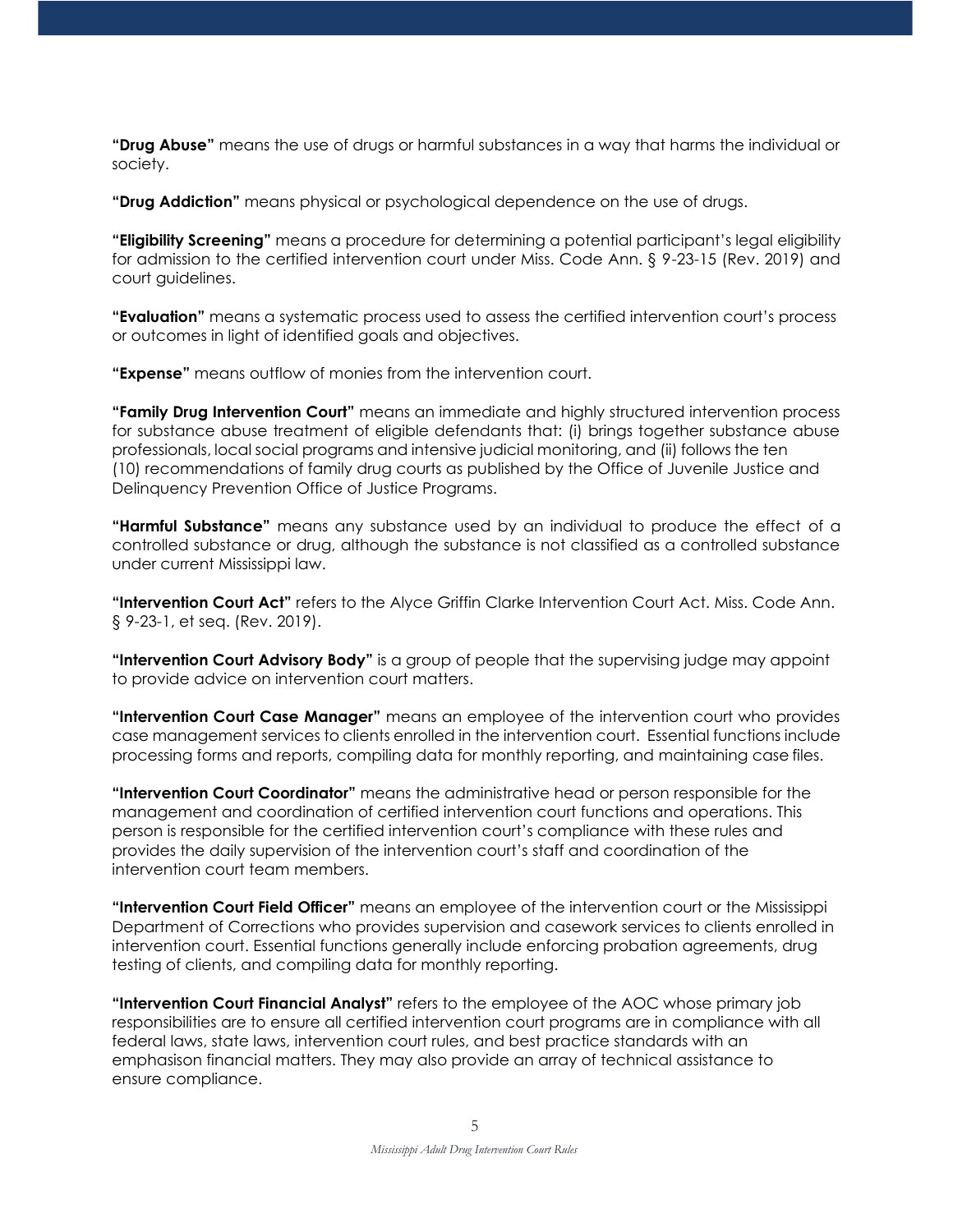**"Intervention Court Judge"** means the judicial officer who presides over a certified intervention court.

**"Intervention Court Operations Analyst"** refers to the employee of the AOC whose primary job responsibility is to ensure all certified intervention court programs are in compliance with all federal laws, state laws, intervention court rules, and best practice standards. They may also provide an array of technical assistance to ensure compliance.

**"Intervention Court Services"** means a broad range of planned care, including intervention, clinical screening, referral, case management and monitoring that may be extended to a certified intervention court participant and that influence the behavior of the participant toward identified goals and objectives. The services and the manner in which they are provided are guided by the ten (10) key components of drug courts and/or the ten (10) recommendations of family drug courts.

**"Intervention Court Team"** has the meaning set forth in Section 12 of Operational Management.

**"Intervention Court Treatment Counselor"** means an employee of the intervention court who provides treatment and counseling services to clients enrolled in the intervention court program.

**"Local Intervention Court Fund"** means a fund established within the County or State Treasury, maintained by the County or Municipality's fiscal officer, and used exclusively for intervention court related expenses.

**"Participant"** means any person who has signed a participant agreement and has begun receiving certified services. However, for the purposes of orientation and confidentiality (sections 20(c) and 20(d) of Operational Management), "participant" means any person who has applied for services from the certified intervention court.

**"Participant Orientation"** means the administrative process conducted before or after a participant is admitted to a certified intervention court.

**"Policy"** means a statement of the principles that guide and govern the activities, procedures, and operations of a certified intervention court.

**"Procedure"** means a series of activities designed to implement certified intervention court goals or policy.

**"Revenue"** means inflow of monies to the intervention court.

**"State Intervention Court Advisory Committee"** is a committee, created by Miss. Code Ann. §9-23- 9(Rev. 2019), that is appointed by the Supreme Court of Mississippi whose directive is to provide recommendations to the Chief Justice and other state officials concerning the improvement to intervention court policies and procedures.

**"Substance"** means any drug, controlled substance, or alcohol.

**"Substance Abuse"** means the use of alcohol or other drugs to an extent that harms the individual or society.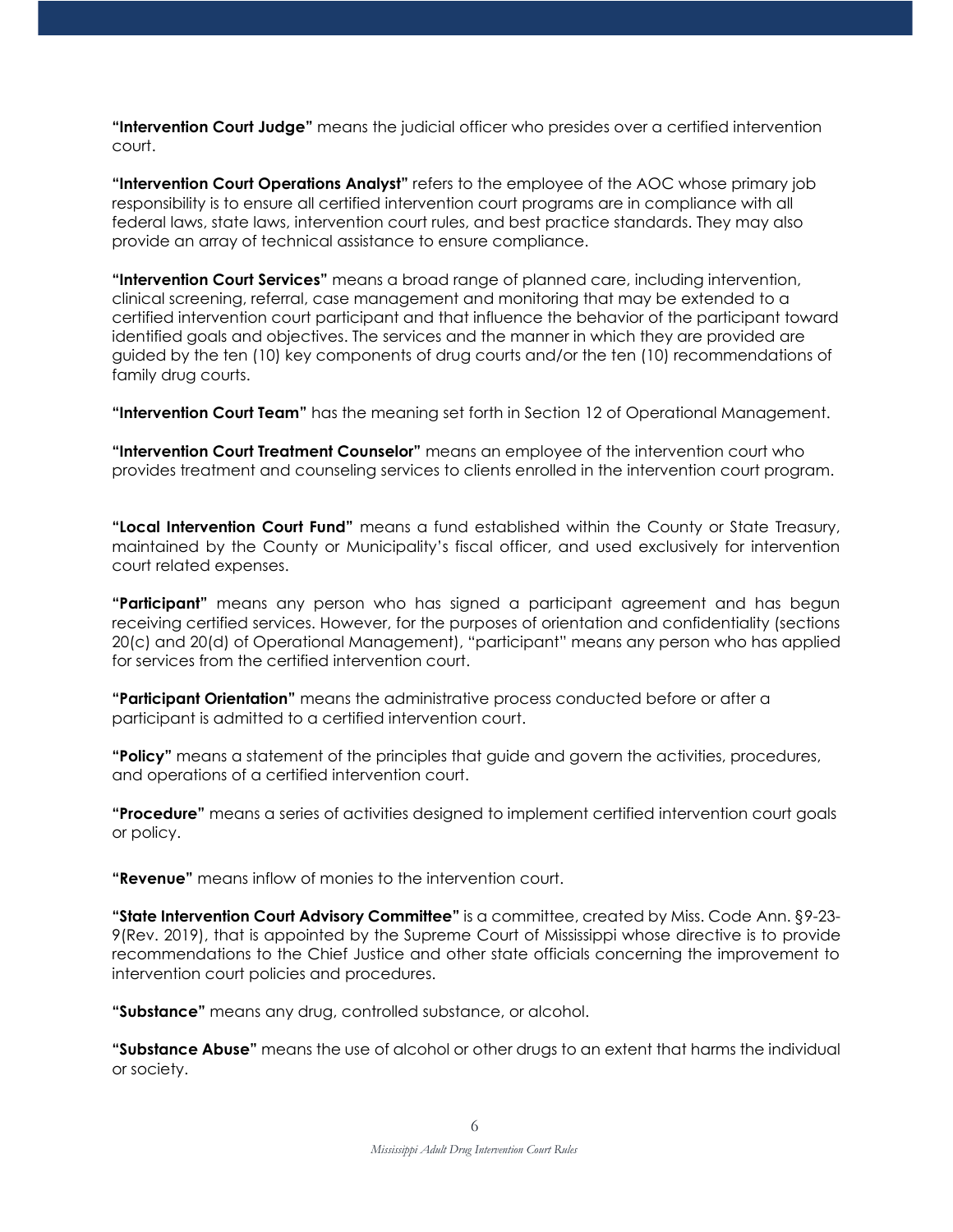**"Supervising Judge"** means the judge who has ultimate responsibility for a certified intervention court. This may or may not be the same person as the intervention court judge.

**"Ten (10) Key Components"** means the ten (10) key components of drug courts published by the Drug Court Program Office of the United States Department of Justice.

**"Ten (10) Recommendations"** means the ten (10) recommendations of family drug courts as published by the Office of Juvenile Justice and Delinquency Prevention Office of Justice Programs.

**"Volunteer"** means a person who, without financial remuneration, provides ongoing services to the certified intervention court.

#### **Section 3 Approval Requirements**

- (a) Any person, firm, corporation, partnership, association, foundation, governmental unit, or agency, whether public or private, that provides or intends to provide any certified intervention court service to or for persons ordered by the court to participate in the certified intervention court must submit to the requirements for certification.
- (b) In addition to the requirements contained in section 3(a), any unfunded intervention court must be certified by the Administrative Office of Courts (AOC) and follow all state statutes and rules.

#### **Section 4 Administrative Office of Courts**

The Administrative Office of Courts (AOC) is charged with "...assisting the Chief Justice of the Supreme Court of Mississippi with his duties as the chief administrative officer of all courts of this state...." *Miss. Code Ann. § 9-21-3 (1)(Rev. 2014).* This includes oversight of Mississippi's intervention courts.

- (a) **Judicial and Financial Operations**: The AOC Director or his designee is mandated "...to require the filing of reports, the collection and compilation of statistical data and other information on the judicial and financial operation of the courts and on the operation of other offices directly related to and serving the courts." *Miss. Code Ann. § 9-21-9(a) (Rev. 2015)*.
- *(b)* **Improve and Effect the Efficient Administration of Justice and Operation of Courts**: The AOC is "...authorized to use the services of any member of the judiciary of any court and any court-supportive personnel, including, without limitation, court reporters, clerks, bailiffs, law clerks, court administrators, secretaries and employees in the clerks' offices to carry out studies, projects and functions designed to improve or effect the efficient administration of justice and the operation of courts." *Miss. Code Ann. § 9-21-17.*
- *(c)* **Cooperation of Judges, Clerks and other Employees of Courts**: "All judges, clerks of court, and other officers or employees of the courts and of offices related to and servicing the courts shall comply with all requests made by the Administrative Director for information and statistical data relative to the work of the courts and of such offices and relative to the expenditure of public monies for their maintenance and operation." *Miss. Code Ann. § 9-21-19.*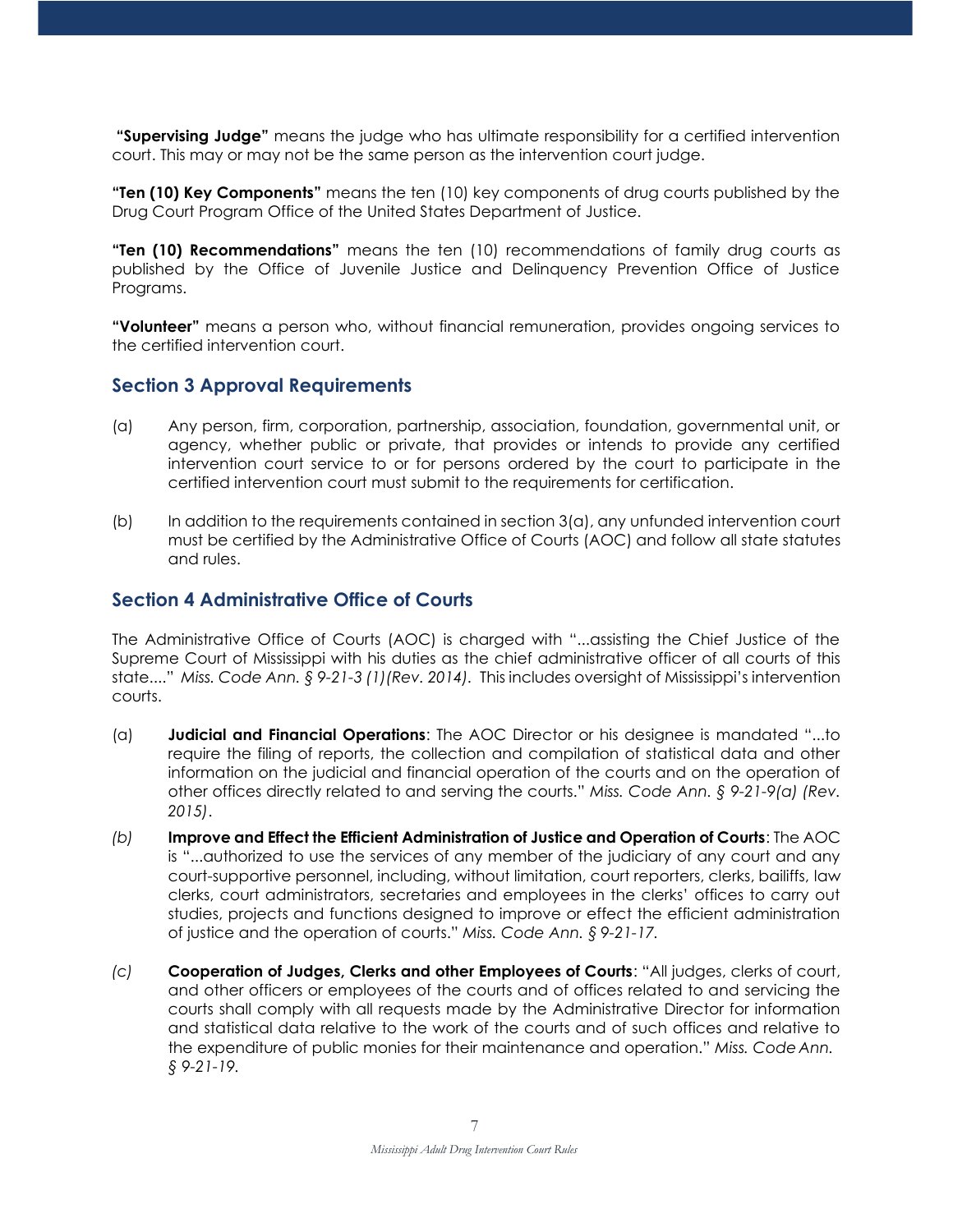- (d) **Withholding Finances:** Failure to comply with any request from the AOC, or any employee of the AOC, may result in the loss or delay of funding or the loss of certification for an intervention court. Contested, minor reimbursement requests may be unilaterally withheld by the AOC until resolved. However, any significant loss or delay of funding or the loss of certification for an intervention court is governed by Section 9 and Section 10 of these intervention court rules.
- (e) **Withholding Finances During an Audit**: If an intervention court is being audited by an internal auditor of the Mississippi Supreme Court, funding may only be withheld after consultation and approval by the State Intervention Courts Advisory Committee. Under normal circumstances, the consultation and approval of the withholding request by the State Intervention Courts Advisory Committee should occur at the next, regularly scheduled committee meeting. In an emergency situation, this consultation and approval by the State Intervention Courts Advisory Committee may be done by electronic means and without any type of notice to the local intervention court.

## **Section 5 Compliance**

- (a) The AOC may take any and all administrative actions necessary to ensure compliance with these rules, including, but not limited to requests for information, reviews, surveys, audits, or inspections which may or may not be scheduled or announced.
- (b) In order for a certified adult drug intervention court to secure and retain a certificate of approval, it must demonstrate compliance with the *key components* and standards imposed by these rules.

A certified adult drug intervention court that demonstrates compliance with all the standards for a certified adult intervention court shall be issued a certificate of approval that is valid for a two-year period unless otherwise suspended or revoked.

(c) In order for a certified family drug intervention court to secure and retain a certificate of approval, it must demonstrate compliance with the family drug intervention court *recommendations* and standards imposed by these rules.

A certified family drug intervention court that demonstrates compliance with all the *recommendations* and standards for a certified family intervention court shall be issued a certificate of approval that is valid for a two-year period, unless otherwise suspended or revoked.

- (d) A certified intervention court is in compliance with a standard only when it has met all requirements contained in the standard.
- (e) Unless otherwise indicated, these rules and any amendments to these rules take effect thirty (30) days after adoption by the State Intervention Courts Advisory Committee. Once the new rules or amendments take effect, each intervention court will have sixty (60) days to become compliant with the same.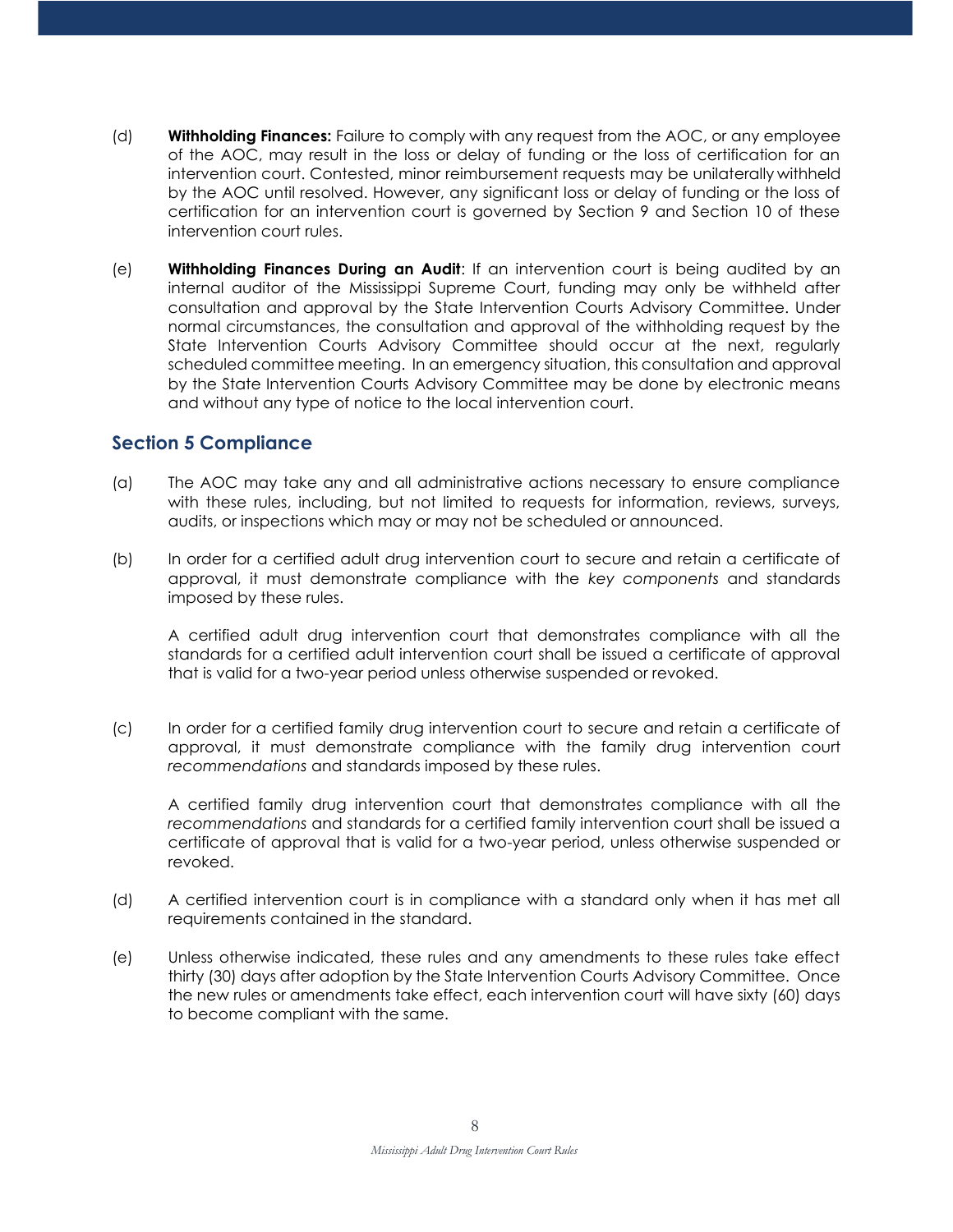#### *Section 5(b) Key Components*

*The term "key components" refers to the current ten (10) key components of drug courts as published by the Drug Courts Program Office of the United States Department of Justice. The ten key components are listed as follows:*

- *1. Drug courts integrate alcohol and other drug treatment services with justice system case processing.*
- *2. Using a non-adversarial approach, prosecution and defense counsel promote public safety while protecting participants' due process rights.*
- *3. Eligible participants are identified early and placed promptly in the drug court program.*
- *4. Drug courts provide access to a continuum of alcohol, drug, and other related treatment and rehabilitation services.*
- *5. Abstinence is monitored by frequent alcohol and other drug testing.*
- *6. A coordinated strategy governs drug court responses to participant compliance.*
- *7. Ongoing judicial interaction with each drug court participant is essential.*
- *8. Monitoring and evaluation measure the achievement of program goals and gauge effectiveness.*
- *9. Continuing interdisciplinary education promotes effective drug court planning, implementation and operations.*
- *10. Forging partnerships among drug courts, public agencies, and community-based organizations generates local support and enhances drug court effectiveness.*

#### *Section 5(c) Recommendations*

*The term "recommendations" refers to the current ten (10) recommendations of family drug courts as published by the Office of Juvenile Justice and Delinquency Prevention Office of Justice Programs. The ten key recommendations are listed as follows:*

- *1. Create a Shared Mission and Vision - Family Drug Court (FDC) partners must have a shared mission and vision that defines how they work together. The discussion of values and agreement on common principles is an essential foundation for FDC collaborative relationships.*
- *2. Develop Interagency Partnerships - FDCs are structured within the legal framework of the court and child welfare systems and the restorative nature of treatment services. However, they require partnerships with additional agencies to provide a range of services and support for family stability, parents' recovery, and the permanency, safety and well-being of children and their families. To fully provide these services and supports, FDCs must form relationships with mental health,*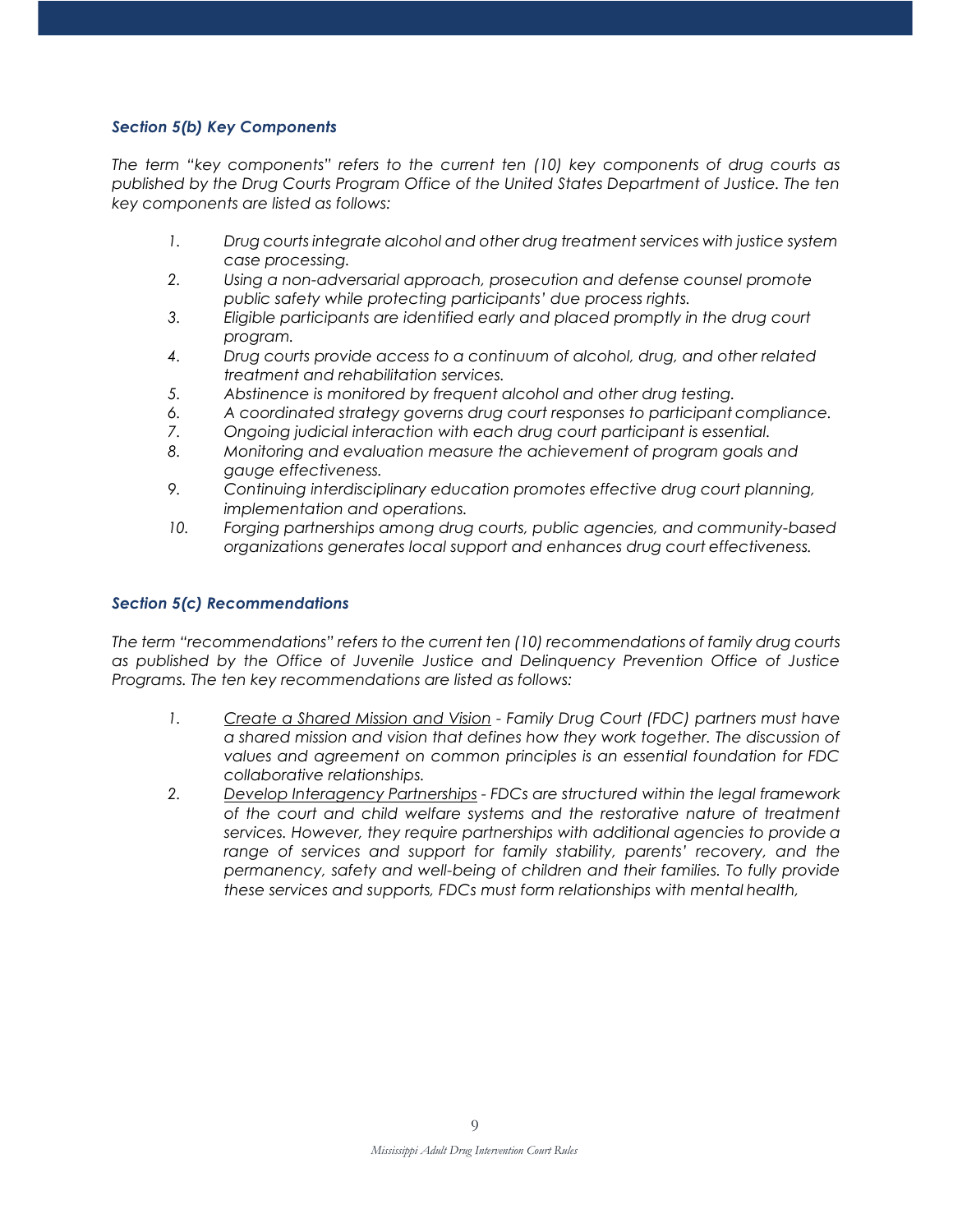*domestic violence, primary health, child development, and other agencies that result in collaborative practice.*

- *3. Create Effective Communication Protocols for Sharing Information - Effective, timely, and efficient communication, and information sharing dramatically improves individual case monitoring and provides the guideposts that gauge the effectiveness of the FDC. Shared information is the prerequisite to joint accountability that promotes child safety, parent engagement, and retention in treatment and recovery.*
- *4. Ensure Cross System Knowledge - Ongoing cross-training of FDC team members and stakeholders at all levels is essential to ensuring collaboration and consistent, effective practice.*
- *5. Develop a Process for Early Identification and Assessment - FDCs identify participants early in the child welfare case. FDCs use screening and assessment to determine the needs and strengths of the parent, the child, and the family, and to determine the most appropriate treatment and services.*
- *6. Addressing the Needs of Parents - FDC partner agencies encourage parents in the recovery process and assist them in meeting treatment goals and requirements of child welfare and the court. Judges respond in a way that supports continued*  engagement in recovery. Working toward permanency and using active client *engagement, accountability and behavior change strategies, the entire team makes sure the parent has access to a broad scope of services.*
- *7. Address the Needs of Children - The physical, developmental, social, emotional, and cognitive needs of children in the FDC setting must be addressed through prevention, intervention, and treatment programs. A holistic andtrauma-informed perspective must be in place to ensure children receive effective, coordinated, and appropriate services.*
- *8. Garner Community Support - FDCs connect with community-based organizations to support the multiple needs of parents, children, and families during program participation and to provide ongoing support for continued success after formal FDC services have ended. One of the most important components of an effective FDC is early engagement of stakeholders, which should include advocacy for sustaining the FDC.*
- *9. Implement Funding and Sustaining Strategies - The FDC must access the full range of funding, staffing, and community resources to develop long-term stability for its innovative approaches. FDC must continually evaluate its outcomes and effectiveness, modifying the program accordingly to assure its continued success. FDC needs a governance structure that assures ongoing commitment by policy makers, management, community partners, and operational staff.*
- *10. Evaluate for Shared Outcomes and Accountability - The FDC team must demonstrate that the FDC has achieved desired results across partner agencies. To do so, FDC partners must agree upon goals and establish performance measures for joint accountability. FDCs must develop and measure outcomes and use evaluation results to guide the work of the collaborative.*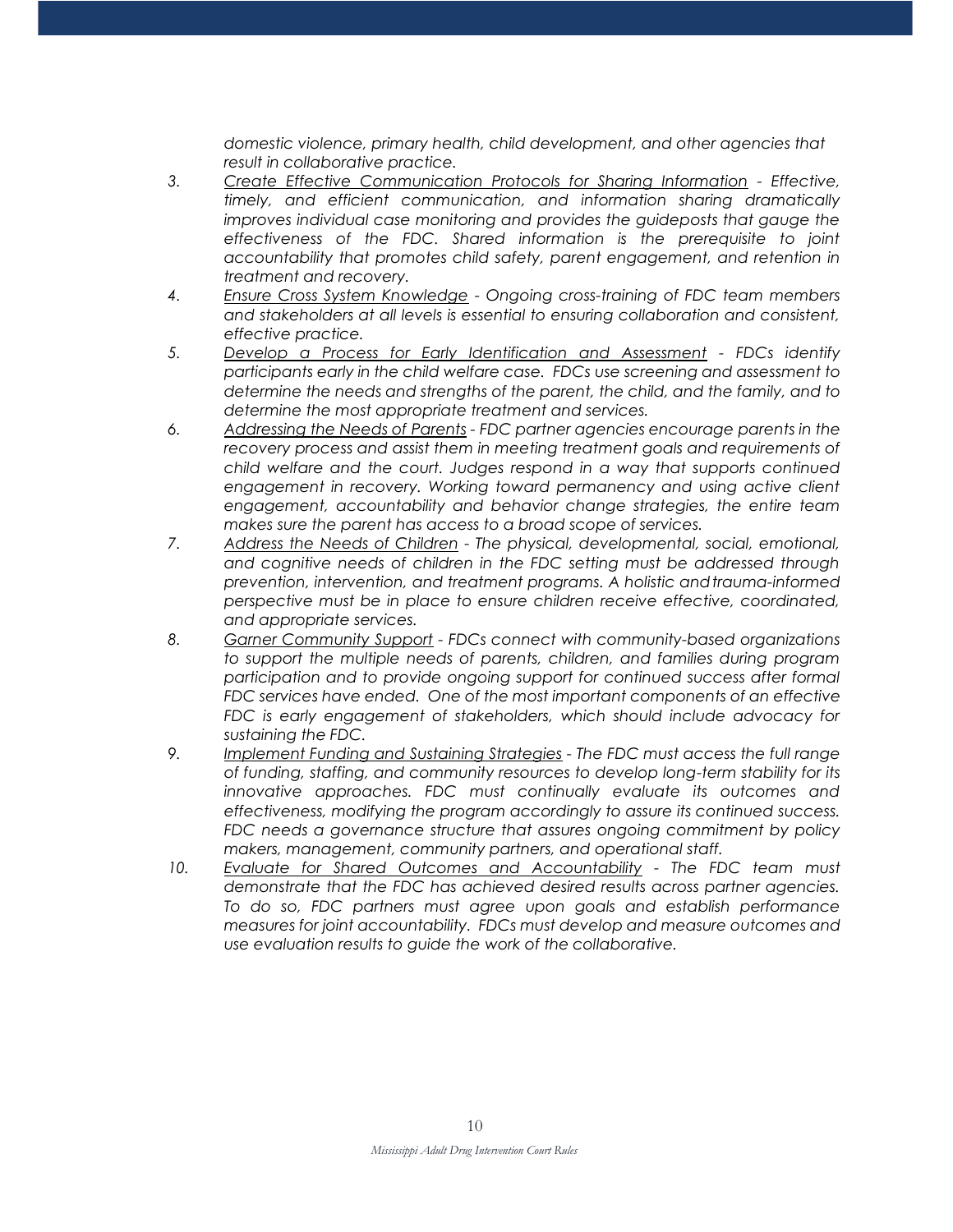## **Section 6 Adult Drug Court Best Practice Standards**

- (a) All adult drug intervention courts will strive, to the best of their abilities and access to resources allow, to uphold the Adult Drug Court Best Practice Standards as enumerated below:
- (b) Adult Drug Court Be[s](#page-10-0)t Practice Standards<sup>1</sup>
	- Standard I. Target Population

Eligibility and exclusion criteria for the Drug Court are predicated on empirical evidence indicating which types of offenders can be treated safely and effectively in Drug Courts. Candidates are evaluated for admission to the Drug Court using evidence-based assessment tools and procedures.

Standard II. Historically Disadvantaged Groups

Citizens who have historically experienced sustained discrimination or reduced social opportunities because of their race, ethnicity, gender, sexual orientation, sexual identity, physical or mental disability, religion, or socio-economic status receive the same opportunities as other citizens to participate and succeed in the Drug Court.

Standard III. Roles and Responsibilities of the Judge

The Drug Court judge stays abreast of the current law and research on best practices in Drug Courts, participates regularly in team meetings, interacts frequently and respectfully with participants, and gives due consideration to the input of other team members.

Standard IV. Incentives, Sanctions, and Therapeutic Adjustments

Consequences for participants' behavior are predictable, fair, consistent, and administered in accordance with evidence-based principles of behavior modification.

Standard V. Substance Abuse Treatment

Participants receive substance abuse treatment based on a standardized assessment of their treatment needs. Substance abuse treatment is not provided to reward desired behaviors, punish infractions, or serve other non-clinically indicated goals. Treatment providers are trained and supervised to deliver a continuum of evidence-based interventions that are documented in treatment manuals.

Standard VI. Complementary Treatment and Social Services

Participants receive complementary treatment and social services for conditions that co-occur with substance abuse and are likely to interfere with their compliance in Drug Court, increase criminal recidivism, or diminish treatment gains.

<span id="page-10-0"></span><sup>1</sup>National Association of Drug Court Professionals, *Adult Drug Court Best Practice Standards, vol 1-2, 2013-2015.*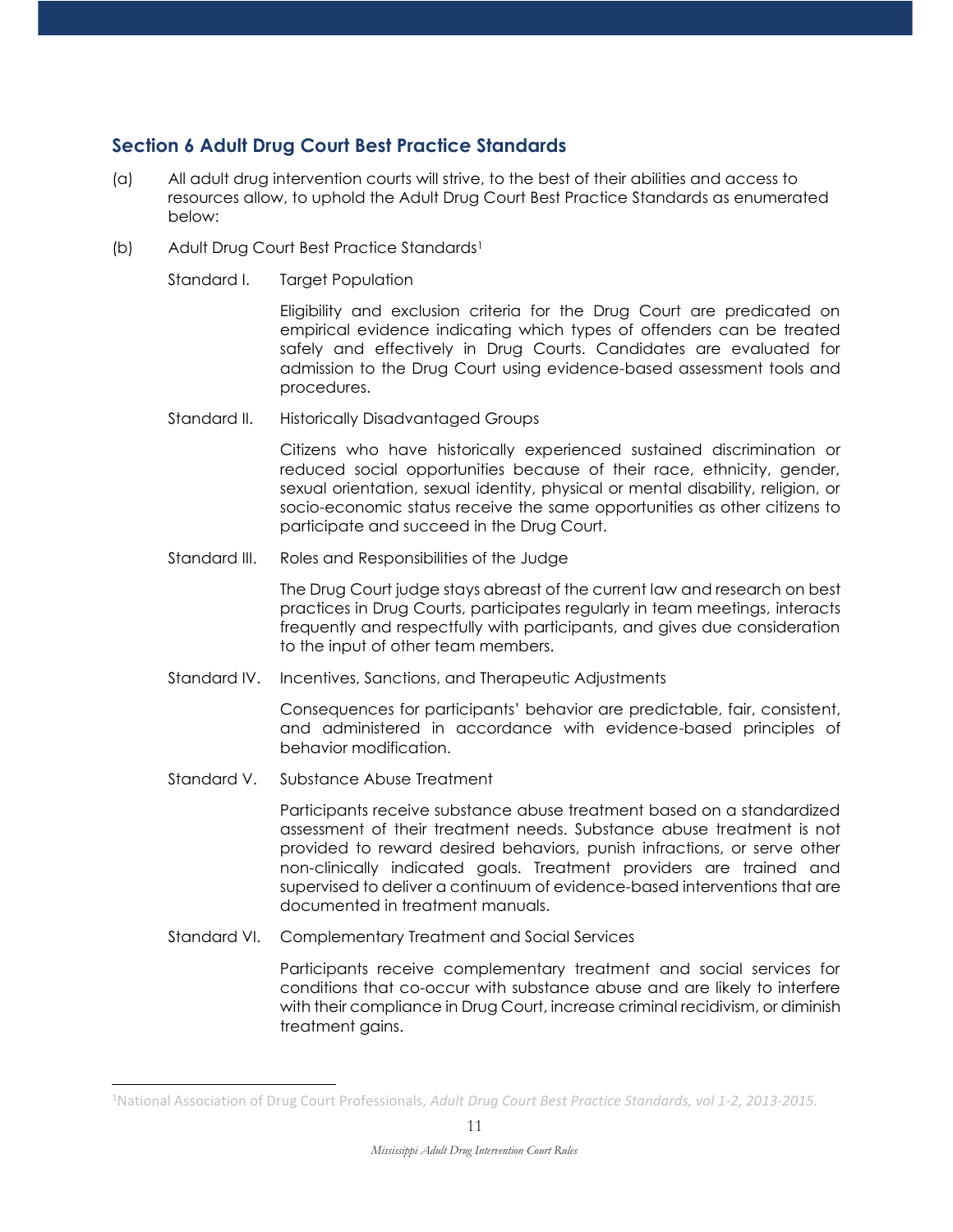Standard VII. Drug and Alcohol Testing

Drug and alcohol testing provides an accurate, timely, and comprehensive assessment of unauthorized substance use throughout participants' enrollment in the Drug Court.

Standard VIII. Multidisciplinary Team

A dedicated multidisciplinary team of professionals manages the day-today operations of the Drug Court, including reviewing participant progress during pre-court staff meetings and status hearings, contributing observations and recommendations within team members' respective areas of expertise, and delivering or overseeing the delivery of legal, treatment and supervision services.

Standard IX. Census and Caseloads

The Drug Court serves as many eligible individuals as practicable while maintaining continuous fidelity to best practice standards.

Standard X. Monitoring and Evaluation

The Drug court routinely monitors its adherence to best practice standards and employs scientifically valid and reliable procedures to evaluate its effectiveness.

#### **Section 7 Certification Procedures for a New Intervention Court**

Per Miss. Code Ann. §9-23-7(Rev. 2019), the AOC shall be responsible for certification and monitoring of local intervention courts according to standards promulgated by the State Intervention Courts Advisory Committee. Under Miss Code Ann. §9-23-11(1)(Rev. 2019), the AOC shall establish, implement, and operate a uniform certification process for all intervention courts including drug intervention courts, veterans intervention courts, mental health intervention courts, or any other intervention court designed to adjudicate criminal actions involving an identified classification of criminal defendant to ensure funding for intervention courtssupports effective and proven practices that reduce recidivism and substance dependency among their participants.

- (a) Any court seeking to establish an intervention court program must:
	- (1) Complete and submit the Application for Intervention Court Program Certification provided by the AOC and all related materials required in the application to the Administrative Office of Courts and
	- (2) Obtain either a provisional certificate of approval from the AOC or a two-year certification from the AOC.
- (b) Supporting documentation required by the application shall include detail of how the intervention court will, under Miss. Code Ann. §9-23-11(2)(a)(i-vii)(Rev. 2019):
	- (1) implement and use evidence-based practices including, but not limited to, the use of a valid and reliable risk and needs assessment tool for identifying participants and deliver appropriate interventions;
	- (2) target medium to high risk offenders for participation;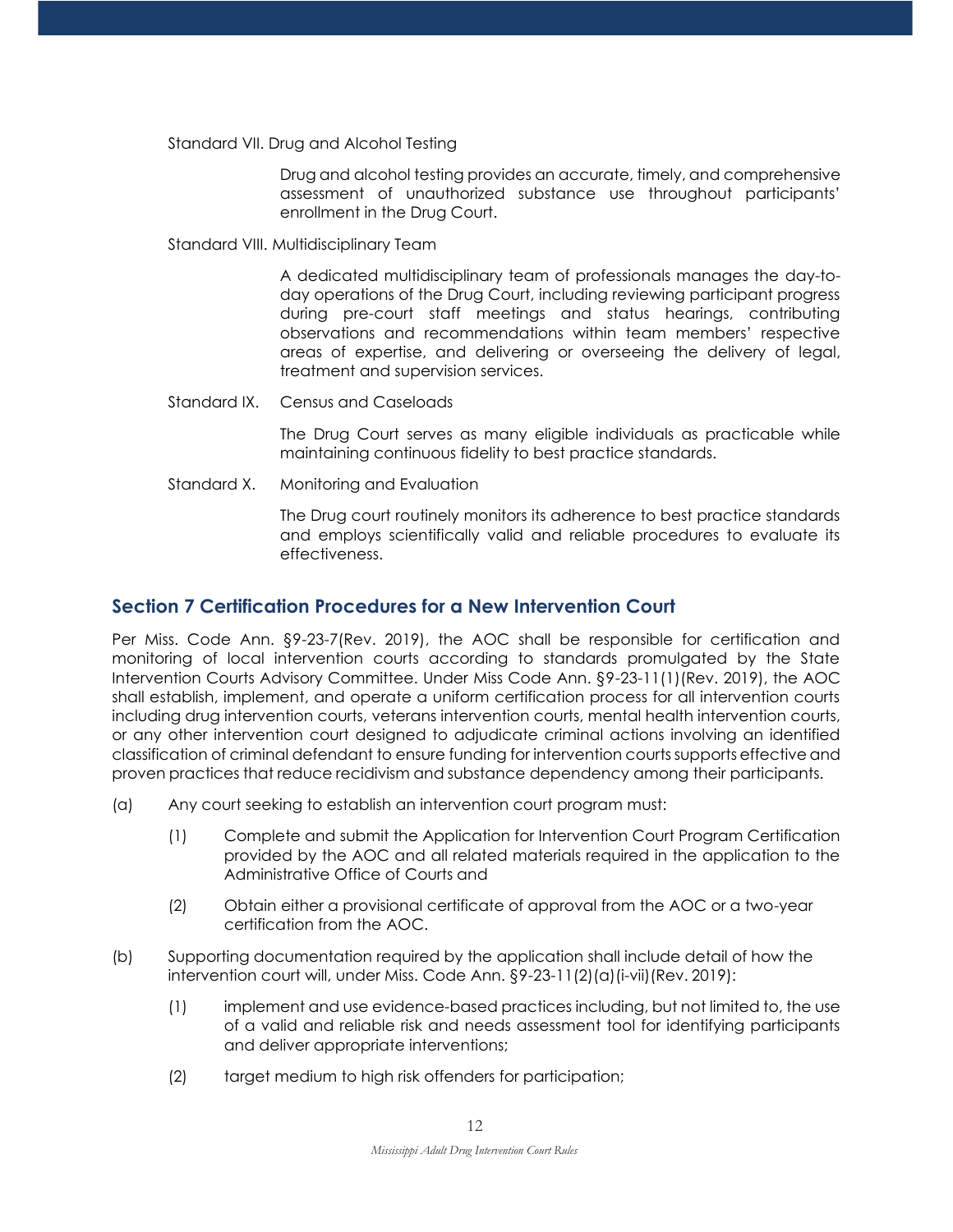- (3) use current, evidence-based interventions proven to reduce dependency on drugs or alcohol, or both;
- (4) incorporate frequent and random testing procedures for alcohol and drugs;
- (5) use a coordinated strategy between all intervention court personnel involving the use of graduated clinical interventions;
- (6) use on-going judicial interaction with each participant;
- (7) monitor intervention court outcomes through data collection and reporting.
- (c) Upon receipt of all required documents, the AOC will review the materials submitted. The AOC may conduct an on-site visit to determine whether all requirements for certification have been met. The AOC shall offer recommendations or suggested corrections as are necessary and appropriate.
- (d) Provisional Certificate of Approval
	- (1) If the AOC finds that the applicant is in substantial compliance with all applicable requirements, the AOC must provide the applicant with a provisional certificate of approval approving the intervention court's application and plans for operation.
	- (2) The prospective intervention court must have the provisional certificate of approval from the AOC, approving the court's application before the court may:
		- (a) assess and collect fees under Miss. Code Ann. § 9-23-19(4)(Rev. 2019);
		- (b) operate as a certified intervention court and receive the benefits of the provisions in the Intervention Court Act.
	- (3) A provisional certificate of approval is valid for one hundred eighty (180) days of operation during which time the AOC will review the certified intervention court's actual delivery of services and record keeping practices. This provisional certificate must be kept on file at the court and a copy shall be kept on file at the AOC.
	- (4) No later than one hundred eighty (180) days after receipt of the provisional certificate of approval, the provisionally certified intervention court must obtain a two-year certification from the AOC.
- (e) Certificate of Approval
	- (1) If the AOC finds that the applicant is in compliance with all applicable requirements, the AOC must provide the applicant with a certificate of approval approving the intervention court's application and plans for operation. In addition to the previously mentioned requirements, the intervention court must show that:
		- (a) the certified intervention court will provide each of the services and functions it is required to perform under these rules;
		- (b) based on the certified intervention court's policies, procedures, practices, and staff, the certified intervention court has the capability to provide the services proposed;
		- (c) adequate revenues and other resources will be provided to support the certified intervention court and its services;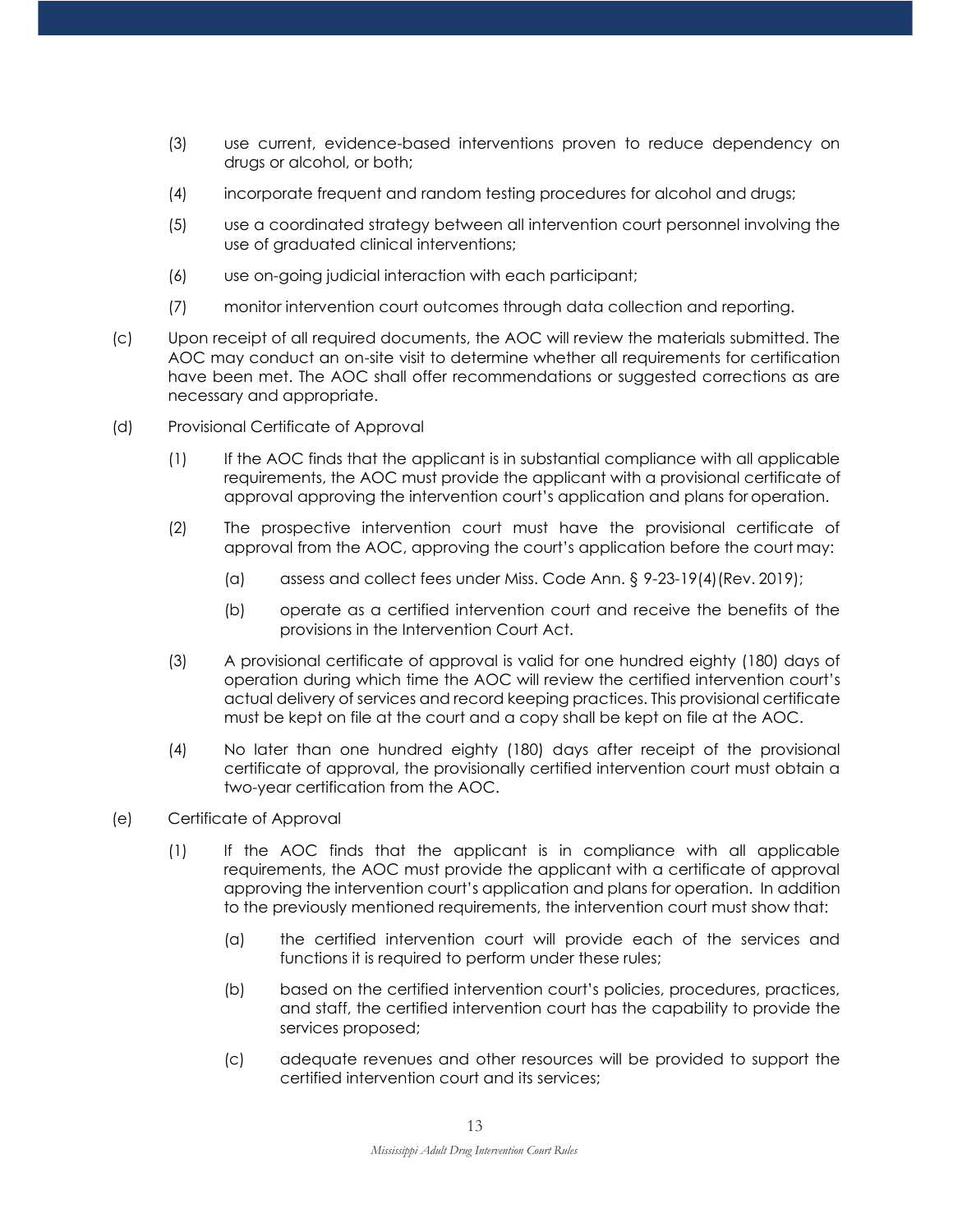- (d) the services of the certified intervention court will be delivered through methods likely to assure that participants of the certified intervention court will benefit; and
- (e) the certified intervention court will be operated in compliance with these rules, the requirements of the Intervention Court Act, and other applicable federal and state laws.
- (2) After the applicant has met all requirements, the AOC will issue a certificate of approval.
- (3) The certificate is valid for a period of two (2) years or until the scheduled recertification. This document must be kept on file at the court and a copy shall be kept on file at the AOC.
- (f) Upon establishment of a provisionally certified intervention court or certified intervention court, the court:
	- (1) may set and require the assessment and collection of fees authorized by Miss. Code Ann. § 9-23-19 (Rev. 2019);
	- (2) must establish written procedures concerning the receipt of and accountability of fees collected.
	- (3) must establish a Local Intervention Court Fund within the County or State Treasury, maintained by the County or Municipality's fiscal officer. All expenditures associated with each intervention court must adhere to County or State purchasing regulations. All revenue associated with each intervention court must be on deposit within the County or State. A certified intervention court shall not maintain an independent bank account or a petty cash fund.
	- (4) must deposit all revenue and/or monies derived from any participation fee, testing fee, or any other fee, or any other monies collected from a participant or other source, into the Local Intervention Court Fund. The Local Intervention Court Fund shall be used exclusively for intervention court related expenses.
		- (A) In no circumstances can any state or local intervention court monies be used to supplement pre-existing salaries of non-intervention court personnel. Supplemental compensation may be provided to nonintervention court personnel for the performance of additional, after hours duties, that are not normally part of the employee's job description.
		- (B) In no circumstances may state or local intervention court monies be maintained outside of the County or State Treasury.
		- (C) State or local intervention court monies may be used to reimburse a timeapportioned percentage of salary of a non-intervention court employee who is receiving a full-time salary from another governmental source. State or local intervention court monies may also be used to supplement a parttime, salaried, non-intervention court employee. State or local intervention court monies may also be used to compensate a non-intervention court employee who is in private practice.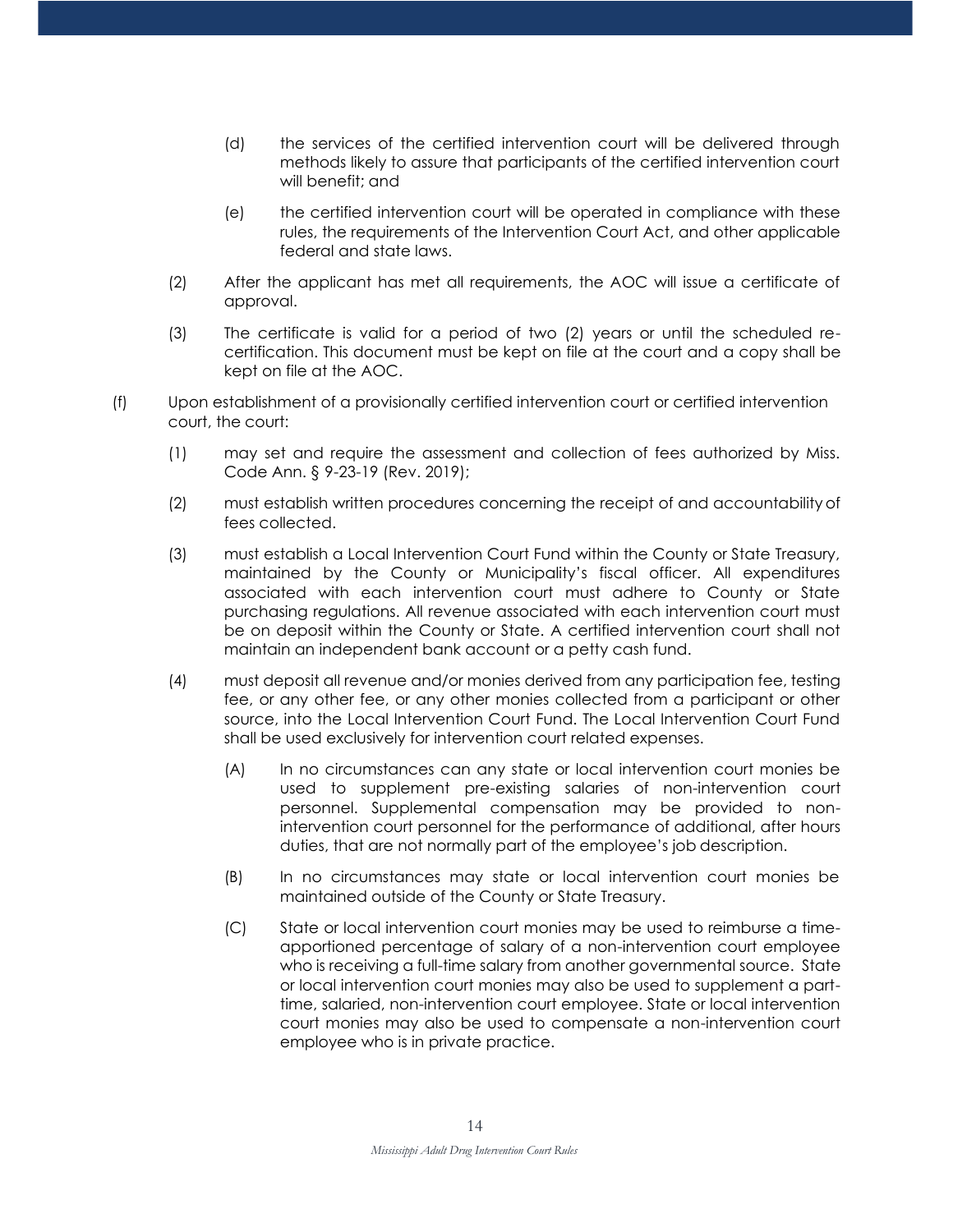- (5) A certified intervention court program may allow intervention court staff members to accept monies that participants owe. If a certified intervention court program chooses to accept monies directly, the certified intervention court must:
	- (A) Identify a primary and secondary intervention court staff member assigned the responsibility for collection of monies.
	- (B) Ensure that both the primary and secondary collection staff designated pursuant to subsection (5)(A) are bonded.
	- (C) Provide to the AOC copies of all bonds issued to intervention court personnel. Copies shall also be kept on file at the local intervention court.
	- (D) Not accept cash.

## **Section 8 Re-Certification Procedures for Existing Intervention Court**

- (a) The certified intervention court must follow the procedures described in this section to initiate a re-certification review and obtain re-certification of the intervention court.
- (b) No later than ninety (90) days prior to, or earlier if determined as necessary by the AOC, the actual expiration date of the certificate, the intervention court must do the following:
	- (1) submit the Application for Intervention Court Program Re-Certification and all supporting materials to the AOC; and
	- (2) schedule a review date with the State Intervention Court Operations Analyst.
- (c) Re-certification review by the State Intervention Court Operations Analyst shall include evaluation of each of the following:
	- (1) the certified intervention court's compliance with the Miss. Code Ann. §9-23-1 through 9-23-23 (Rev. 2019), state, and federal law.
	- (2) the certified intervention court's compliance with the Intervention Court Rules contained herein;
	- (3) the certified intervention court's compliance with its own policy and procedural manual.
	- (4) to the best of its ability and access to resources allow, the certified intervention court's compliance with best practice standards;
	- (5) the qualifications and certifications of any contractor that provides services tothe certified intervention court or its participants, and the contractor's compliance with the terms of the contract;
	- (6) the qualifications and certifications of any treatment provider that provides treatment services to the certified intervention court's participants and the treatment provider's compliance with the terms of the provider referral agreement;
	- (7) any other issues or subjects that the AOC determines are relevant to the review.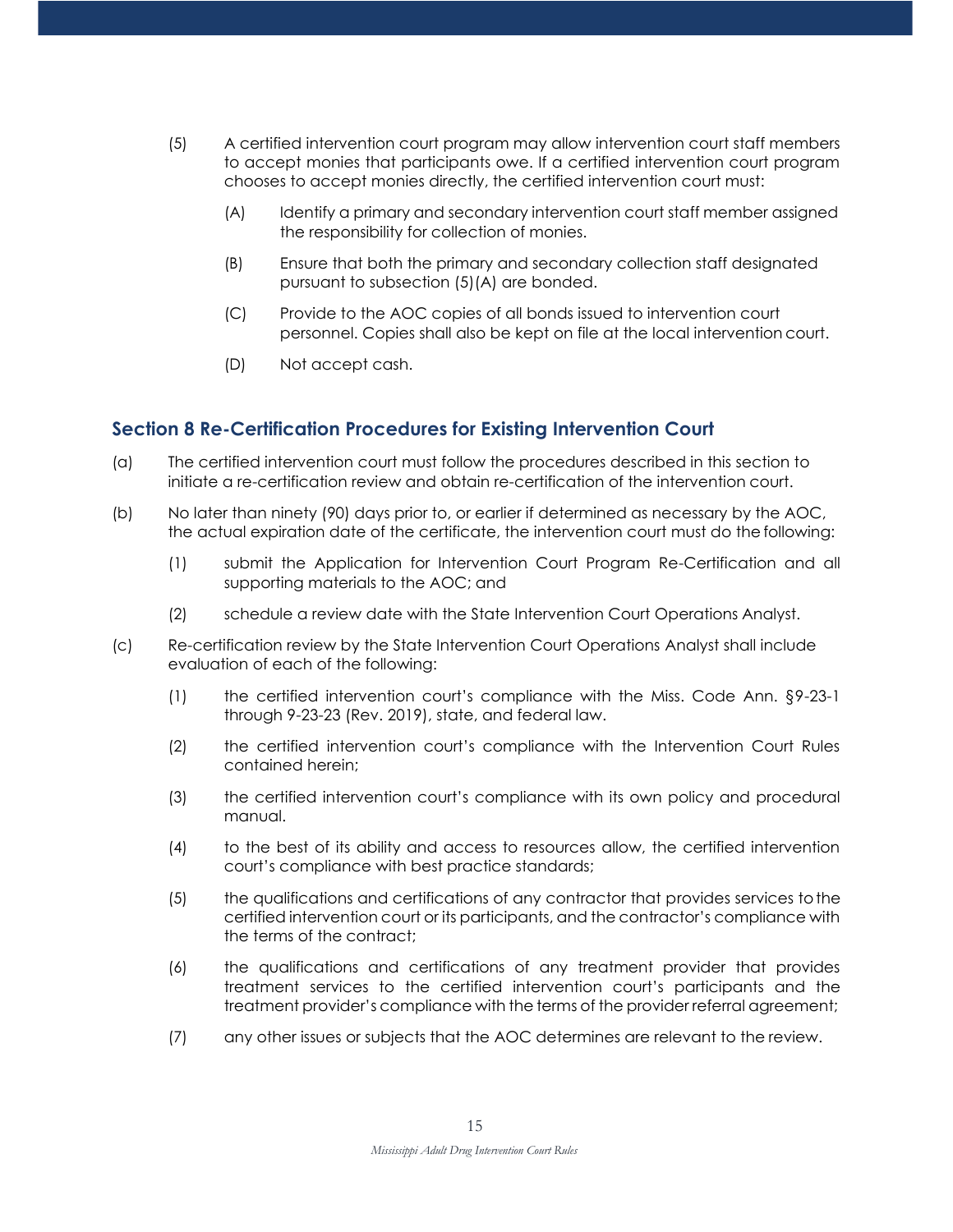- (d) The State Intervention Court Operations Analyst must provide written assurance that all standards required by these rules have been met before the AOC will issue a new certificate of approval.
- (e) When the certified intervention court has satisfied the requirements of this section and the AOC determines that all standards required by these rules have been met, the AOC shall issue a new certificate of approval for a period of two (2) years. This document must be kept on file at the certified intervention court and a copy shall be provided to and kept on file at the AOC.

## **Section 9 Grounds for Denial or Revocation**

The AOC may revoke any current certificate, or deny an Application for Intervention Court Certification or Re-Certification for one (1) or more of the following reasons:

- (a) violation of any rule set forth in these rules by the certified intervention court, its coordinator, staff member or team;
- (b) permitting, aiding, or abetting the commission of an unlawful act;
- (c) conduct or practices found by the AOC to be harmful to the health or safety of any participant in the certified intervention court;
- (d) deviation by the certified intervention court from the plan of operation originally certified which, in the judgment of the AOC, adversely affects the character, quality, or scope of services being provided to participants;
- (e) failure of the applicant or holder of a certificate of approval to cooperate with the AOC in connection with the certification process, an investigation, a review, or an audit;
- (f) failure of the applicant or holder of a certificate of approval to provide accurate or reliable information on the application or other written documentation regarding the certified intervention court's administrative operations, financial operations, or service delivery practices (omission of information may also be considered grounds for denial or revocation); or
- (g) previous denial or revocation of a certificate of approval.

## **Section 10 Revocation Procedures**

- (a) Whenever the AOC determines that any certified intervention court may have committed an act, or may have been engaged in conduct or practices justifying revocation of its certificate under these rules, the AOC must notify, in writing, the supervising judge and all members of the State Intervention Courts Advisory Committee of the revocation. The letter to the supervising judge shall be served personally or by certified mail, and shall be electronically communicated. All members of the State Intervention Courts Advisory Committee shall receive the letter through electronic communications. The letter shall include:
	- (1) a brief statement explaining the reason for the revocation, including the date the court's certification will be permanently revoked;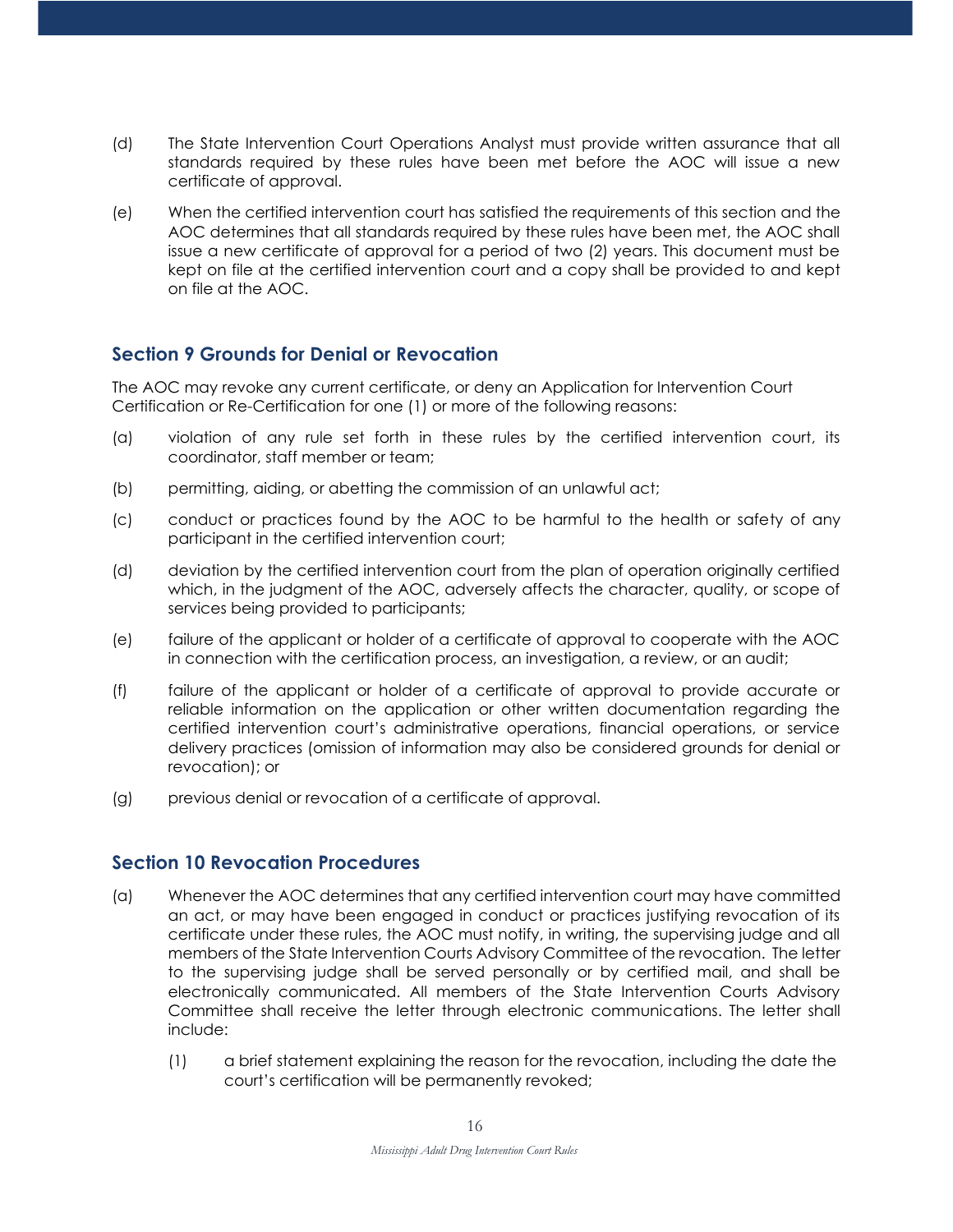- (2) a statement that the decision to revoke the court's certification will become final unless the supervising judge submits a written objection and response to the AOC within thirty (30) days of receipt of the notice, stating why the revocation should not become final;
- (3) a statement that if the supervising judge submits a written objection and response to the revocation within the thirty (30) days specified in subdivision (2), the intervention court's current certificate remains in effect, except in extraordinary circumstances, until the conclusion of the investigation and a final resolution is decided; and
- (4) a statement that in extraordinary circumstances, the AOC may limit or deny this period of extension if it determines that continued certified intervention court operations present an imminent danger to the public health or safety.
- (b) Upon the AOC determining that any reason exists that justifies the revocation of an intervention court's certification, the AOC must provide an opportunity, before the State Intervention Courts Advisory Committee, for the presiding judge to respond to any andall allegations that served as reason for the revocation of the certification.
- (c) Within thirty (30) days of receiving the presiding judge's written objection and response to the AOC's allegations, the State Intervention Courts Advisory Committee shall provide a response by notifying the AOC and the presiding judge of its findings and recommendations.

## **Section 11 Termination of Operation**

(a) Termination of Operation of an Intervention Court: Any court that terminates its certified intervention court must provide the AOC a written notice at least thirty (30) days prior to termination of its certified intervention court, outlining its intent, reasons for termination, and plan of action to address the status of any current intervention court participants.

## **Section 12 Intervention Court Team**

- (a) A certified intervention court must have an intervention court team which shall, at a minimum, consist of the following members:
	- (1) the intervention court judge;
	- (2) the local prosecuting attorney or a representative from the prosecuting attorney's office;
	- (3) a local criminal defense attorney;
	- (4) one (1) or more local treatment providers;
	- (5) the intervention court coordinator;
	- (6) community supervision officer; and
	- (7) law enforcement officer.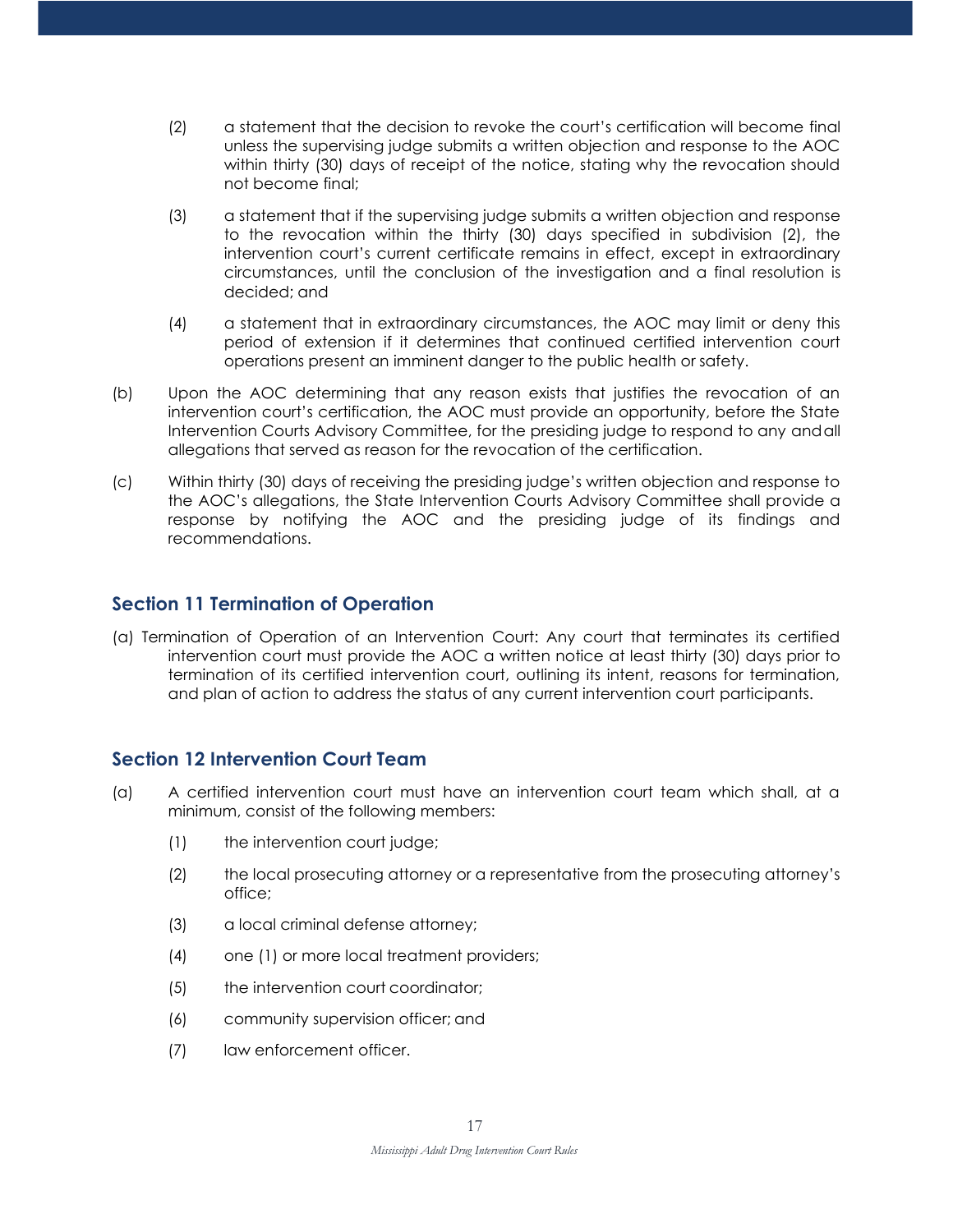- (b) The certified intervention court shall maintain on file a list of the members of the intervention court team along with a description of each member's role and responsibilities. Any changes to a certified intervention court's team membership should be timely provided to the AOC.
- (c) If the certified intervention court has an intervention court coordinator or judge change, for any reason, then an audit of the local intervention court shall be immediately conducted by the internal auditor of the Mississippi Supreme Court.

## **Section 13 Personnel Management**

- (a) Intervention court employees serve at the will and pleasure of the local intervention court judge. The certified intervention court should follow its county's written personnel policy and procedure manual, which should contain:
	- (1) employment procedures;
	- (2) rules for professional conduct;
	- (3) wages and benefits;
	- (4) vehicle and cell phone usages procedures; and
	- (5) job descriptions for all personnel and volunteers, which accurately reflect their actual job situations, and describe, at a minimum:
		- (A) job title;
		- (B) qualifications;
		- (C) credentials, if applicable;
		- (D) duties and responsibilities; and
		- (E) reporting and supervisory responsibilities.
- (b) A copy of this manual must be kept on file at the AOC and the court.
- (c) The certified intervention court must keep records for all staff that contain the following information:
	- (1) application or resume;
	- (2) credentials;
	- (3) verification;
	- (4) licensure verification, when applicable;
	- (5) performance evaluations;
	- (6) salary and position changes;
	- (7) documentation of staff development activities and continuing education activities; and
	- (8) copies of all bonds.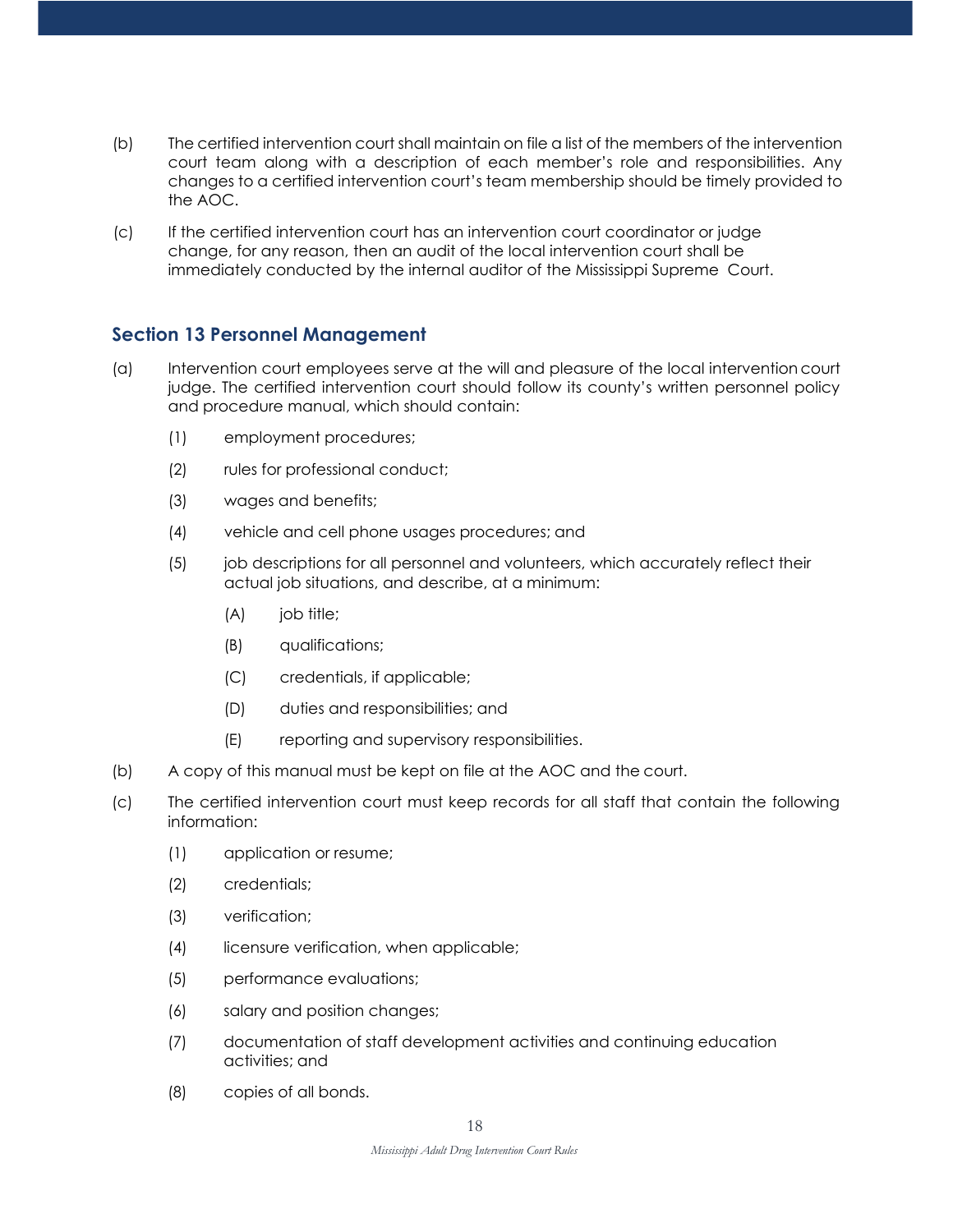- (d) The following personnel documentation must be kept on file, kept up to date and provided to the AOC:
	- (1) hire orders or letters;
	- (2) termination orders or letters;
	- (3) resumes including qualifications;
	- (4) copies of all licensing certificates; and
	- (5) documentation of staff development and continuing education activities.
- (e) Upon hiring an individual for employment, the certified intervention court must provide the employee's resume and licensing certificates to the Director of Intervention Courts.
- (f) Upon increasing an employee's salary, the certified intervention court must notify the Director of Intervention Courts.

## **Section 14 Intervention Court Staff Minimum Qualifications**

The following apply only to those persons employed by the intervention court program. Job characteristics, experience and educational requirements are subject to change.

(a) Intervention Court Coordinator

The intervention court coordinator is a professional whose work involves the overall management of the intervention court program. The intervention court coordinator is responsible for management and coordination of intervention court functions and operations and for the intervention court's compliance with all legislation and rules as applicable to the intervention court program. The coordinator provides supervision to other intervention court staff and coordination between intervention court team members. The intervention court coordinator assumes all duties as assigned by the intervention court judge and works at the will and pleasure of the intervention court judge. A certified intervention court must have written evidence that the Intervention Court Coordinator has achieved and maintained professional status per Section 17 of these rules.

(1) Intervention Court Coordinator I:

Education and Experience:

- (A) A Bachelor's degree from an accredited four-year college or university; **or**
- (B) graduation from a standard four-year high school or equivalent (GED) and four (4) years of relevant experience.

#### (2) Intervention Court Coordinator II

Education and Experience:

- (A) A Master's degree from an accredited four-year college or university and two (2) years of relevant experience **or**
- (B) A Bachelor's degree from an accredited four-year college or university and four (4) years of relevant experience **or**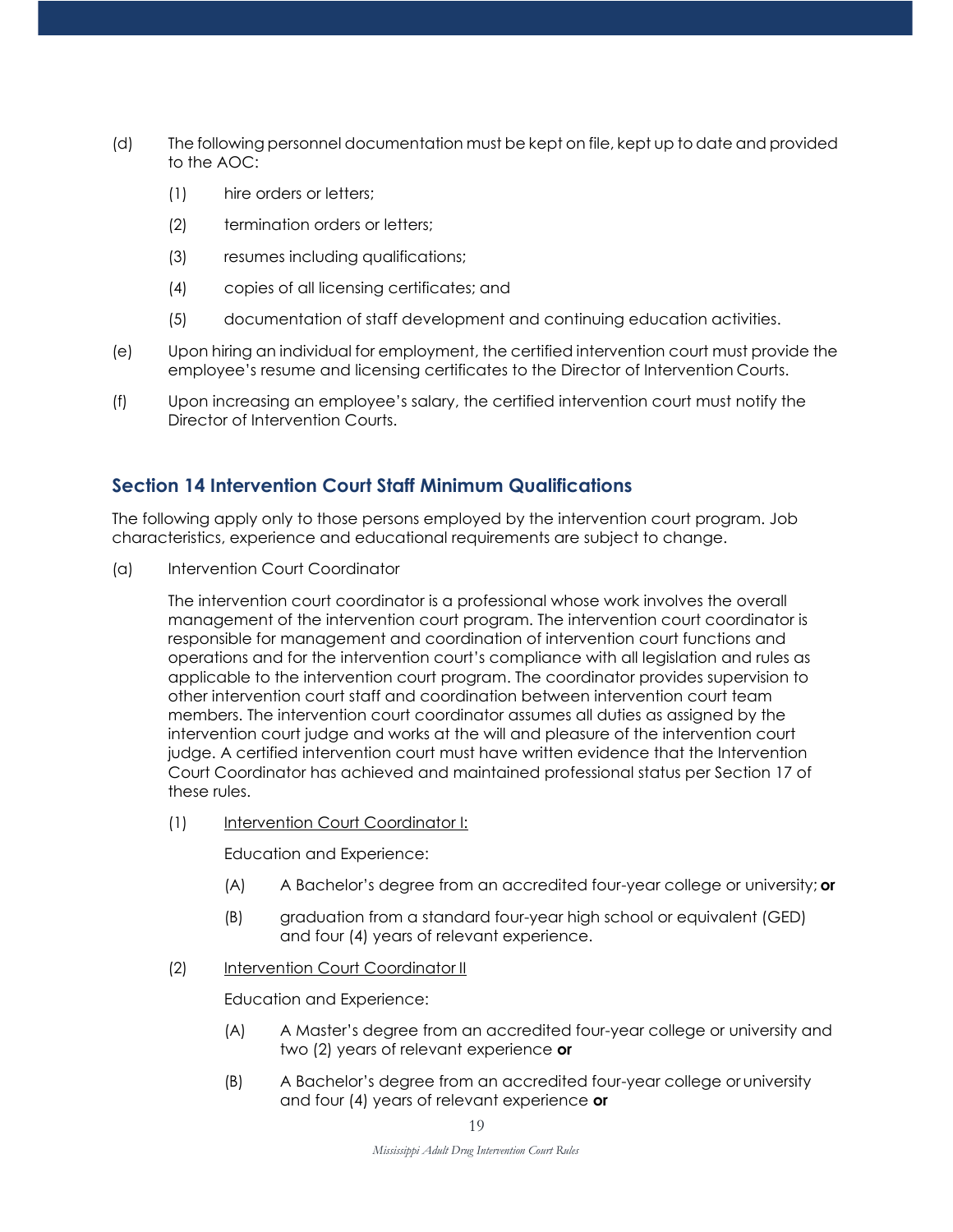- (C) Graduation from a standard four-year high school or equivalent (GED) and eight (8) years of relevant experience.
- (3) Intervention Court Coordinator III

Education and Experience:

- (A) A Master's degree from an accredited four-year college or university and four (4) years of relevant experience **or**
- (B) A Bachelor's degree from an accredited four-year college or university and eight (8) years of relevant experience **or**
- (C) Graduation from a standard four-year high school or equivalent (GED) and twelve (12) years of relevant experience.
- (b) Intervention Court Case Manager

The intervention court case manager is a professional who provides casework services to clients enrolled in the intervention court program. The case manager works closely with the intervention court coordinator, intervention court field officer, and the intervention court judge. Essential functions to be performed by the case manager include, but are not limited to, maintaining contacts with intervention court clients for various interviews and programs, preparing and processing forms and reports, and compiling data for monthly reporting. Additional duties and job functions shall be identified and included by the intervention court judge. The intervention court case manager serves at the will and pleasure of the intervention court judge. A certified intervention court must have written evidence that the Intervention Court Case Manager has achieved and maintained professional status per Section 17 of these rules.

Education and Experience:

- (A) A Bachelor's degree from an accredited four-year college or university **or**
- (B) Graduation from a standard four-year high school or equivalent (GED) and four (4) years of relevant experience.
- (c) If the judge is unable to find a coordinator or case manager with the above requirements, the judge must request a written waiver from the AOC prior to hiring the employee.
- (d) Intervention Court Field Officer

The intervention court field officer performs professional work involving intensive supervision and casework services to clients enrolled in the intervention court programs. Other functions performed by the intervention court field officer include enforcing probation agreements set forth by the intervention court judge and compiling data for monthly reporting. Additional duties and job functions may be identified and included by the intervention court judge. The intervention court field officer serves at the will and pleasure of the intervention court judge.

**Note:** In all cases, the applicant must have successfully completed the Mississippi Law Enforcement Officers Training Program as mandated by Mississippi Code Annotated, 1972, Section 47-7-9 (b)(2015) as amended.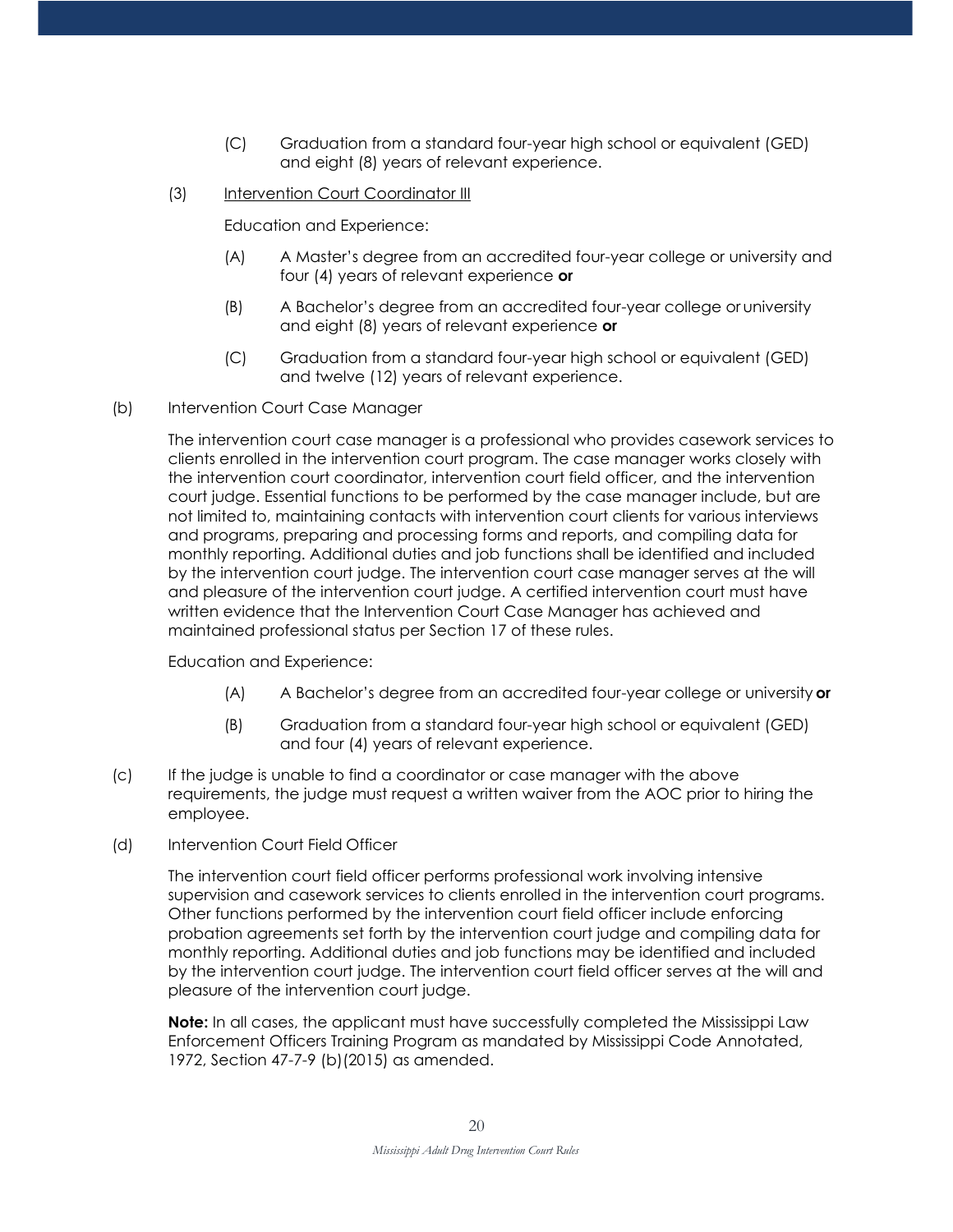#### (1) Intervention Court Field Officer I

Education and Experience:

- (A) A Bachelor's degree from an accredited four-year college or university in criminal justice, sociology, social work, psychology or a related field and one (1) year of experience in related work **or**
- (B) Graduation from a standard four-year high school or equivalent (GED) and five (5) years of experience in related work.

#### (2) Intervention Court Field Officer II

Education and Experience:

- (A) A Master's degree from an accredited four-year college or university in criminal justice, sociology, social work, psychology or a related field and two (2) years of experience in related work **or**
- (B) A Bachelor's degree from an accredited four-year college or universityin criminal justice, sociology, social work, psychology or a related field and three (3) years of experience in related work **or**
- (C) Graduation from a standard four-year high school or equivalent (GED) and seven (7) years of experience in related work.

#### (3) Intervention Court Field Officer III

Education and Experience:

- (A) A Master's degree from an accredited four-year college or university in criminal justice, sociology, social work, psychology or a related field and four (4) years of experience in related work **or**
- (B) A Bachelor's degree from an accredited four-year college or university in criminal justice, sociology, social work, psychology or a related field and five (5) years of experience in related work **or**
- (C) Graduation from a standard four-year high school or equivalent(GED) and nine (9) years of experience in related work.
- (e) Intervention Court Treatment Counselor

The intervention court treatment counselor is a professional who operates within the intervention court model working with clients actively enrolled in the intervention court program. Work involves performing activities in the preliminary study of cases, conducting individual, group or family counseling to clients enrolled in intervention court, preparing and maintaining files, documentation, legal documents and various reports, and having frequent conferences with intervention court team members to discuss problems arising within their work and for instructions as to subsequent steps to be taken with the intervention court client. Additional duties and job functions shall be identified and included by the intervention court judge. The intervention court treatment counselor serves at the will and pleasure of the intervention court judge.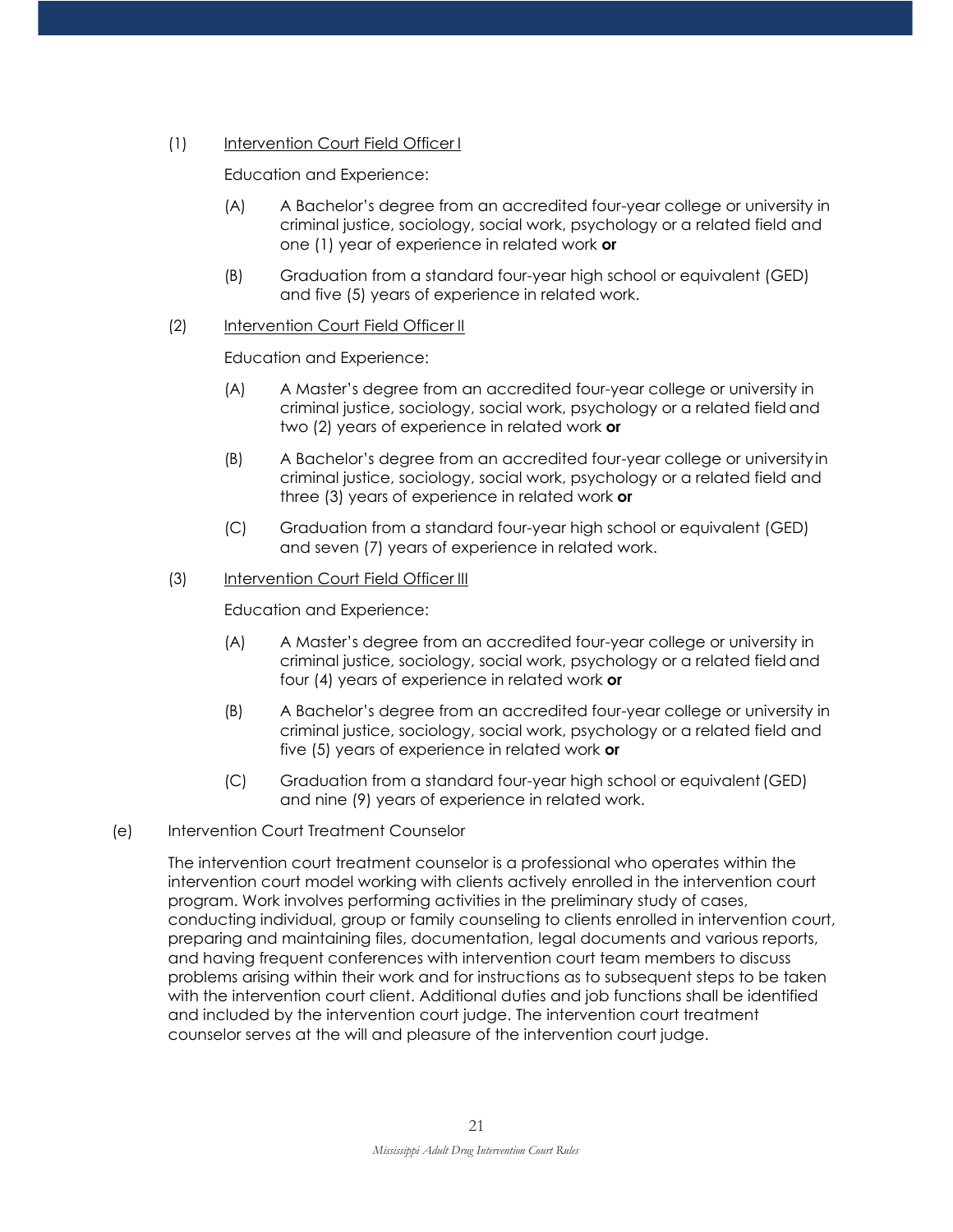- (1) Intervention Court Treatment Counselor I
	- Education: A Master's degree from an accredited four-year college or university in social work, counseling, or one of the behavioral sciences.
- (2) Intervention Court Treatment Counselor II

Education and Experience:

A Master's degree from an accredited four-year college or university in social work, counseling, or one of the behavioral sciences **and** one (1) year of experience directly related to the above described characteristics.

(3) Intervention Court Treatment Counselor III

Education and Experience:

A Master's degree from an accredited four-year college or university in social work, counseling, or one of the behavioral sciences **and** two (2) years of experience directly related to the above described characteristics.

(f) A certified intervention court must provide written documentation to the AOC that an Intervention Court Treatment Counselor or Field Officer who is employed by the intervention court program is in compliance with all experience and educational requirements set forth in these rules, including continuing educational requirements and any licensing requirements.

## **Section 15 Intervention Court Personnel Salary Scales**

The annual salary scale is based on a Full Time Employee (FTE) of the intervention court program. All annual salaries shall be limited to the current pay scales of similar or equivalent positions as defined by the Mississippi State Personnel Board. The below salaries became effective July 1, 2017.

| <b>Job Title</b>                     | <b>Salary Range</b>       |
|--------------------------------------|---------------------------|
| Intervention Court Coordinator I     | $$27,100.00 - $49,800.00$ |
| Intervention Court Coordinator II    | $$31,400.00 - $57,700.00$ |
| Intervention Court Coordinator III   | $$34,700.00 - $63,750.00$ |
| Intervention Court Field Officer I   | $$27,100.00 - $49,800.00$ |
| Intervention Court Field Officer II  | $$31,400.00 - $57,700.00$ |
| Intervention Court Field Officer III | $$34,700.00 - $63,750.00$ |
| Intervention Court Case Manager      | $$27,100.00 - $49,800.00$ |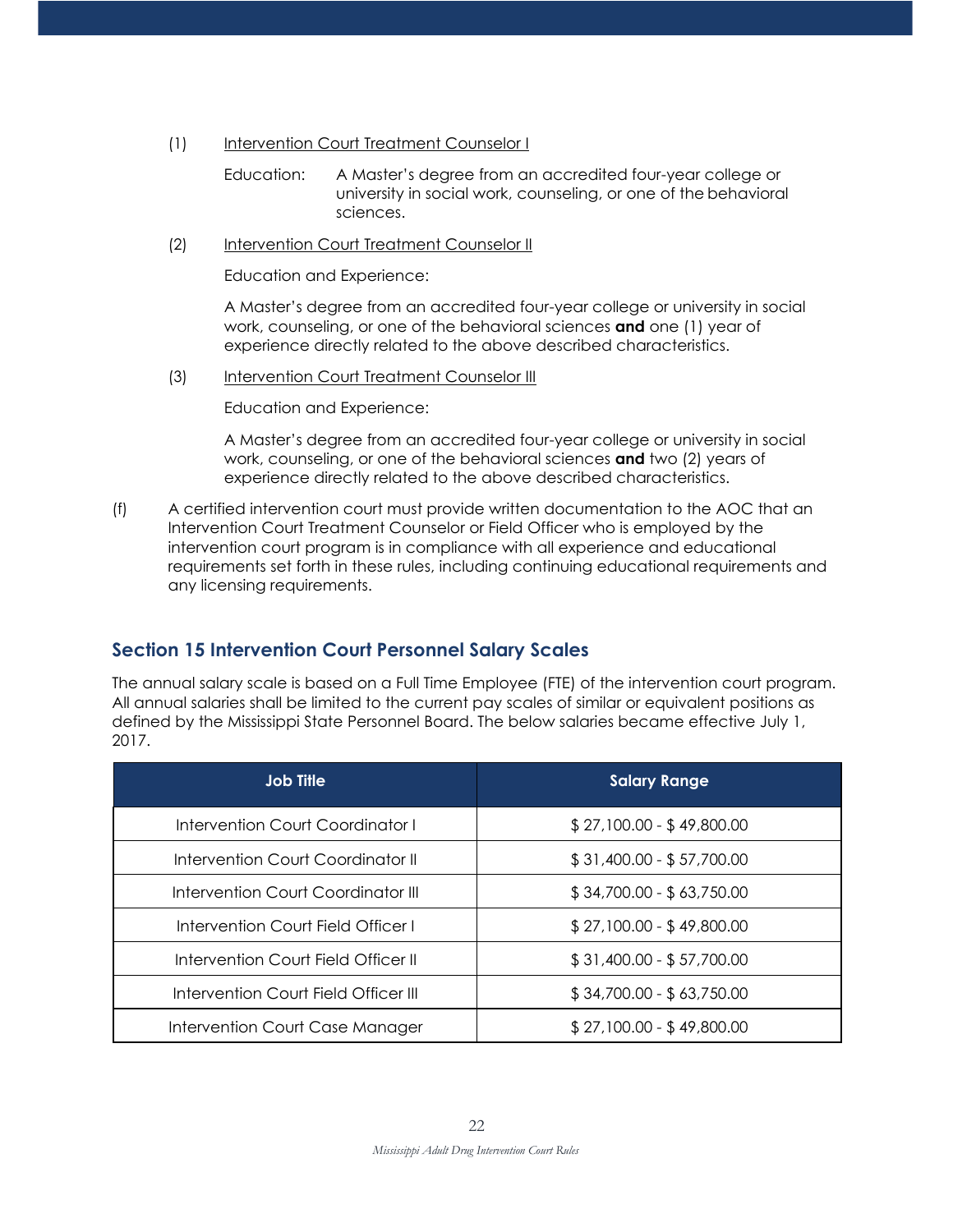If an intervention court hires an in-house treatment provider, the annual salary shall be limited to the current pay scales of similar or equivalent positions as defined by the Mississippi State Personnel Board. The salary scale is based on a Full Time Employee (FTE) of the intervention court program.

| <b>Job Title</b>                           | <b>Salary Range</b>       |
|--------------------------------------------|---------------------------|
| Intervention Court Treatment Counselor I   | $$26,000.00 - $47,800.00$ |
| Intervention Court Treatment Counselor II  | $$28,700.00 - $52,500.00$ |
| Intervention Court Treatment Counselor III | $$31,500.00 - $57,850.00$ |

## **Section 16 Mississippi Department of Corrections (MDOC) Partnership**

By special agreement, the Mississippi Department of Corrections has partnered with Mississippi Intervention Courts to provide professional support in the form of probation and parole agents. MDOC has committed to assigning one (1) MDOC probation officer to each certified adult felony drug intervention court program.

#### **Probation / Parole Agent**

#### Probation / Parole Agent I, II, III

These positions are held by employees of the MDOC. All job characteristics, education levels, experience, and salaries are determined by the MDOC and approved by the Mississippi State Personnel Board. Probation/Parole Agents may be assigned to an adult drug intervention court program by MDOC to work exclusively with those actively enrolled in the program.

## **Section 17 Professional Status**

- (a) Professional status is achieved when an intervention court coordinator or casemanager meets all educational requirements and experience requirements.
- (b) If a waiver for hire was granted per Section  $14(c)$ , an individual will be allowed one (1) calendar year, from the date of first hire, as an intervention court coordinator or case manager to achieve professional status.
- (c) Professional status, once achieved, is maintained by documenting, with the AOC, twelve (12) hours annually of continuing education or training related to substance abuse and criminal justice issues.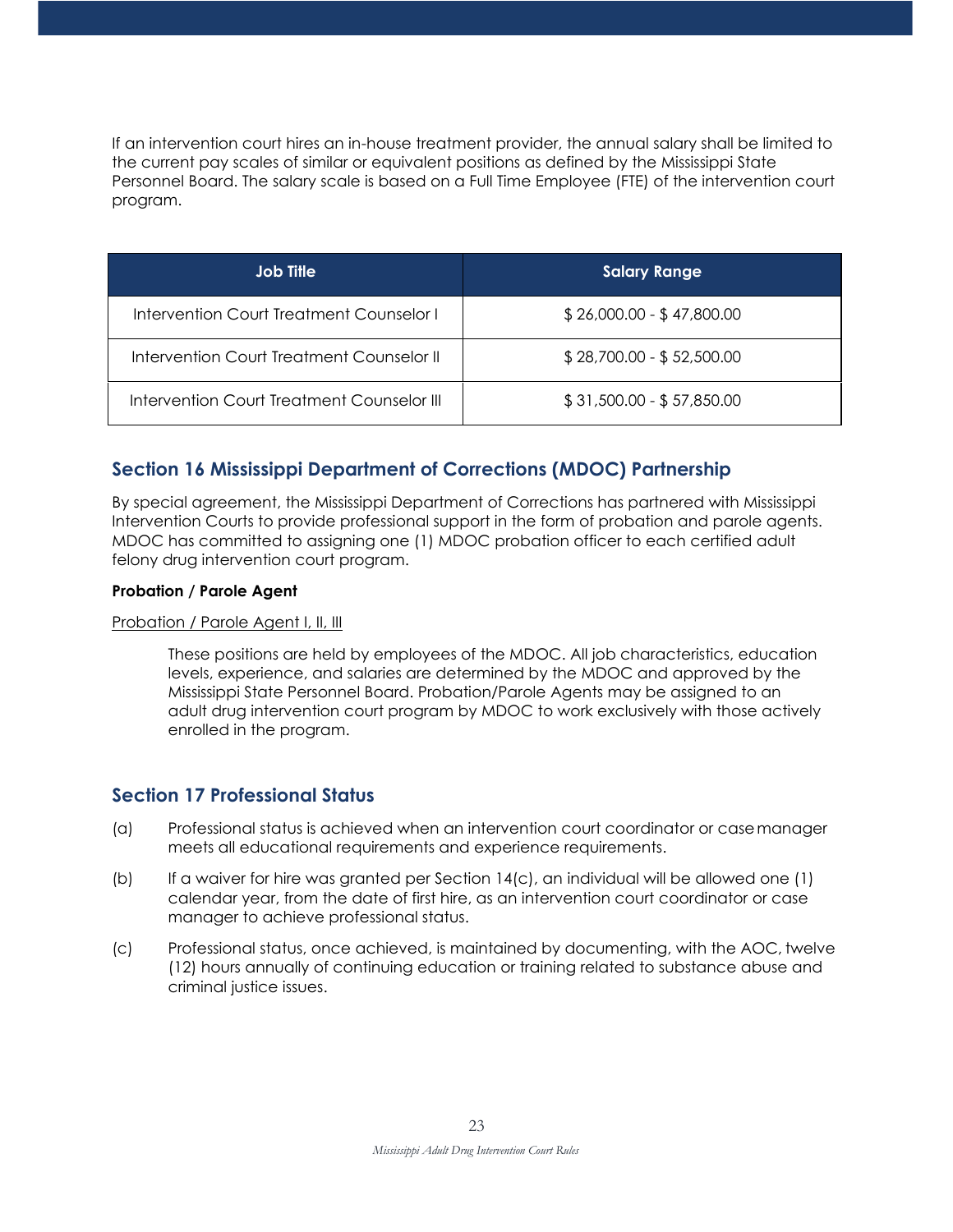## **Section 18 Continuing Education Units (CEUs)**

- (a) Continuing Education Units (CEUs) should be earned by intervention court coordinators, case managers, and intervention court field officers on an annual basis. Each intervention court coordinator, case manager, and intervention court field officer should earn twelve (12) hours of CEUs every twelve month period beginning July 1 of each year.
- (b) Approval should be sought and granted prior to the actual occurrence of the activity, but approval may be given retroactively.
- (c) Requests for the award of CEUs should be submitted to the AOC for proper awarding and documentation.
- (d) Continuing Education Unit credits should be approved by the AOC before the credits are awarded to the requesting party.
- (e) Pre-Approval To determine if a program or meeting qualifies for CEUs:
	- (1) The requesting party should provide to the AOC the following:
		- (A) Agenda of the meeting or program;
		- (B) Curriculum vitae of speakers or presenters; and
		- (C) Synopsis of each portion of the meeting or program.
		- (D) If an online program or seminar, the website should be provided to the AOC as well as the information requested in parts A-C above.
	- (2) The AOC will review the information provided per subsection (1) and determine if the meeting or program meets the criteria for intervention court CEUs as set forth in subsection (3) below.
	- (3) Criteria
		- (A) The activity should have significant intellectual or practical content and its primary objective should be to increase the participant's professional competence as an intervention court coordinator, case manager, or field officer.
		- (B) The activity should deal primarily with matters related to the operation of intervention courts or the professional responsibility or ethical obligations of an intervention court coordinator, case manager, or field officer.
		- (C) The activity should itself be conducted by an individual or group qualified by practical or academic experience.
		- (D) Each online program or online seminar will be reviewed for approval on a case by case basis. The course content, interactivity, as well as the effectiveness of the delivery method will be considered in the approval process. Applications for approval should be submitted by the sponsor and submitted 30 days prior to the beginning date of the program. Applications will not be approved retroactively. Sponsors should be able to verify attendance and the number of hours attended. Attendance should be reported to the AOC immediately following the conclusion of the program.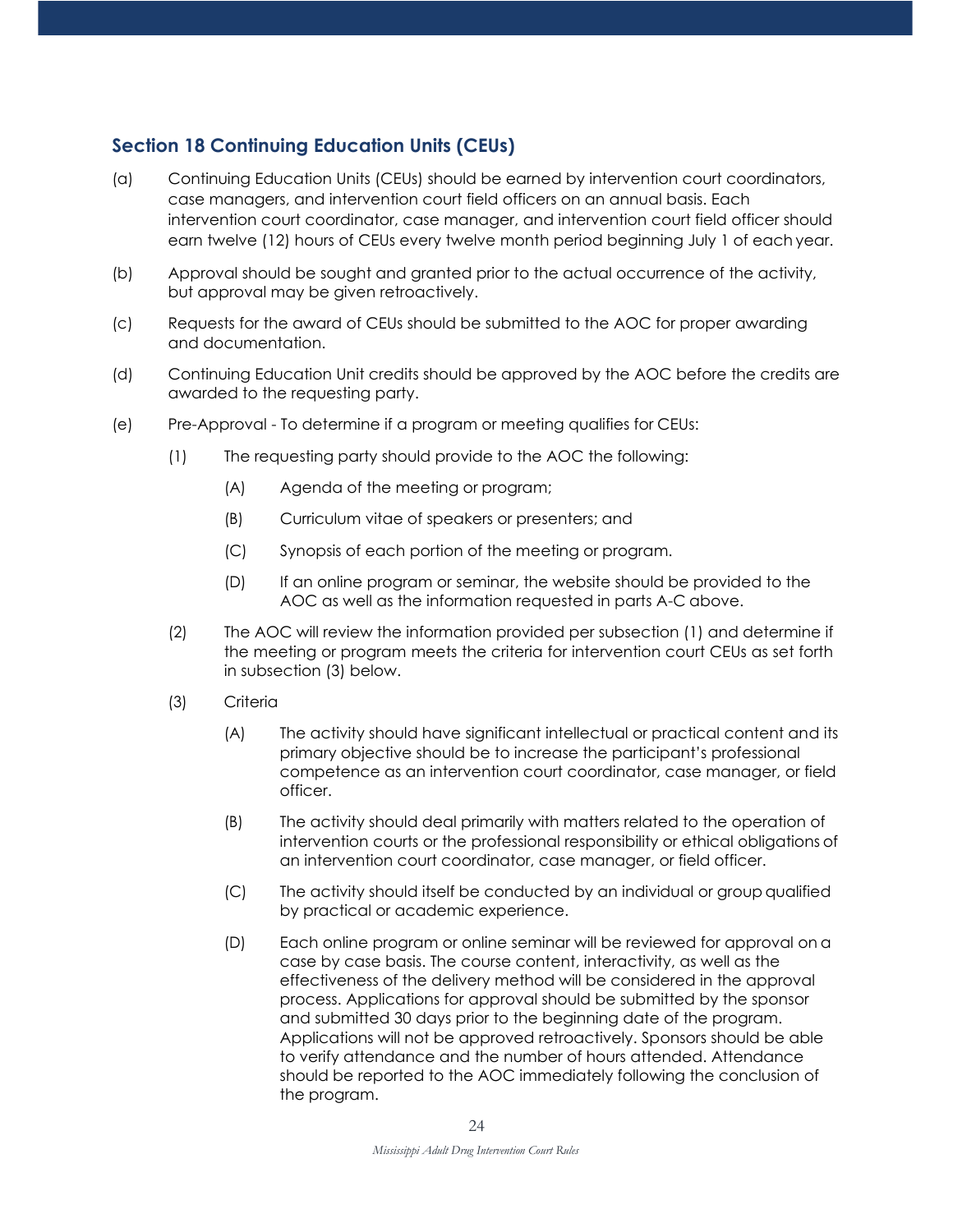- (4) Continuing education unit activities sponsored by the following organizations are presumptively approved for credit, provided the criteria set out in sections(3)(A)- (A) are met.
	- American University

Bureau of Justice Assistance

Bureau of Justice Statistics

Center for Court Innovation

Mississippi Association of Drug Court Professionals

National Association of Drug Court Professionals

National Criminal Justice Reference Service

National Drug Court Institute

National Drug Court Resource Center

National Institute of Justice

Office of Juvenile Justice and Delinquency Prevention

Substance Abuse and Mental Health Services Administration

Treatment Courts Online: The National Training System for Treatment Court **Practitioners** 

United States Department of Justice

- (5) The AOC may at any time reevaluate a program and revoke approval of the organization or of a particular meeting or program.
- (6) Any organization not included in subsection (4) above, desiring approval of a course, program, or other activity, should apply to the AOC by submitting a required application form and supporting documentation no less than forty-five (45) days prior to the date for which the course or program is scheduled. The AOC will advise the applicant in writing by mail within thirty (30) days of the receipt of the completed application whether the activity is approved or disapproved.

## **Section 19 Specimen Collection Staff**

- (a) All employees, contractors, or volunteers of a certified intervention courtperforming specimen collection must have training and experience in each of the following:
	- (1) the administration of chemical tests;
	- (2) specimen collection;
	- (3) chain-of-custody and documentation procedures; and
	- (4) confidentiality of specimen collection and chemical test results.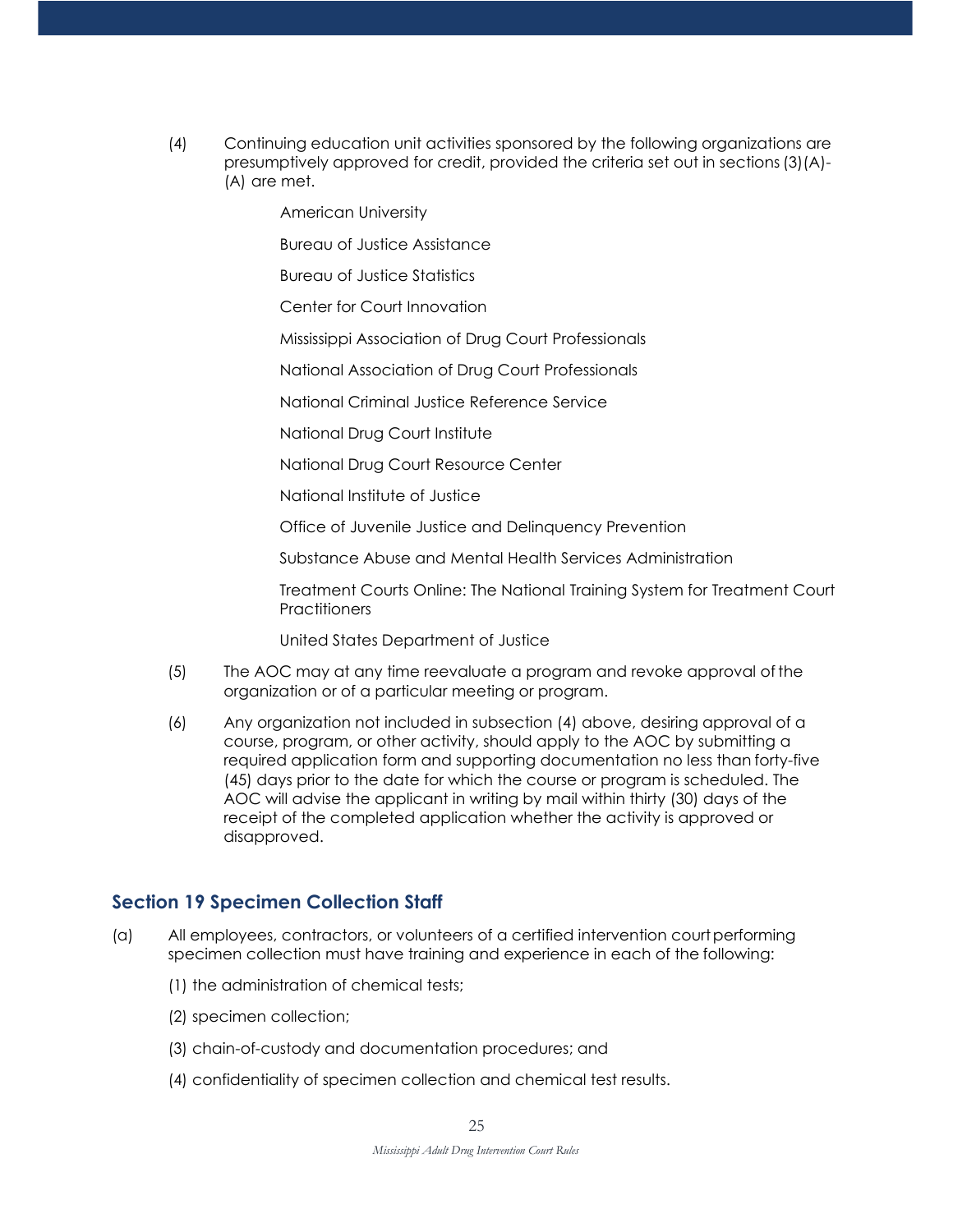- (b) An individual will be allowed ninety (90) days cumulatively from the date of first hire to attain and document training as a member of the specimen collection staff.
- (c) The intervention court must provide written documentation to the AOC that the appropriate staff has been trained pursuant to subsection (a).

#### **Section 20 Intervention Court Operations**

(a) Policy and Procedure Manual

Each certified intervention court must have a written policy and procedure manual to govern the day-to-day operations of the intervention court. A copy of the certified intervention court's policy and procedure manual must be provided to and kept on file at the AOC.

- (1) A certified intervention court must do each of the following in regards to its manual:
	- (A) incorporate the key components into its policies, procedures, and practices;
	- (B) incorporate evidence-based best practices into its policies and practices;
	- (C) update the policy and procedure manuals as needed, timely providing written updates to the AOC for review.
	- (D) make the manual available to the intervention court team and staff; and
	- (E) operate consistently with the policies and procedures contained in the manual.
- (2) The manual must contain, at a minimum, the following:
	- (A) a written statement of the goals and objectives in its policy and procedure manual that clearly reflects the certified intervention court's philosophy and guides the operation of the certified intervention court and the delivery of services;
	- (B) written description of policy and procedures that:
		- (1) identify certified intervention court lines of authority;
		- (2) identify all staff positions;
		- (3) accurately reflect current certified intervention court practice; and
		- (4) includes a description of all staff functions.
	- (C) a policy and practice of nondiscrimination in providing intervention court services, which must address nondiscrimination on the basis of each of the following:
		- (1) race;
		- (2) gender;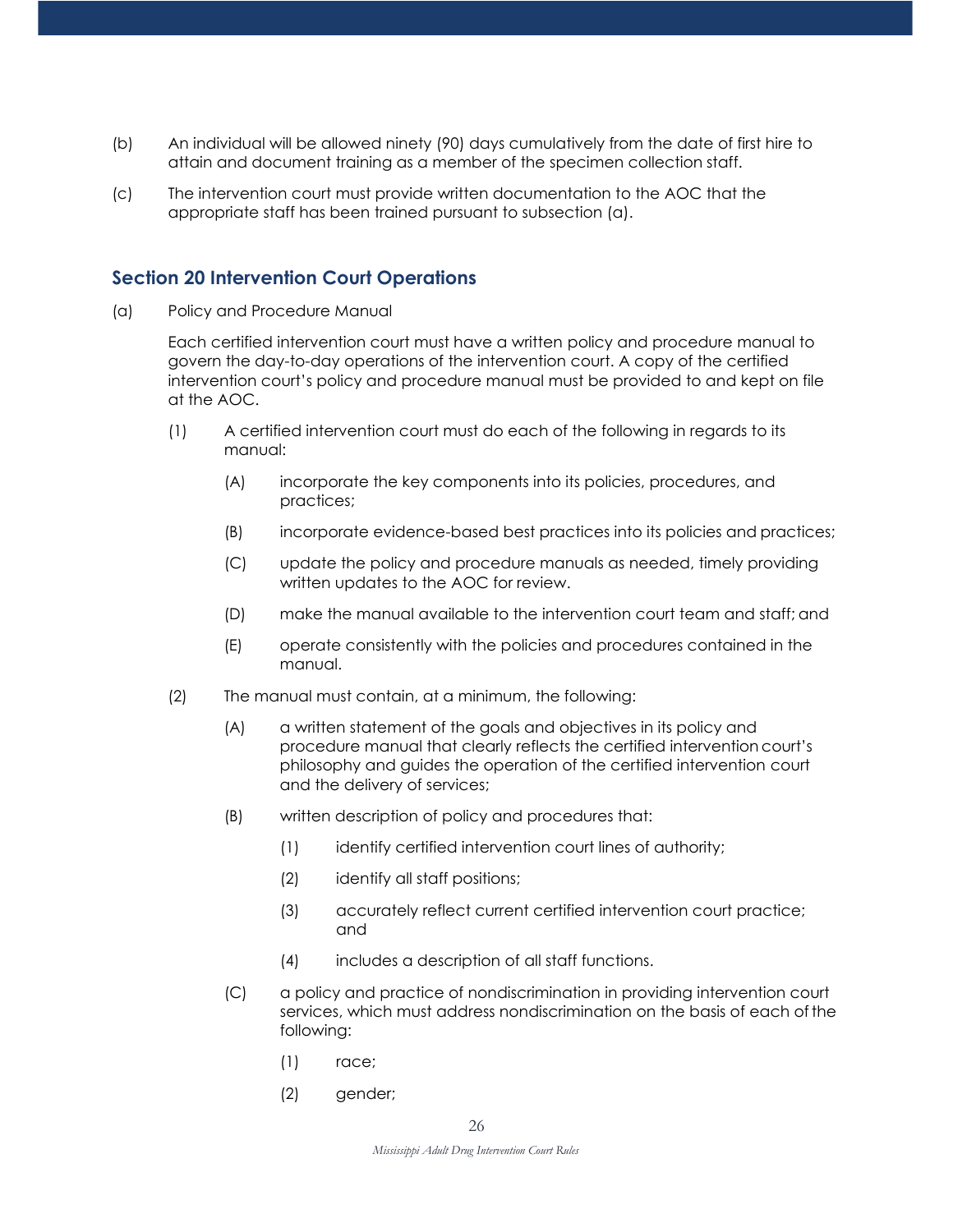- (3) sexual orientation;
- (4) age;

(Notwithstanding the policy and practice of nondiscrimination on basis of age, an adult intervention court may exclude juveniles from participating.)

- (5) religion;
- (6) ethnicity;
- (7) disabilities; and
- (8) ability to pay.
- (D) a description of the criteria for the acceptance of substance use-involved offenders as participants who are eligible to receive one (1) or more services provided by the certified intervention court;
- (E) a written policy and procedure for conducting an orientation for each participant, and when appropriate, the participant's family;
- (F) a written policy and procedure, conforming to applicable state and federal laws, that ensures the confidentiality and security of participant records;
- (G) a written policy and procedure in place for recording participant progress in CaseWorx. All participant progress should be recorded contemporaneously in CaseWorx but not later than seven days from the end of the calendar month in which the progress occurred;
- (H) a written policy and procedure for:
	- (1) terminating a participant's court imposed obligation to participate in the certified intervention court; and
	- (2) providing written notice to the court after the participant has:
		- (a) successfully complied with the treatment plan and the participation agreement; or
		- (b) violated any requirement of the treatment plan or the participation agreement.
- (I) a written policy and procedure for scheduling and conducting chemical tests;
- (J) a written policy and procedure regarding regular staffings to discussthe compliance or non-compliance, progress, sanctions, or termination of participants prior to the participants' scheduled court appearances;
- (K) Intervention courts are encouraged to have a written referral agreement with the addiction treatment services provider that at a minimum includes procedures for the following: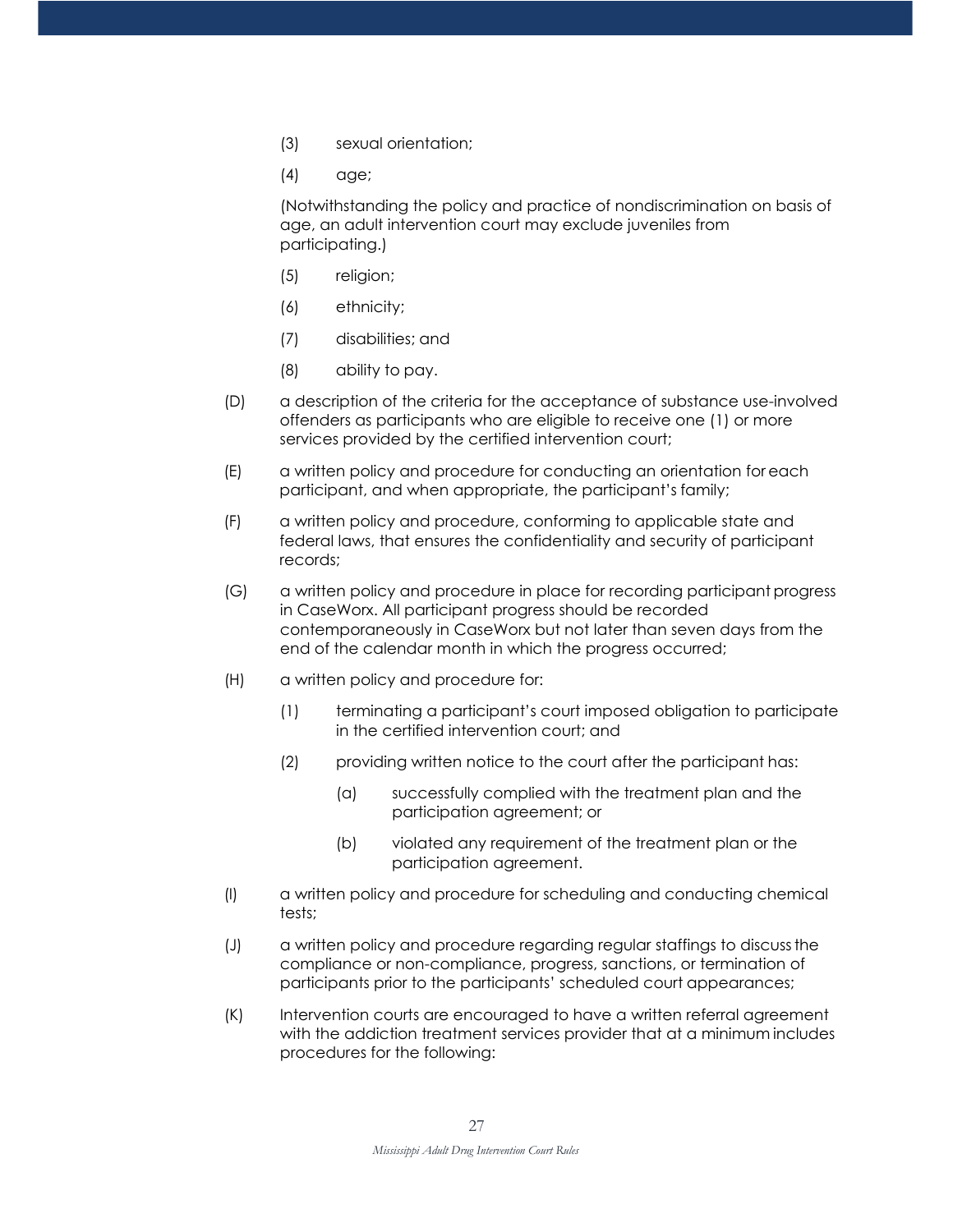- (1) initiation and acceptance of referrals;
- (2) exchange of participant-related information; and
- (3) post-referral reporting by the addiction treatment services provider that enables the intervention court to perform its participantmonitoring responsibilities.
- (L) a documented participant fee schedule and documented revenue schedule; and
- (M) a copy of each form used by the intervention court.
- (3) If an amendment to a certified intervention court's policy and procedure manual is necessary prior to the next recertification period, the certified intervention court must timely provide the amendment to the AOC for review.
- (b) Eligibility Screenings

A member or members of the intervention court team, or person designated by the team, must be designated to conduct an eligibility screening. The designated member or members of the intervention court team must do each of the following:

- (1) determine the defendant's legal eligibility for intervention court under Miss. Code Ann. § 9-23-15 (Rev. 2019); and
- (2) determine the defendant's eligibility for intervention court by providing for a clinical assessment of treatment needs; and
- (3) recommend the defendant to the intervention court team as a potential participant in the certified intervention court if appropriate.
- (c) Orientation
	- (1) A certified intervention court must have and observe a written policy and procedure for conducting an orientation for each participant, and when appropriate, the participant's family. Orientation may be conducted during an individual or a group appointment and must include explanations of the following:
		- (A) specific eligibility requirements for intervention court participation;
		- (B) the services offered by the certified intervention court either directly or through referral;
		- (C) the requirements for successful completion of the certified intervention court, including a description of the scheduling and attendance requirements for court dates, chemical testing, day reporting, appointments with case managers or treatment providers, self-help and other group meetings, and other regularly scheduled requirements;
		- (D) conduct and behavior that could result in sanctions or termination from intervention court;
		- (E) possible sanctions for non-compliance with intervention court requirements;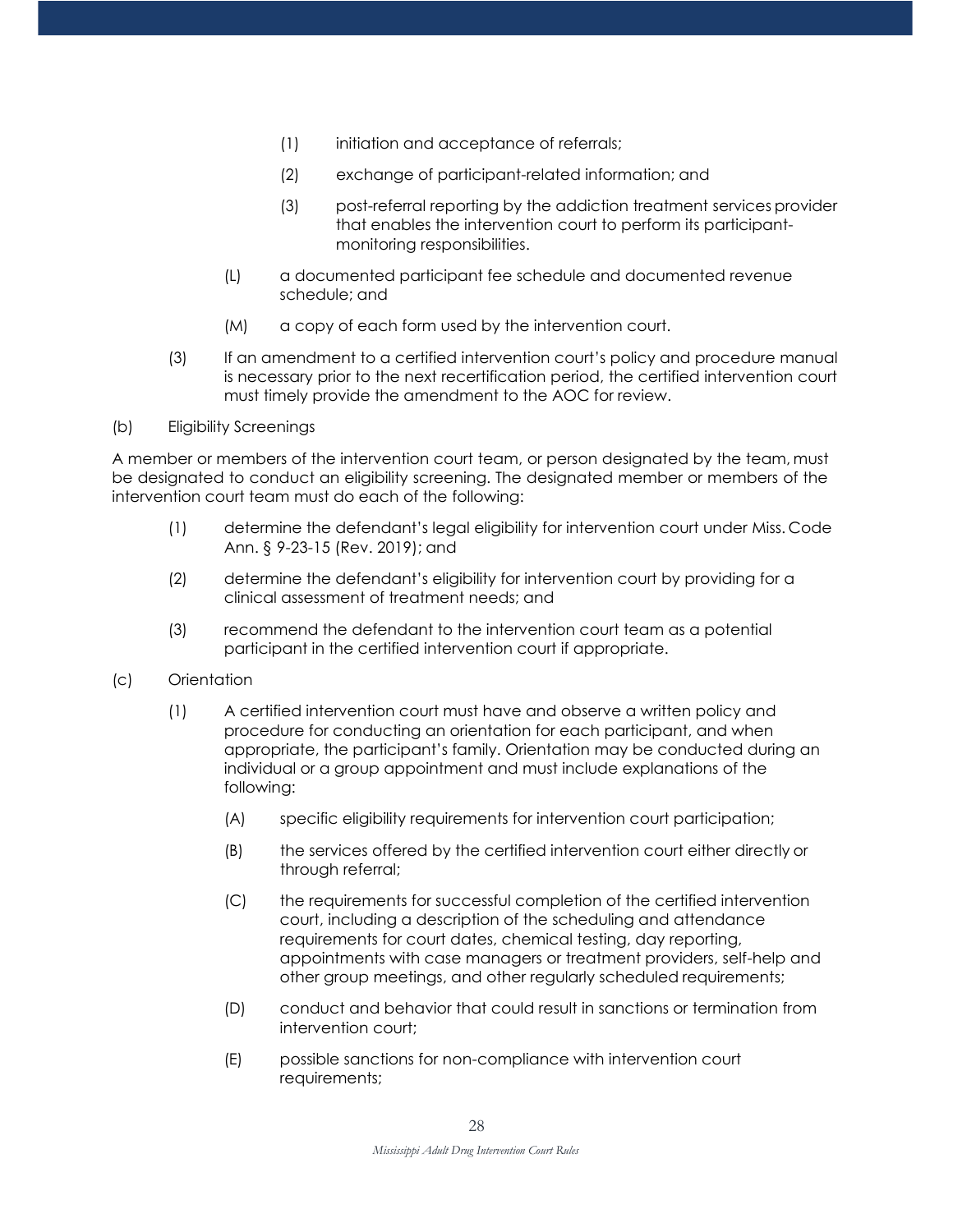- (F) information about the treatment providers used by the intervention court; and
- (G) information about the costs to participants and the procedure and schedule for paying those costs.
- (2) A certified intervention court must have an Orientation Acknowledgment form to advise each participant in writing of the information described in subsection (1). The form must contain a signature line and date line for the participant to indicate that the participant has been provided a copy of the form and understands the information provided. It must also contain the signature and date of the intervention court staff member who conducted the orientation. The certified intervention court must place the form or the signature page with the participant's original signature and date in the participant's record.
- (d) Privacy and Confidentiality of Records
	- (1) A certified intervention court must have a written policy and procedure, conforming to applicable state and federal laws, that ensures the confidentiality and security of participant records. The intervention court must specify in policy and procedure how participant privacy is maintained.
	- (2) A certified intervention court must have a Notice of Rights of Confidentiality form and a Consent for Disclosure form to inform a participant of his privacy rights and to obtain the necessary consent for the release of confidential information to specified individuals for certain purposes. The forms should follow the model forms provided by the AOC. The Consent for Disclosure form must meet the following requirements:
		- (A) contain a statement indicating that the participant understands that matters relating to the participant's case and compliance will be discussed in open court;
		- (B) contain a signature and date line for the participant to indicate that the participant understands the rights described in the form;
		- (C) contain a signature and date line for a witness; and
		- (D) any blank lines remaining after the form has been completed must be crossed out or marked "NA" to ensure the forms cannot be altered after being signed by the participant.

The certified intervention court must place the form with the participant's original signature and date in the participant's record.

- (e) Participation Agreement for Intervention Court Participants
	- (1) A certified intervention court must develop a participation agreement that contains each of the following:
		- (A) the county of jurisdiction of the certified intervention court;
		- (B) all parties to the participation agreement;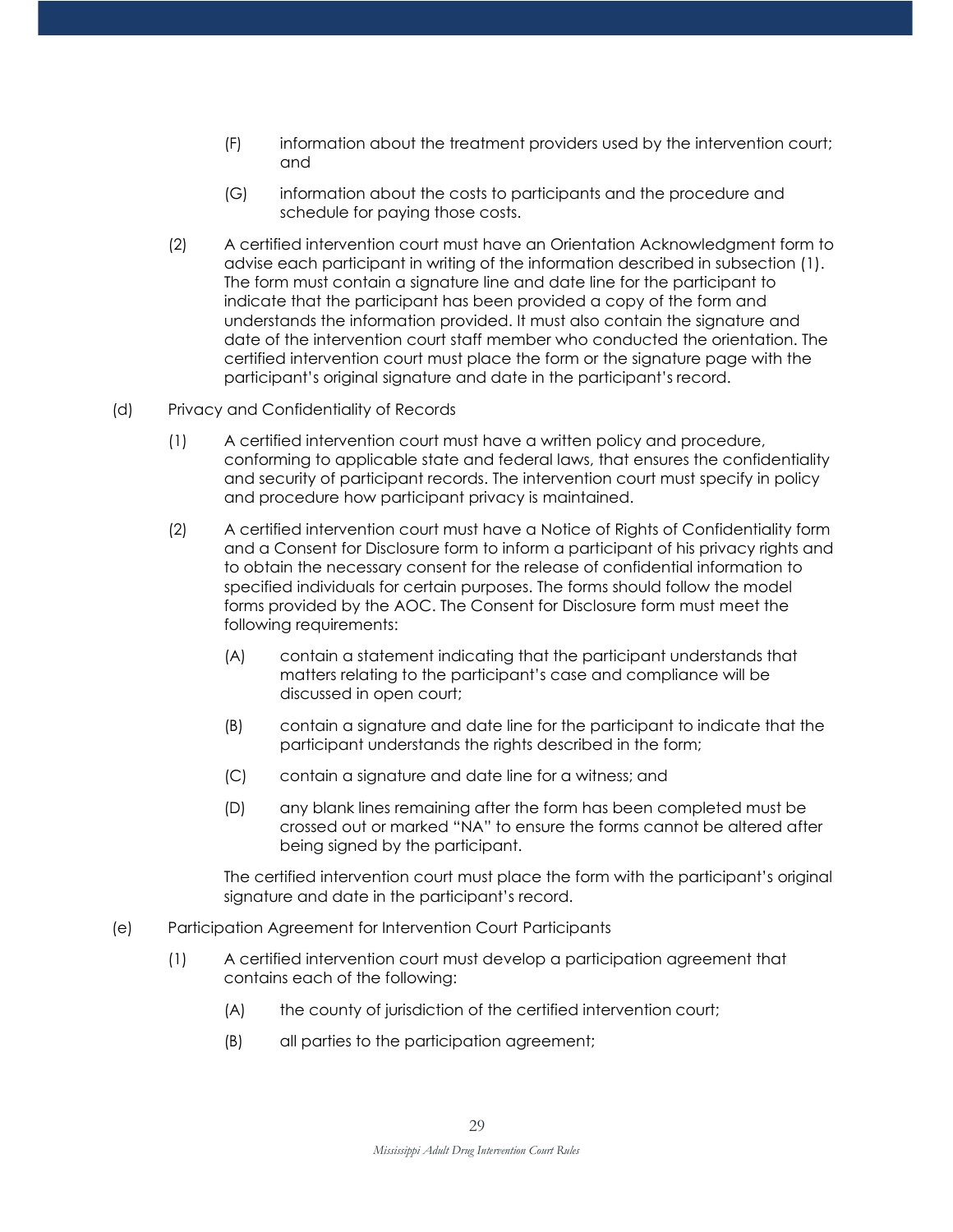- (C) the terms under which the participant enters the program, whether as a result of a guilty plea, a condition of probation, or the result of a violation of probation;
- (D) the case number or cause number;
- (E) the length of the intervention court program;
- (F) a list of intervention court requirements and participant responsibilities;
- (G) the effect of successful completion of intervention court on the participant's case;
- (H) the consequences to the participant of unsuccessful completionor termination in the intervention court;
- (I) full disclosure of any and all financial obligations that may be imposedon an intervention court participant. These financial obligations shall not conflict with the sentencing order; and
- (J) a statement indicating that participation is contingent upon the participant's consent to the discussion in open court of information that would otherwise be confidential, relating to the participant's case and compliance.
- (2) A certified intervention court must provide each participant the opportunity to review the participation agreement with the advice of counsel.
- (3) The participation agreement must include the signature of the interventioncourt coordinator, participant, and participant's defense counsel. A copy of the signed and dated participation agreement must be maintained in the participant's record and a copy shall be provided to the participant.
- (f) Case Management
	- (1) CaseWorx shall be the primary case management system used by all certified intervention court programs. The use of CaseWorx as the primary case management system is subject to change by adoption and approval by the AOC. CaseWorx shall be used to track client progress, including both financial and programmatic progress, from initial screening and throughout the program until release from the intervention court's supervision.
	- (2) A certified intervention court must have a written policy and procedure in place for recording participant progress in CaseWorx. All participant progress should be recorded contemporaneously in CaseWorx but not later than seven days from the end of the calendar month in which the progress occurred.
	- (3) The certified intervention court must monitor the progress of each participant in satisfactorily completing the participant's treatment plan and participation agreement and other requirements governing the participant's conduct or performance during participation in the certified intervention court. The monitoring procedure must, at a minimum, be capable of determining participants who have:
		- (A) failed, as scheduled or required, to comply with the treatment plan;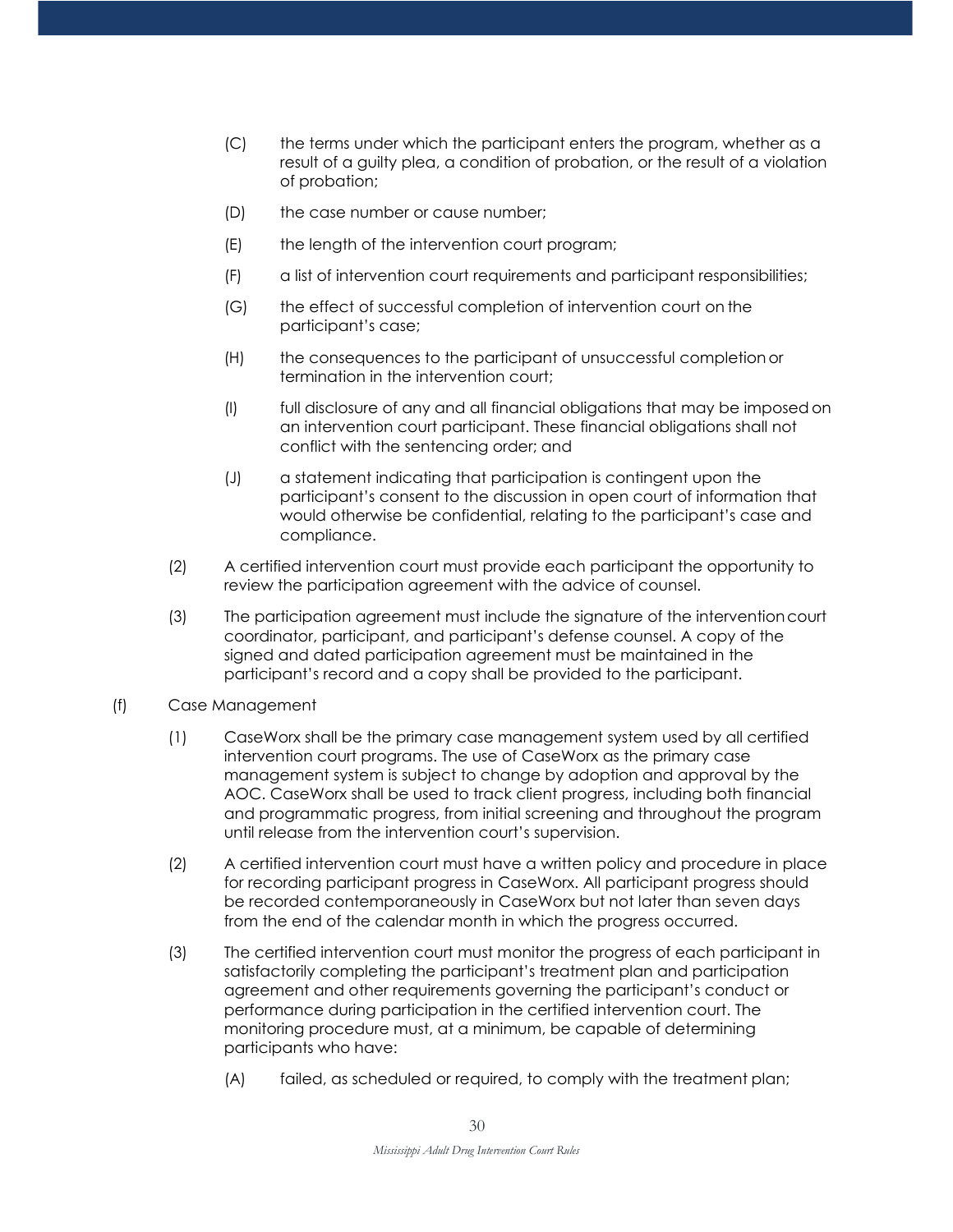- (B) failed to comply with the participation agreement or with the rules of conduct of a service provider to which the participant was referred;or
- (C) been successfully or unsuccessfully discharged or terminated by a service provider to which the participant was referred.
- (4) The intervention court coordinator shall be responsible for maintaining an accurate and current listing of all persons with access to CaseWorx along with their assigned level of access. It shall be the duty of the intervention court coordinator to immediately block access to CaseWorx for any previous user who is no longer working for the intervention court program.
	- (A) The intervention court coordinator is responsible for assigning users the appropriate levels of access in CaseWorx necessary for the performance of their jobs.
	- (B) The intervention court coordinator is responsible for ensuring that all users sign a confidentiality form prior to receiving access and provide a copy to AOC.
- (g) Chemical Testing
	- (1) A certified intervention court must establish and follow a written policy and procedure for scheduling and conducting chemical tests.
	- (2) At a minimum the policy on chemical tests must address the following:
		- (A) the specific method or methods of chemical testing used by the intervention court;
		- (B) what samples the intervention court collects and tests, such as urine, blood, breath, sweat, saliva, and hair;
		- (C) substances identified by the tests;
		- (D) frequency and randomization of drug testing schedules;
		- (E) circumstances requiring a confirmation test, if any;
		- (F) the intervention court's procedures for confirmation including the type of confirmation test used;
		- (G) the party responsible for paying the cost of a confirmation test;
		- (H) collection procedures including chain of custody; and
		- (I) procedures in place to ensure samples, reagents, and testing equipment are in a secure environment.
- (h) Staffings

The intervention court team must establish a written policy and practice regarding staff meetings to discuss the compliance or non-compliance, progress, sanctions, or termination of participants prior to the participants' scheduled court appearances. All of the required members of the intervention court team, see §12, shall participate in staffings. A certified intervention court's staffings shall occur at the same frequency of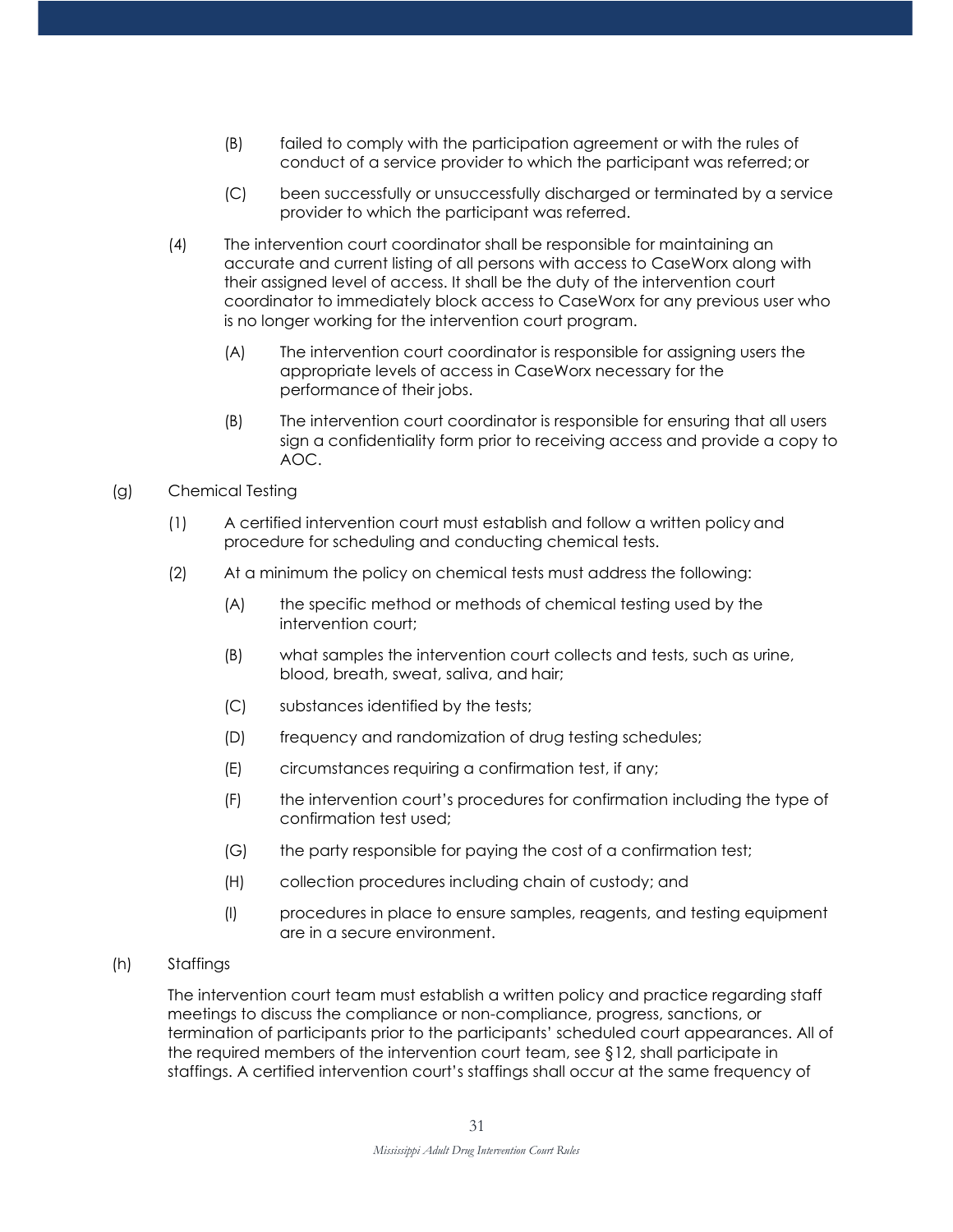your court status hearings, preferably be face-to-face meetings, and shall be closed to the public. Since outcomes in intervention courts are optimal when participants appear in court no less frequently than every two weeks, your staffings and court hearings shall occur no less frequently than every two weeks.

- (i) Treatment Providers
	- (1) Any addiction treatment or mental health provider to which the certified intervention court refers participants must be licensed and certified by the State Department of Mental Health, or other appropriate state agency, or the equivalent agency of another state, or the appropriate accreditation and licensing board. Written confirmation of a provider's valid license and current certification must be maintained on file with the intervention court and on file with the AOC.
	- (2) Intervention courts are encouraged to have a written referral agreement or memorandum of understanding (MOU) with the addiction treatment services provider that at a minimum includes procedures for the following:
		- (A) initiation and acceptance of referrals;
		- (B) exchange of participant-related information; and
		- (C) post-referral reporting by the addiction treatment services provider that enables the intervention court to perform its participant-monitoring responsibilities.
- (j) Status Hearings/Court Hearings

The intervention court team must establish a written policy and practice regarding regular status hearings or court hearings that shall occur at the same frequency of the intervention court staffings. Only the needed members of the intervention court team should be available for a status or court hearing.

## **Section 21 Programmatic Reporting**

A monthly programmatic report includes specific details, information, and progress of all participants enrolled in the certified intervention court program. As part of the monthly programmatic report, a certified intervention court must collect and submit to the AOC each month the following data, in accordance with Miss. Code Ann. §9-23-11(4)(a)(Rev. 2019):

- (i) Total number of participants at the beginning of the month;
- (ii) Total number of participants at the end of the month;
- (iii) Total number of participants who began the program in the month;
- (iv) Total number of participants who successfully completed the intervention court in the month;
- (v) Total number of participants who left the program in the month;
- (vi) Total number of participants who were arrested for a new criminal offense while in the intervention court program in the month;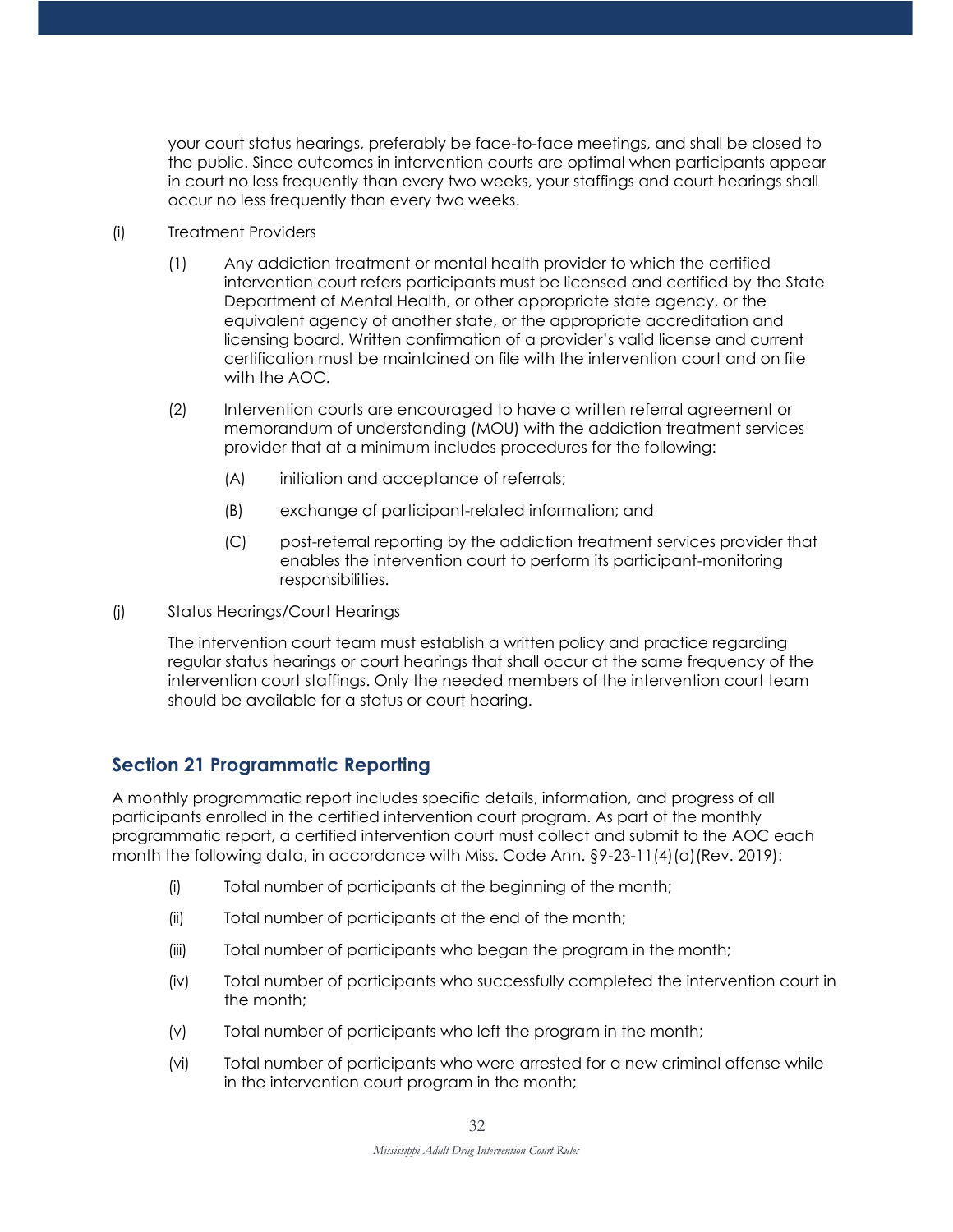- (vii) Total number of participants who were convicted for a new criminal arrest while in the intervention court program in the month; and
- (viii) Total number of participants who committed at least one (1) violation while in the intervention court program and any resulting sanction(s).

In addition to the aforementioned statutory requirements of the monthly programmatic report, the certified intervention court must provide any other data or information as required by the AOC.

- (a) By the 20<sup>th</sup> day of each month, each certified intervention court program must submit to the AOC a Programmatic Report which details the status of participants enrolled in the program. The submission of your programmatic report must include supporting documentation to reflect the activity of the previous month.
- (b) Programmatic Reports may be either e-mailed or sent by U.S. mail to the AOC andmust be signed and dated by both the intervention court judge and coordinator. Do NOT send by both methods.
	- (1) E-mail the programmatic report to[:](mailto:interventioncourts@courts.ms.gov)

[interventioncourts@courts.ms.gov](mailto:interventioncourts@courts.ms.gov)

(2) U.S. Mail

Administrative Office of Courts

Attn: Director of Intervention Courts

P.O. Box 117

Jackson, MS 39205-0117

- (c) Failure to submit Programmatic Reports by the 20<sup>th</sup> day of each month may jeopardize the intervention court's ability to receive reimbursement in a timely manner.
- (d) During the initial year, startup intervention courts shall report monthly as other intervention courts and shall show a steady progress of growth toward their budgeted goal. If absence of reasonable progress is shown, the State Intervention Courts Advisory Committee will consider warnings, sanctions, or reductions in reimbursementamounts.
- (e) Each intervention court program is responsible for maintaining a monthly file of all documentation that ties participant progress to the monthly programmatic report. This file must be readily available for review by AOC. Programmatic data and supporting documentation shall never be destroyed or discarded.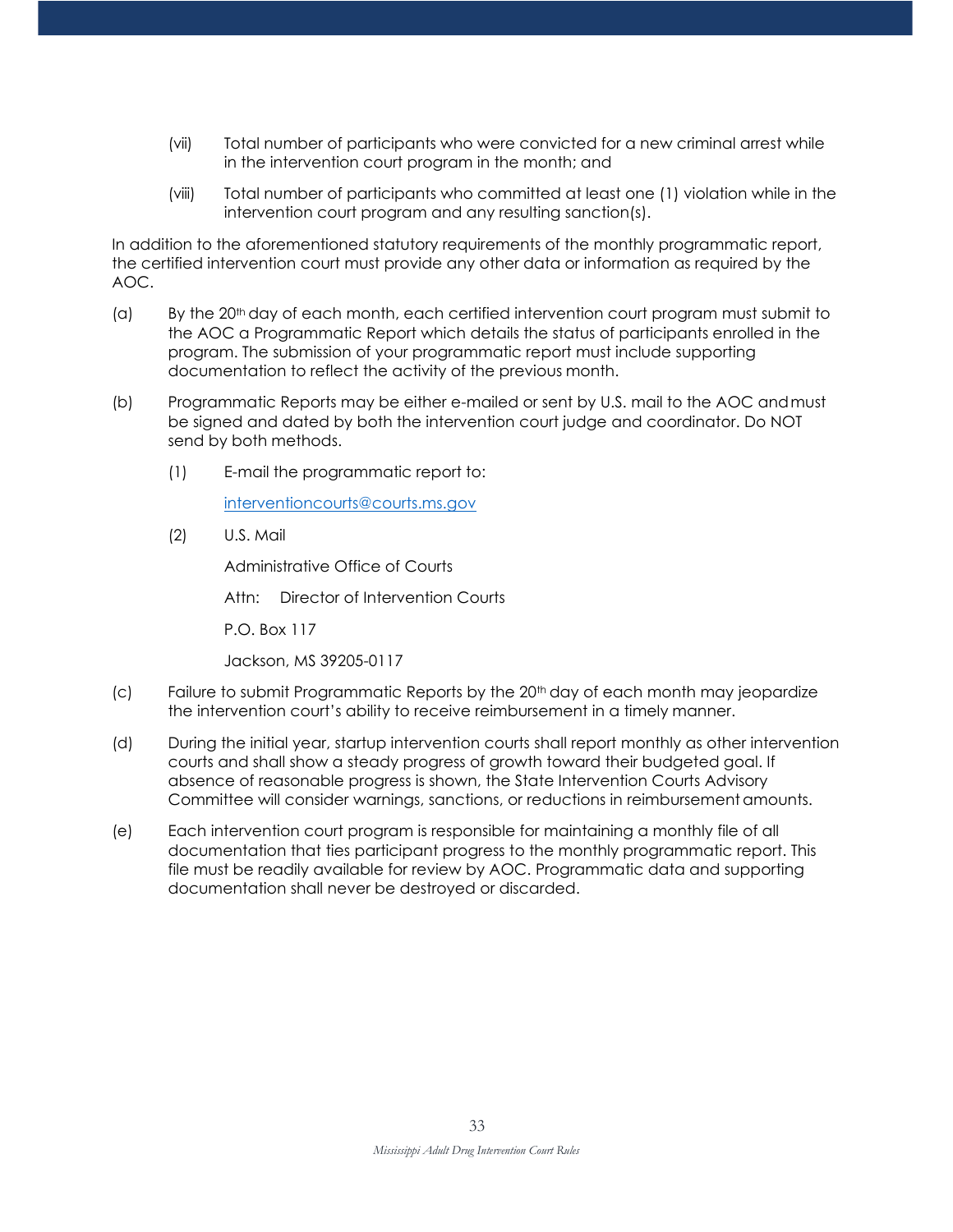# **II. FISCAL MANAGEMENT**

#### **Section 22 Funding Authorization**

- (a) Certified intervention court programs operating in Mississippi may qualify for state funding. The source of the funding comes from a bill passed by the Mississippi Legislature during its 2004 Regular Session. The purpose of this funding is to provide supplemental funding to all certified intervention court programs operating in Mississippi. Distinct guidelines and standards have been created by the State Intervention Courts Advisory Committee and must be met by the intervention court program in order to receive and maintain funding. Failure to meet these guidelines and standards can result in the loss of funding for an intervention court program.
- (b) Any new intervention court seeking access to state intervention court funds must have received a Certificate of Approval or a Provisional Certificate of Approval as a Certified Intervention Court Program through the Administrative Office of Courts.
- (c) Any established intervention court seeking access to state intervention court funds must have received a re-certification of the intervention court during the re-certification cycle immediately preceding the request for state intervention court funds.
- (d) Any intervention court that is not certified by the Administrative Office of Courts, or an applicant whose plan of operation does not comply with the requirements of certification under these rules, shall not receive a favorable review orrecommendation from the Administrative Office of Courts on any application for funding of services from state, federal, or private funding sources.

## **Section 23 Fiscal Management Requirements**

- (a) The certified intervention court must have developed and implemented an accounting system with the capability to ensure financial transactions are thoroughly documented and handled in a uniform and consistent manner.
- (b) The certified intervention court must have a current budget.
- (c) It is the responsibility of the intervention court coordinator to ensure the certified intervention court is operating within its approved annual budget.
- (d) Each intervention court program is responsible for maintaining a monthly file of all documentation that ties the expenditures to the monthly report. This file must be readily available for review by AOC. Each intervention court program is responsible for maintaining records to support expenditures for a period of three (3) state fiscal years in addition to the state fiscal year in progress.

## **Section 24 Budget Information**

(a) The program year for the Mississippi Intervention Court Program shall coincide with the State Fiscal Year beginning July 1 and ending June 30 of the following year. Each court is required to submit an annual request for program funding to the Administrative Officeof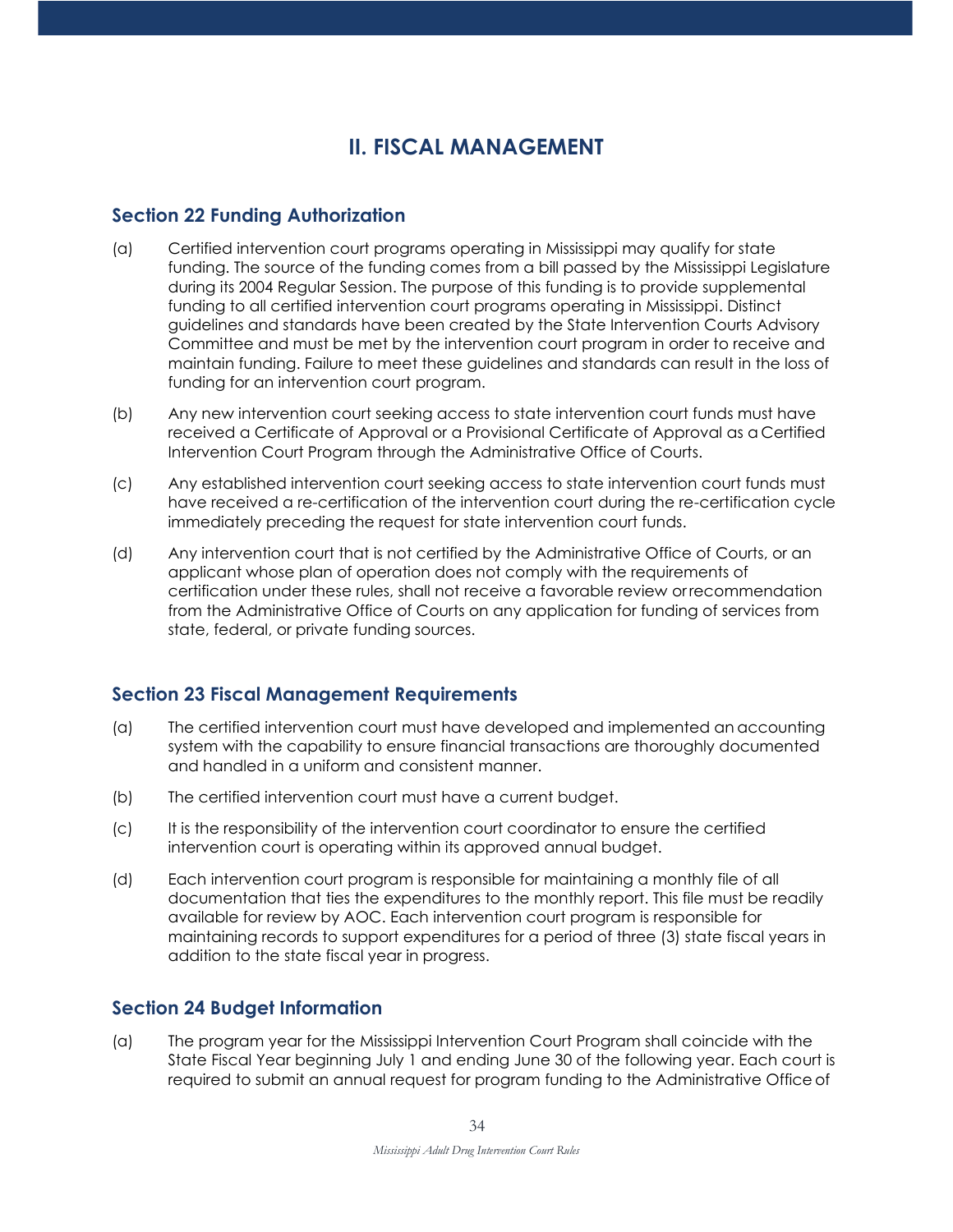Courts, no later than sixty (60) days before the beginning of each program year. The request should be submitted by either mail or email to:

> Administrative Office of Courts Attn: Intervention Court Financial Analyst P.O. Box 117 Jackson, MS 39205 [interventioncourts@courts.ms.gov](mailto:interventioncourts@courts.ms.gov)

- (b) Existing courts are encouraged to review their prior year expenditures to date as part of the request process. Each court must provide detailed justification for the requested funding by submitting a budget detail along with the Annual Intervention Court Budget Request form, signed and dated by the intervention court judge and individual responsible for the form. Budgets must be submitted on approved AOC forms. Final budget awards for each intervention court should be established no later than June30.
- (c) During the initial year, startup intervention courts shall report monthly as other intervention courts and shall show a steady progress of growth toward their budgeted goal. If absence of reasonable progress is shown, the State Intervention Courts Advisory Committee will consider warnings, sanctions, or reductions in reimbursementamounts.
- (d) Along with the Annual Intervention Court Budget Request form and supporting budget detail narrative, an intervention court shall include any and all contracts included in the submitted budget. The contracts must be current and previously approved by the appropriate Board of Supervisors.

## **Section 25 Budget Detail Justification**

The following budget line items, if requested, should include detailed information to assist the Administrative Office of Courts in determining the proper amount of funding for your intervention court program.

- (a) Salaries/Fringe Benefits
	- (1) Include personnel who work directly for the intervention court program, excluding treatment staff. Information in this section must include each employee's annual salary and fringe benefits, either percentage of time on the project or Full-Time Equivalent (FTE) (1 FTE=100%), and the duration of the budget request period. This listing may include the intervention court coordinator, case manager, and supervision officers.

#### *Note: Please do NOT include treatment personnel in this category.*

- (2) Include all employees being reimbursed by AOC funds, local intervention court funds, grant funds, local government funds, and private foundation/donation funds *with the exception of in-house treatment employees*.
- (3) All salaries shall be limited to the current pay scales provided in this policy, or if the position salary is not outlined in this policy, the salary of similar or equivalent positions as defined by the Mississippi State Personnel Board.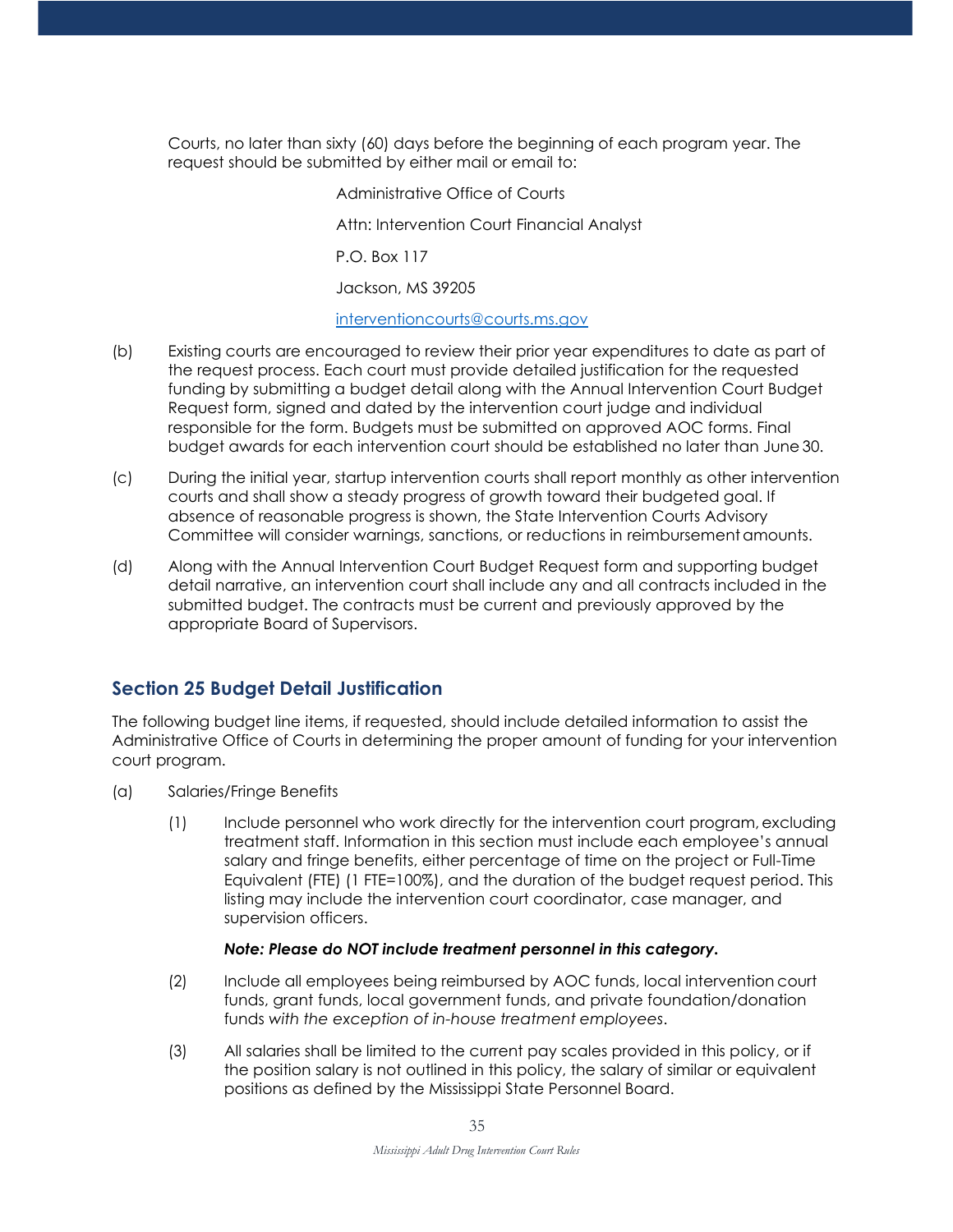- (4) Fringe benefit percentage can include FICA, Medicare, unemployment, worker's compensation, retirement match, and/or health insurance. The percentage will fluctuate between employees. Be sure to confirm with your county and last year's salary and fringe benefits to support the budget request.
- (5) All intervention court personnel shall receive the same benefits as are received by full-time county employees in the lead county. All intervention court personnel shall be paid by the lead county.
- (b) Treatment
	- (1) Include the costs of an intervention court's clinical treatment program, including the costs of SASSI and MDOC screening or their equivalents, detoxification services, inpatient treatment, outpatient visits, etc.
	- (2) If treatment is provided in-house, the salary, fringe benefits, and expense information of these clinicians should be explained under this category. Also, include the costs of any part-time or contract treatment/counseling personnel.
	- (3) Recurring, contractual service charges for a treatment doctor or facility should be included under treatment. A contract approved by your county's Board of Supervisors must be provided to the AOC for compliance.
	- (4) Treatment training materials for participants such as software, CDs or books should also be included in treatment.
- (c) Testing/Lab Expenses
	- (1) Include the entire cost of laboratory fees such as urine screening and analysis.
	- (2) If drug screening is performed in-house, include the cost of supplies and reagents.
	- (3) The cost of testing and laboratory equipment should be included underthis category whether the equipment is leased or bought outright.
	- (4) All shipping costs associated with testing and lab materials should be included.
	- (5) Confirmation testing costs.
- (d) Travel/Training
	- (1) Only intervention court personnel may use intervention court funding for travel/training purposes. Intervention court funding shall not be used for travel or training for circuit court staff, other state or county staff, or any other outside individuals who do not work directly in the intervention court.
	- (2) Include all costs associated with continuing education, training, national or state conferences, membership costs, and meetings directly related to intervention court.
	- (3) Include registration or conference fees for training whether in-state orout-ofstate.
	- (4) Include in-state travel for training purposes or approved non-commuting and daily mileage. Intervention court staff should adhere to the lead county's travel regulations and reimbursement rates.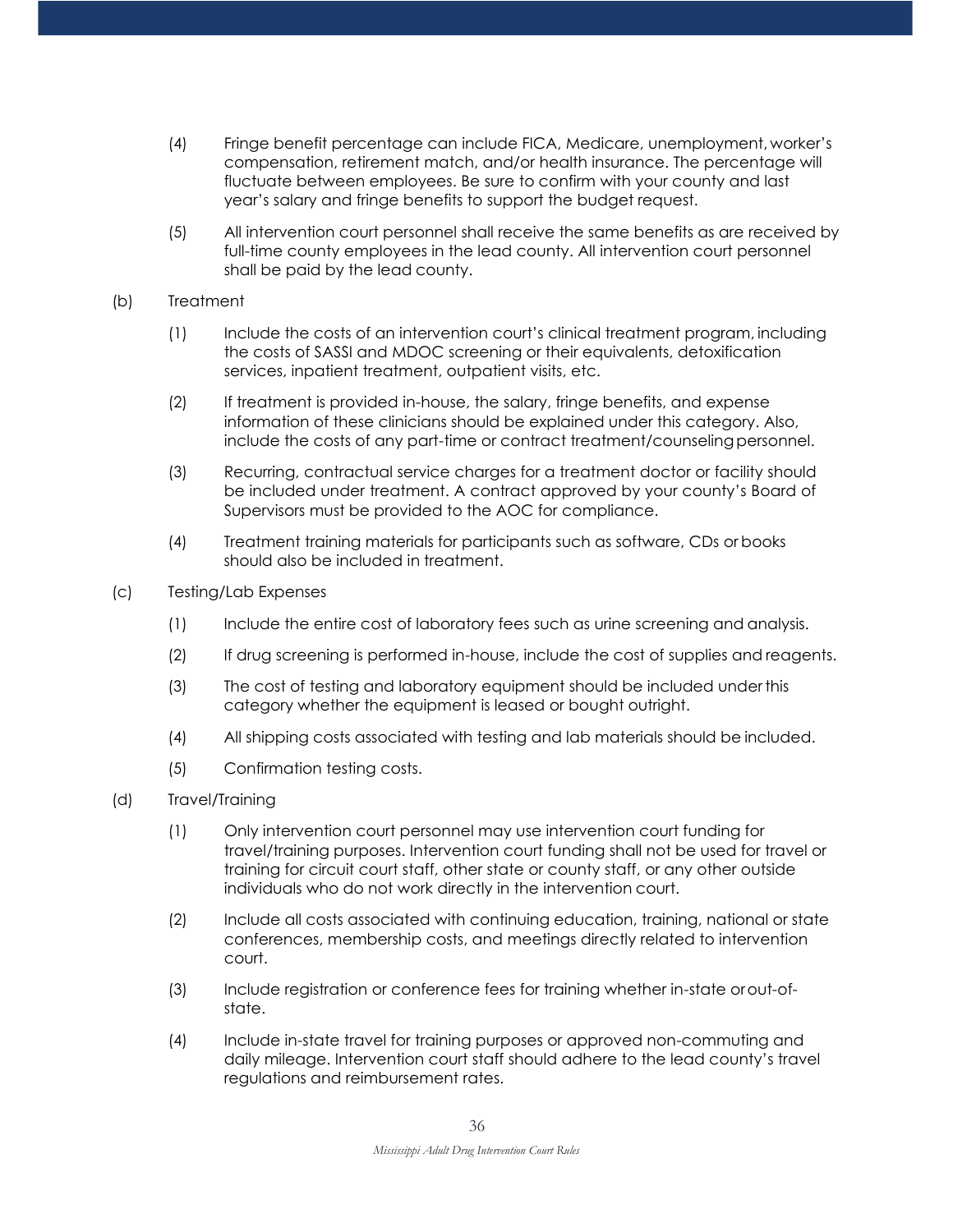- (5) Out-of-State Travel
	- (A) Any intervention court program using state funds, approved through the Administrative Office of Courts, shall be reimbursed for no more thanfour (4) out-of-state trips per year (i.e. 1 person on 4 trips or 4 persons on 1 trip).
	- (B) All out-of-state travel shall be limited to intervention court specific training such as those provided by the National Drug Court Association, National Drug Court Institute, National Highway Traffic Safety Administration, Congress of State Drug Court Associations, State Drug Court Associations, or Judicial College sponsored drug court training conferences.
	- (C) All travel reimbursements must comply with the Administrative Office of Courts travel guidelines.
	- (D) Trial Judges who wish to travel out-of-state for intervention court purposes must adhere to the AOC Trial Judge Travel Policy by submitting an out-ofstate travel request to the Supreme Court's fiscal committee before making any travel arrangements, as well as the county travel regulations and reimbursement rates.

#### (e) Commodities

- (1) In general, commodities are tangible items not tagged with an asset sticker.
- (2) The following items are examples of commodities:

Office supplies (pens, paper, stapler)

Printed materials (letterhead, certificates)

Fuel for vehicle

Carrying case for a laptop

Postage meter supplies (ink, labels)

Books for intervention court employee use

Incentive gift cards or awards for a participant

Ammunition

Vehicle needs: tires, windshield, duplicate car keys, headlights, etc.

Food/food supplies for graduation ceremonies

(3) An intervention court employee is prohibited from receiving a check from the county made payable to an intervention court staff member in advance for the purchase of commodities. The intervention court is encouraged to always use the county's purchase order system to secure items. However, if an intervention court staff member purchases items with personal funds and requests reimbursement from the county, a receipt must be provided, and the employee must follow the county's guidelines for reimbursement. This same documentation shall be provided to the AOC within the supporting documents attached to the monthly Intervention Court Fiscal Reporting Form.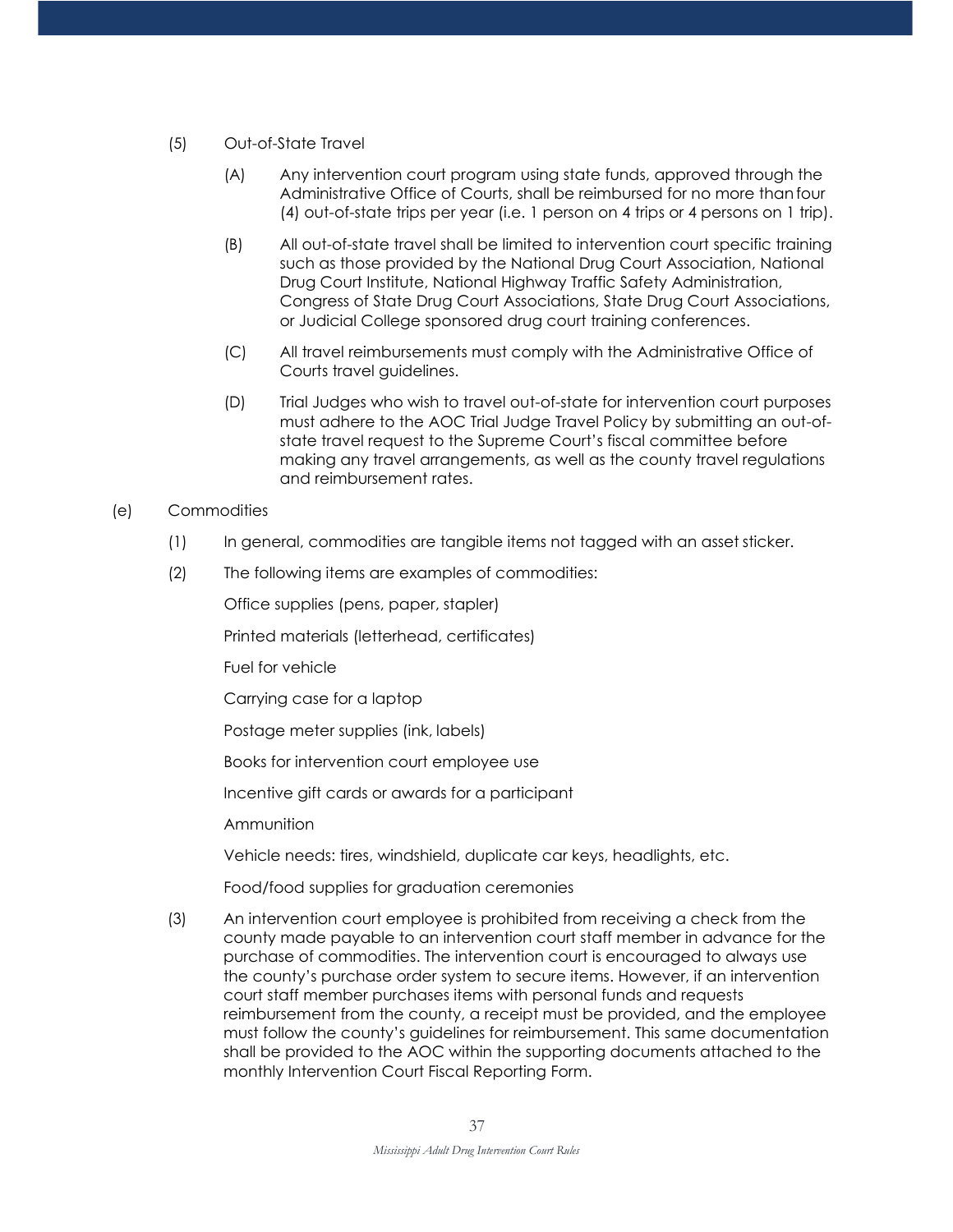- (f) Contractual Services
	- (1) Examples include:

Costs for bonds

Monthly/yearly parking fees

Membership dues

Postage/stamps

Vehicle insurance

Cost for employee background checks

**Utilities** 

Attorney or professional fees

Computer software/maintenance/repair

Post Office Box rental/renewal

Postage meter rental fee

Copier leases

Rental agreement for building

Cell phones (Cell phones should be obtained through the county, not individually.)

Shipping charges on commodity orders

Maintenance or repair to vehicles - oil and fluid changes, tire balance/rotation, tire patch/plug, required maintenance

- (2) Contracts must be approved by the county's board of supervisors and all parties must sign in the appropriate section.
- (3) Copies of all fully executed contracts must be forwarded to the AOC.
- (g) Equipment
	- (1) Equipment includes all items on which your county will place on aninventory report with an asset number.
	- (2) Examples include, but are not limited to: vehicle, desk, chair, conference table, bookcase, large file cabinet, desktop computer, monitor, laptop printer,scanner, cell phone, two-way radio, gun, camera, phone system, surveillance system, projector, TV, TV/DVD.
	- (3) Any item that will not be placed on an inventory report with an asset number should be accounted for under the "Commodities" category.
	- (4) Testing machines or other testing-related equipment should be placed under the "Testing" category.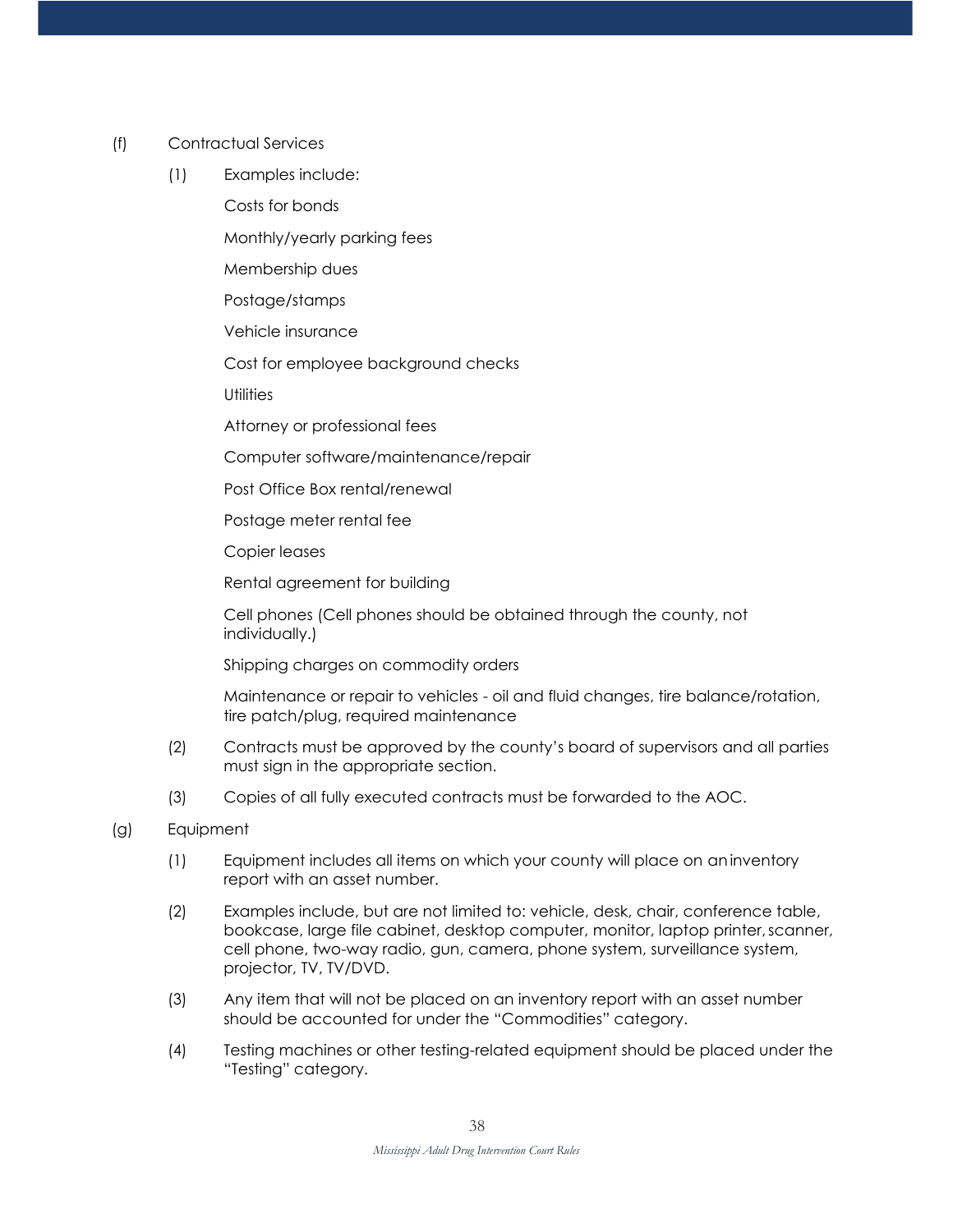(5) A copy of the yearly audited intervention court inventory report provided by the county must be kept on file in the AOC.

#### **Section 26 Budget Increase Request**

- (a) The AOC awarded budget cannot exceed the amount approved at the beginning of the fiscal year.
- (b) However, with proper notification and available funding at the AOC, an intervention court may request an increase in spending of the following funds:
	- 1. Local Fund;
	- 2. Local Government Contributions;
	- 3. Grants;
	- 4. Donations; and
	- 5. Private Foundation Funds.
- (c) The budget increase request shall reflect anticipated spending in the current fiscal year (July 1st-June 30th).
- (d) Please return the Intervention Court Budget Increase Request form along with supporting documentation to the AOC by either U.S. mail or email for review:

Administrative Office of Courts Attn: Intervention Court Financial Analyst P.O. Box 117 Jackson, MS 39205

Email: [interventioncourts@courts.ms.gov](mailto:drugcourts@courts.ms.gov)

(e) After receipt and review by the AOC, the AOC will send an update of the status of the request by email along with the supporting documentation associated with the increase.

#### **Section 27 Fiscal Reporting**

- (a) The completed, signed, and dated Intervention Court Fiscal Reporting Form along with supporting documentation is due by the 20<sup>th</sup> day of each month to the AOC.
- (b) Intervention Court Fiscal Reporting forms may be either e-mailed or sent by U.S. mailto the AOC and must contain the signatures of the intervention court judge and of the person preparing the report. Do NOT send by both methods.
	- (1) E-mail the Intervention Court Fiscal Reporting form and accompanying documentation:

[interventioncourts@courts.ms.gov](mailto:interventioncourts@courts.ms.gov)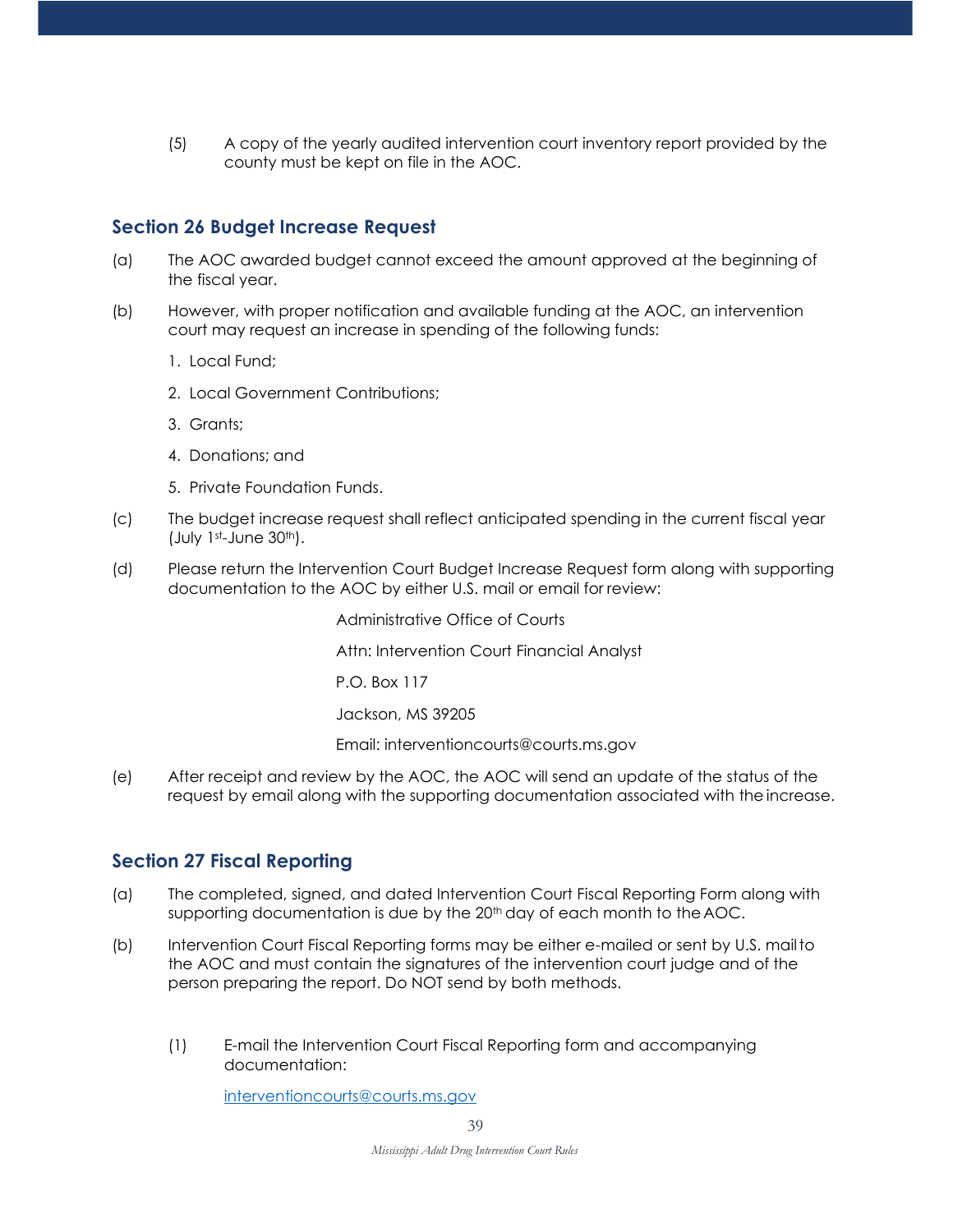(2) U.S. Mail:

Administrative Office of Courts

Attn: Intervention Court Financial Analyst

P.O. Box 117

Jackson, MS 39205-0117

(c) Upon receipt and approval of a correctly completed Intervention Court Fiscal Reporting form, the AOC will issue a payment to the local county, board of supervisors, or intervention court for expenditures reported during a month.

#### (d) Reimbursement Documentation Requirements

- (1) Copy of the reporting month's Cash Disbursement Report for all funding sources, copy of the General Ledger for all funding sources, and the Cash Receiptreport for all funding sources.
- (2) Salaries/Fringe Benefits copy of check stubs with payroll detail for full and parttime employees.
- (3) Treatment Expenses
	- (A) Copy of check stubs with payroll detail for full and part-time treatment employees.
	- (B) Paid invoices for treatment services provided.
- (4) Testing/Lab Expenses Paid invoices for testing, lab services, and testing supplies provided along with shipping charges.
- (5) Travel/Training
	- (A) Travel vouchers
	- (B) Hotel, airline, railroad and/or rental car receipts/ticket stubs showing date(s) of travel, purpose of travel, employee name(s), and total expense of trip
	- (C) Travel Reimbursement Forms for automobile travel, date(s) of travel, purpose of travel, employee name, total number of miles, and reimbursement at the currently approved rate per mile, parking, taxi and toll receipts
	- (D) Conference agenda
	- (E) Out-of-state travel shall have a justification statement detailing the benefits to be obtained by the intervention court from the training. This shall be reviewed and will be considered in approving travel and training budgets for the subsequent budget year
- (6) Commodities Paid invoices on company letterhead depicting item name, unit price, total purchase amount and date of purchase, service agreement, or other contracts.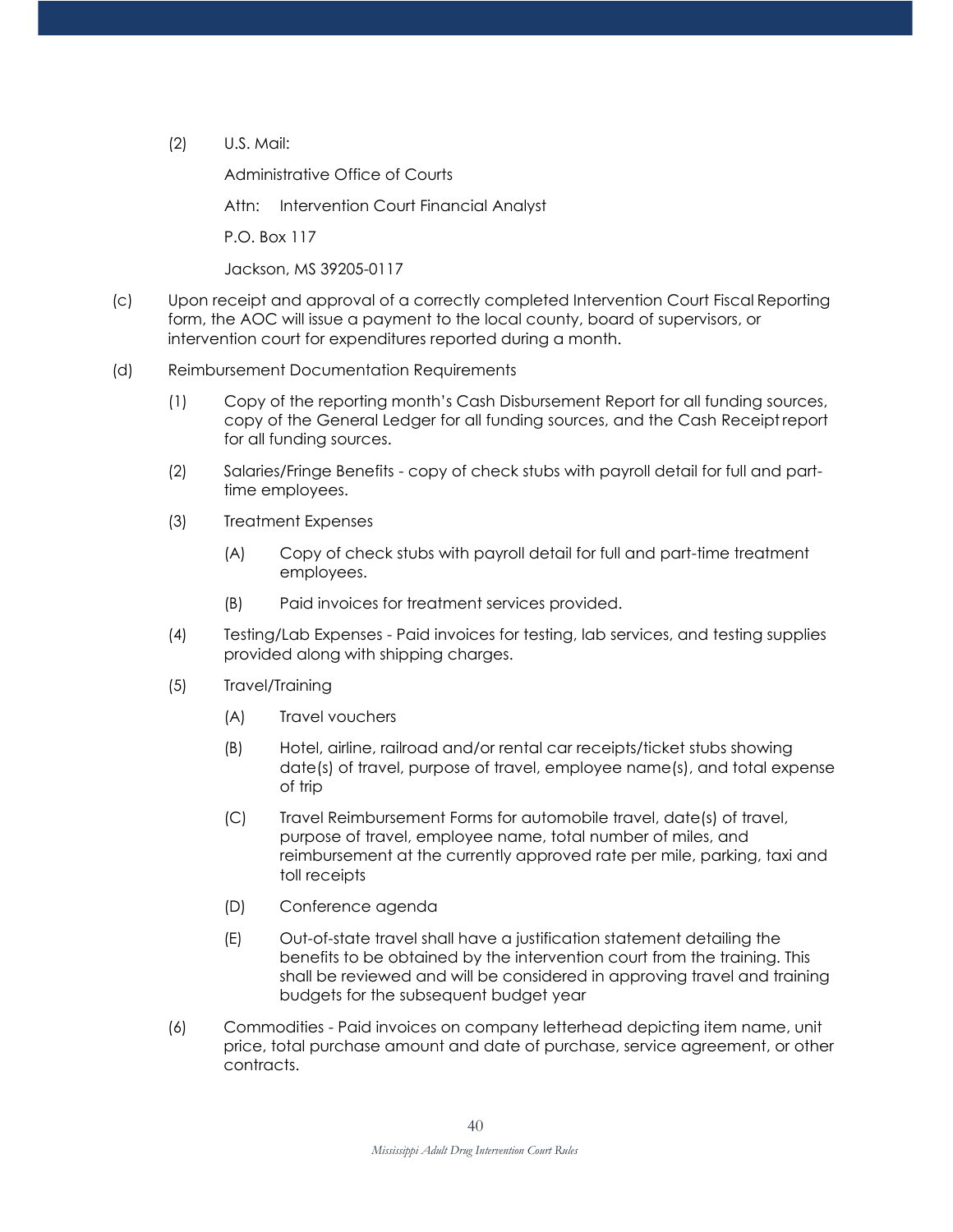- (7) Contractual Paid invoices on company letterhead depicting recipient of services and services rendered
- (8) Equipment
	- (A) Paid invoices on company letterhead depicting item name, unit price, total purchase amount and date of purchase.
	- (B) Bid and quote information if required.
- (9) Donations
	- (A) Receipts that show the donation along with any specific purposes attached as well as the bonded intervention court personnel who received the money.
	- (B) Paid invoices that show the spending of the donation for the purpose in which it was donated.

#### **Section 28 Intervention Court Appropriation Scale**

(a) Adult Felony Drug Intervention Court

Adult felony drug intervention courts are funded based upon an average enrollment rate. The average will be determined by using the intervention court program's highest 3 months of enrollment from the previous (12) months of enrollment. In order to receive the full AOC allocation, the minimum average requirement is 40 active, participating clients.

- (1) Adult Felony Drug Intervention Courts
	- (A) The following scale is used by the AOC to determine the amount of money for which your Certified Adult Felony Drug Intervention Court Program qualifies.

| <b>Average Number of Clients</b> | <b>AOC Allocation</b> |  |
|----------------------------------|-----------------------|--|
| 40 - 99 clients                  | \$100,000.00          |  |
| 100 - 124 clients                | \$140,000.00          |  |
| 125 - 149 clients                | \$180,000.00          |  |
| 150 - 174 clients                | \$220,000.00          |  |
| 175 - 199 clients                | \$260,000.00          |  |
| 200 or more clients              | \$300,000.00          |  |